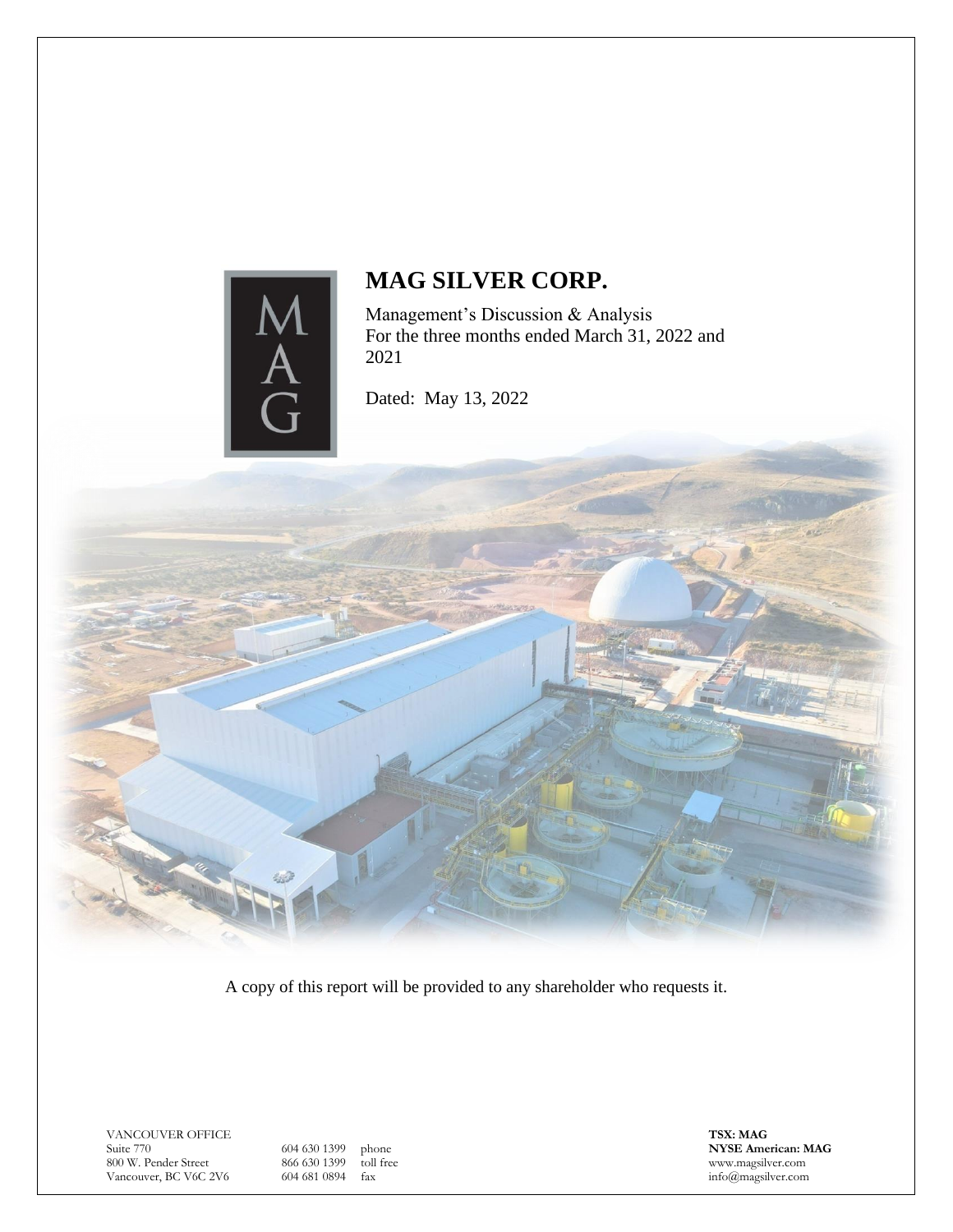*(expressed in thousands of US dollars except as otherwise noted)*

## **TABLE OF CONTENTS**

| $\mathbf{1}$ .   |                                                               |  |
|------------------|---------------------------------------------------------------|--|
| 2.               |                                                               |  |
| 3.               | HIGHLIGHTS - MARCH 31, 2022 & SUBSEQUENT TO THE QUARTER END 9 |  |
| $\overline{4}$ . |                                                               |  |
| 5.               |                                                               |  |
| 6.               |                                                               |  |
| 7.               |                                                               |  |
| 8.               |                                                               |  |
| 9.               |                                                               |  |
| 10.              |                                                               |  |
| 11.              |                                                               |  |
| 12.              |                                                               |  |
| 13.              |                                                               |  |
| 14.              |                                                               |  |
| 15.              |                                                               |  |
| 16.              |                                                               |  |
| 17.              |                                                               |  |
| 18.              |                                                               |  |
| 19.              |                                                               |  |
| 20.              |                                                               |  |
| 21.              |                                                               |  |
| 22.              |                                                               |  |
| 23.              |                                                               |  |
| 24.              |                                                               |  |
| 25.              |                                                               |  |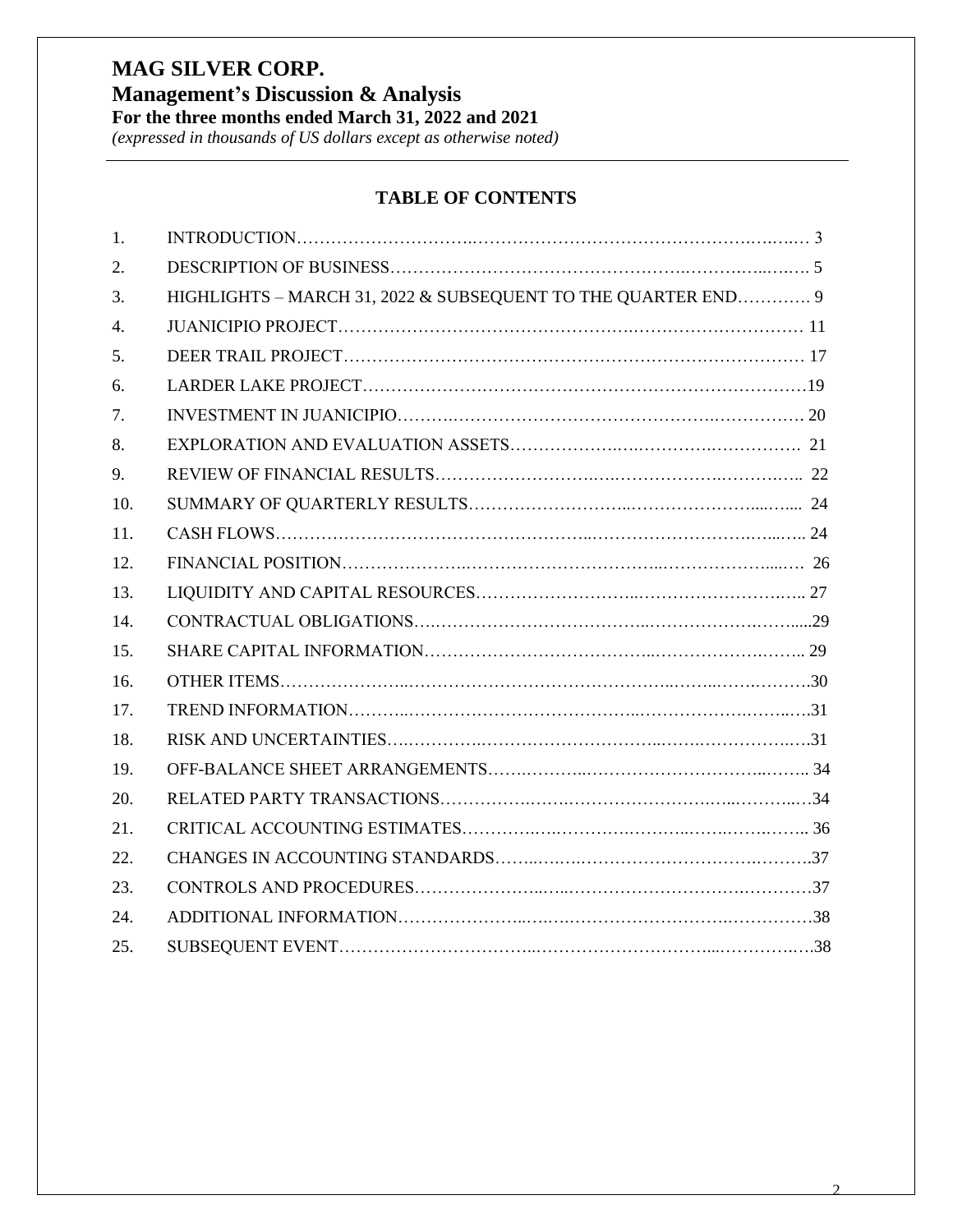**Management's Discussion & Analysis For the three months ended March 31, 2022 and 2021**

*(expressed in thousands of US dollars except as otherwise noted)*

#### **1. INTRODUCTION**

The following Management's Discussion and Analysis ("MD&A") focuses on the financial condition and results of operations of MAG Silver Corp. ("MAG", "MAG Silver" or the "Company") for the three months ended March 31, 2022. It is prepared as of May 13, 2022 and should be read in conjunction with the unaudited condensed interim consolidated financial statements of the Company for the three months ended March 31, 2022 together with the notes thereto which are available on SEDAR and EDGAR or on the Company's website at [www.magsilver.com.](http://www.magsilver.com/)

**All dollar amounts referred to in this MD&A are expressed in thousands of United States dollars ("US\$") unless otherwise stated.** The functional currency of the parent, its subsidiaries and its investment in Juanicipio, is the US\$.

The common shares of the Company trade on the Toronto Stock Exchange and on the NYSE American Stock Exchange both under the ticker symbol MAG. MAG Silver is a reporting issuer in each of the provinces and territories of Canada and is a reporting "foreign issuer" in the United States of America.

#### **Qualified Person**

Unless otherwise specifically noted herein, all scientific or technical information in this MD&A, including assay results and Mineral Resource estimates, if applicable, is based upon information prepared by or under the supervision of, or has been approved by Dr. Peter Megaw, Ph.D., C.P.G., a Certified Professional Geologist who is a "Qualified Person" for purposes of National Instrument 43-101, *Standards of Disclosure for Mineral Projects* ("National Instrument 43-101" or "NI 43-101"). Dr. Megaw is not independent as he is an officer and a paid consultant of MAG Silver (see '*Related Party Transactions'* below).

#### **Cautionary Note Regarding Forward-Looking Statements**

Certain information contained in this MD&A, including any information relating to MAG's future oriented financial information are forward-looking statements within the meaning of the US Private Securities Litigation Reform Act of 1995 and applicable Canadian securities laws (collectively "forward-looking statements"). All statements in this MD&A, other than statements of historical facts are forward-looking statements, including: statements regarding the anticipated time and capital schedule to production; anticipated electrical hook-up of the processing plant and impact on commissioning; statements that address our expectations with respect to the timing and success of plant commissioning activities; estimated project economics, including but not limited to, plant or mill recoveries, payable metals produced, underground mining rates; production rates, payback time, capital and operating and other costs, internal rate of return ("IRR"), anticipated life of mine, and mine plan; expected upside from additional exploration; expected capital requirements and adequacy of current working capital for the next year; and other future events or developments. Forward-looking statements are often, but not always, identified by the use of words such as "seek", "anticipate", "plan", "continue", "estimate", "expect", "may", "will", "project", "predict", "potential", "targeting", "intend", "could", "might", "should", "believe" and similar expressions. These forward-looking statements involve known and unknown risks, uncertainties and other factors that may cause actual results or events to differ materially from results projected in such forward-looking statements. Although MAG believes the expectations expressed in such forward-looking statements are based on reasonable assumptions, such statements are not guarantees of future performance and actual results or developments may differ materially from those in the forward-looking statements. Factors that could cause actual results to differ materially from those in forward-looking statements including, but not limited to, commodities prices; changes in expected mineral production performance; unexpected increases in capital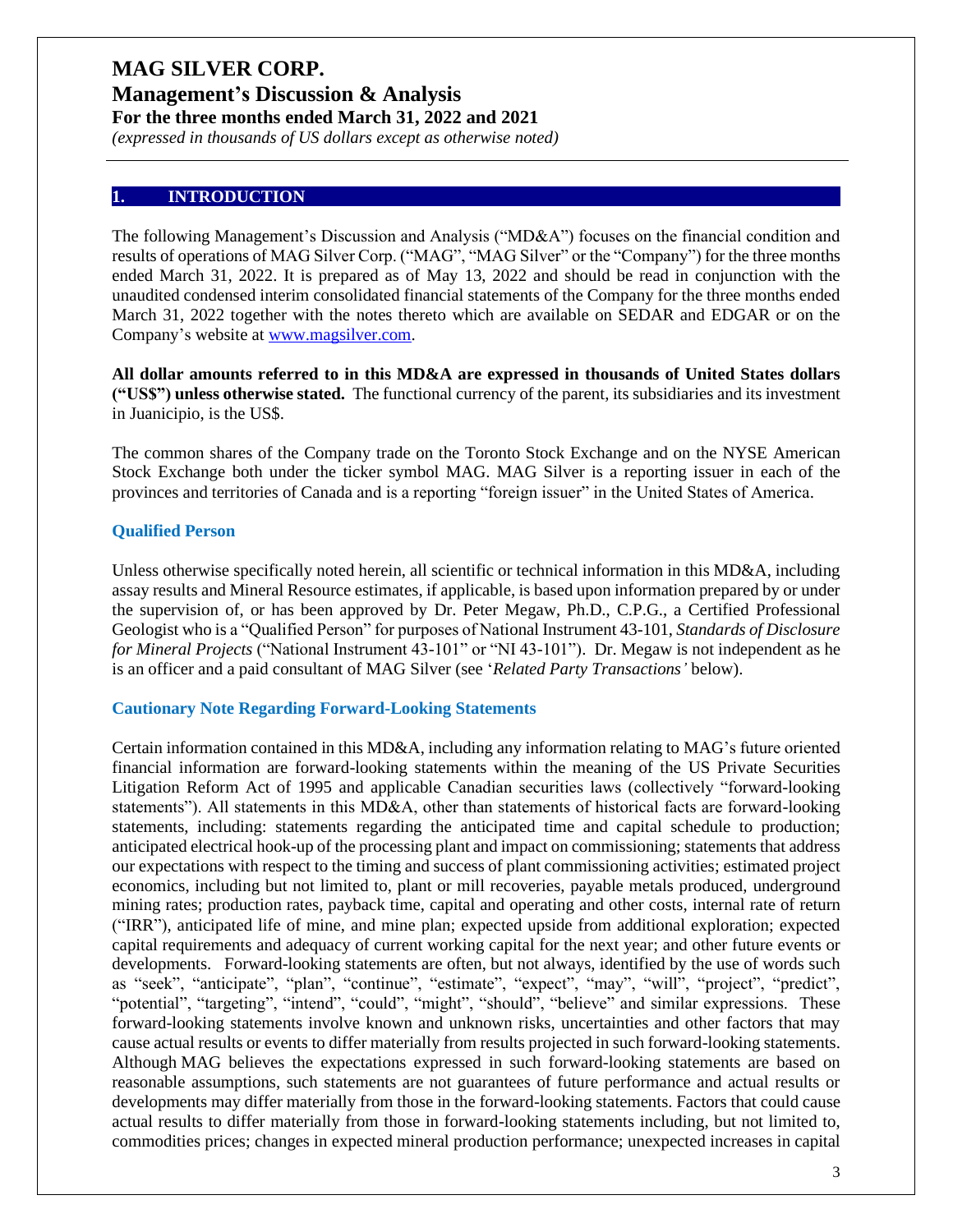*(expressed in thousands of US dollars except as otherwise noted)*

costs or cost overruns; exploitation and exploration results; continued availability of capital and financing; risks related to holding a minority investment interest in the Juanicipio Property; and general economic, market or business conditions. In addition, forward-looking statements are subject to various risks, including but not limited to operational risk; environmental risk; pandemic risks (and COVID-19); supply chain constraints and general costs escalation in the current inflationary environment heightened by the invasion of Ukraine by Russia; political risk; currency risk; capital cost inflation risk; construction delays; that data is incomplete or inaccurate; the limitations and assumptions within drilling, engineering and socioeconomic studies relied upon in preparing the 2017 PEA (as defined herein); and market risks. The reader is referred to the Company's filings with the U.S. Securities and Exchange Commission's ("SEC") and Canadian securities regulators for disclosure regarding these and other risk factors. There is no certainty that any forward-looking statement will come to pass and investors should not place undue reliance upon forward-looking statements. MAG Silver does not undertake to provide updates to any of the forwardlooking statements in this MD&A, except as required by law.

Assumptions have been made including, but not limited to, MAG's ability to carry on its various exploration and development activities including project development timelines, the timely receipt of required approvals and permits, the price of the minerals produced, the costs of operating, exploration and development expenditures, the impact on operations of the Mexican Tax Regime, MAG's ability to obtain adequate financing, outbreaks or threat of an outbreak of a virus or other contagions or epidemic disease will be adequately responded to locally, nationally, regionally and internationally. MAG Silver cannot assure you that actual events, performance or results will be consistent with these forward-looking statements, and management's assumptions may prove to be incorrect. The forward-looking statements in this MD&A speak only as of the date hereof and we do not assume any obligation to update forward-looking statements if circumstances or management's beliefs, expectations or opinions should change other than as required by applicable law. There is no certainty that any forward-looking statement will come to pass and investors should not place undue reliance upon forward-looking statements.

#### **Note regarding Non-GAAP Measures**

This MD&A references a technical report which presents certain financial performance measures, including all in sustaining costs ("AISC"), cash cost and total cash cost that are not recognized or standardized measures under International Financial Reporting Standards ("IFRS") as issued by the International Accounting Standards Board ("IASB"), and therefore may not be comparable to data presented by other silver producers and other industry peers. MAG believes that these generally accepted industry measures are relevant indicators of potential operating performance. Non-GAAP financial performance measures should be considered together with other data prepared in accordance with IFRS. This MD&A contains non-GAAP financial performance measure information for a project under development incorporating estimated cost, pricing and other information that will vary over time as the project is developed and mined. It is therefore not practicable to reconcile these forward-looking non-GAAP financial performance measures to GAAP measures.

More information about the Company including its annual information form ("AIF") and recent financial reports is available on the Canadian Securities Administrator's System for Electronic Document Analysis and Retrieval ("SEDAR") at [www.sedar.com](http://www.sedar.com/) and on the U.S. Securities and Exchange Commission's ("SEC") EDGAR website at [www.sec.gov.](http://www.sec.gov/)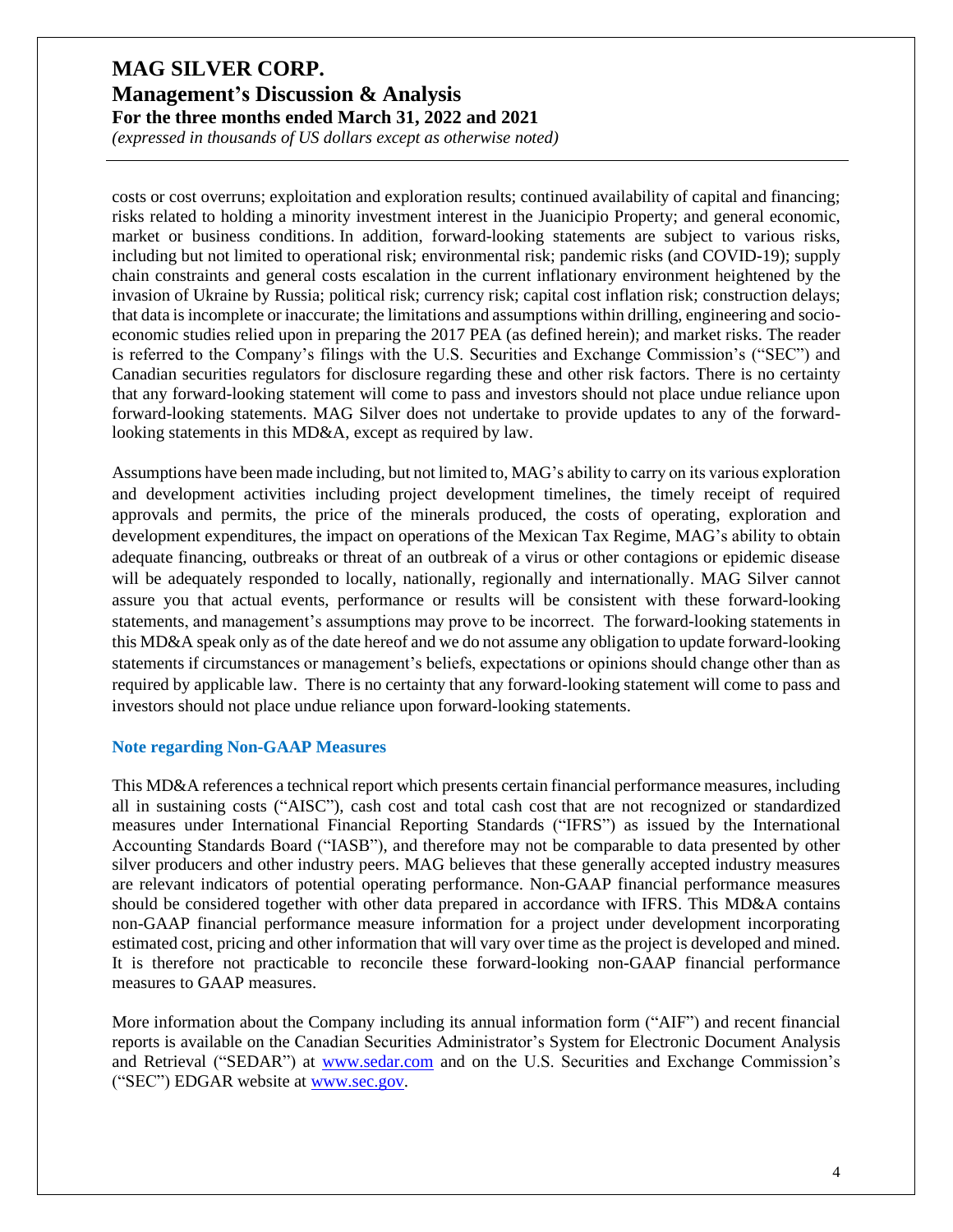## **Management's Discussion & Analysis For the three months ended March 31, 2022 and 2021**

*(expressed in thousands of US dollars except as otherwise noted)*

#### **Cautionary Note to Investors Concerning Estimates of Indicated and Inferred Mineral Resources**

This MD&A uses the terms "Indicated Mineral Resources" and "Inferred Mineral Resources". MAG advises investors that these terms as recognized and required by Canadian regulations (under National Instrument 43-101 Standards of Disclosure for Mineral Projects), differ from the standards for such terms adopted by the SEC and therefore any Mineral Resources reported in accordance with NI 43-101 may not qualify as such under SEC rules. Investors are cautioned not to assume that any part or all of the mineral deposits in these categories will ever be converted into Mineral Reserves. In addition, "Inferred Mineral Resources" are Mineral Resources for which quantity and grade or quality are estimated on the basis of limited geological evidence and sampling. Geological evidence is sufficient to imply but not verify geological and grade or quality continuity. "Inferred Mineral Resources" are based on limited information and have a great amount of uncertainty as to their existence and great uncertainty as to their economic and legal feasibility. An Inferred Mineral Resource has a lower level of confidence than that applying to an Indicated Mineral Resource and must not be converted to a Mineral Reserve. It is reasonably expected that the majority of "Inferred Mineral Resources" could be upgraded to "Indicated Mineral Resources" with continued exploration. Under Canadian rules, estimates of Inferred Mineral Resources are considered too geologically speculative to have the economic considerations applied to them to enable them to be categorized as Mineral Reserves and, accordingly, "Inferred Mineral Resources" must not be included in the economic analysis, production schedules, or estimated mine life in publicly disclosed feasibility or prefeasibility studies, or in the life of mine plans and cash flow models of developed mines. "Inferred Mineral Resources" can only be used in economic studies as provided under NI 43-101. **Investors are cautioned not to assume that part or all of an Inferred Mineral Resource exists, or is economically mineable.**

Currently, there are no Mineral Reserves (within the meaning of NI 43-101) on any of the properties in which the Company has an interest. Only those mineral deposits that the Company can economically and legally extract or produce, based on a comprehensive evaluation of cost, grade, recovery and other factors, are considered Mineral Reserves. Although Fresnillo plc ("Fresnillo") has made statements that "Mineral Reserves" exist at Juanicipio Project, they are not "Mineral Reserves" within the meaning of NI 43-101, and as such, no reliance should exist that they will in fact become "Mineral Reserves" within with meaning of NI 43-101.

#### **Adjacent Property Disclosure**

This MD&A contains information regarding adjacent properties on which the Company has no right to explore or mine. Information on adjacent properties is considered by management to be one indication of potential mineralization on the Company's land holdings in the area. However, investors are cautioned that mineral deposits on adjacent properties do not necessarily indicate, and certainly do not prove, the existence, nature or extent of mineral deposits on the Company's properties nor that future development of the property is feasible.

#### **2. DESCRIPTION OF BUSINESS**

MAG is an advanced stage development and exploration company focused on the acquisition, exploration and development of high-grade, high-margin, district-scale projects located in the Americas. MAG's principal asset is a 44% interest in the Juanicipio project (the "Juanicipio Project") located in Zacatecas state, Mexico, with Fresnillo plc ("Fresnillo"), the project operator, owning the remaining 56%. MAG also has the right to earn a 100% interest in the Deer Trail Carbonate Replacement-Porphyry Project in central Utah, USA., and MAG is in the process of acquiring Gatling Exploration Inc. ("Gatling") which owns the Larder Lake Project located in the Abitibi greenstone belt in Northern Ontario, Canada.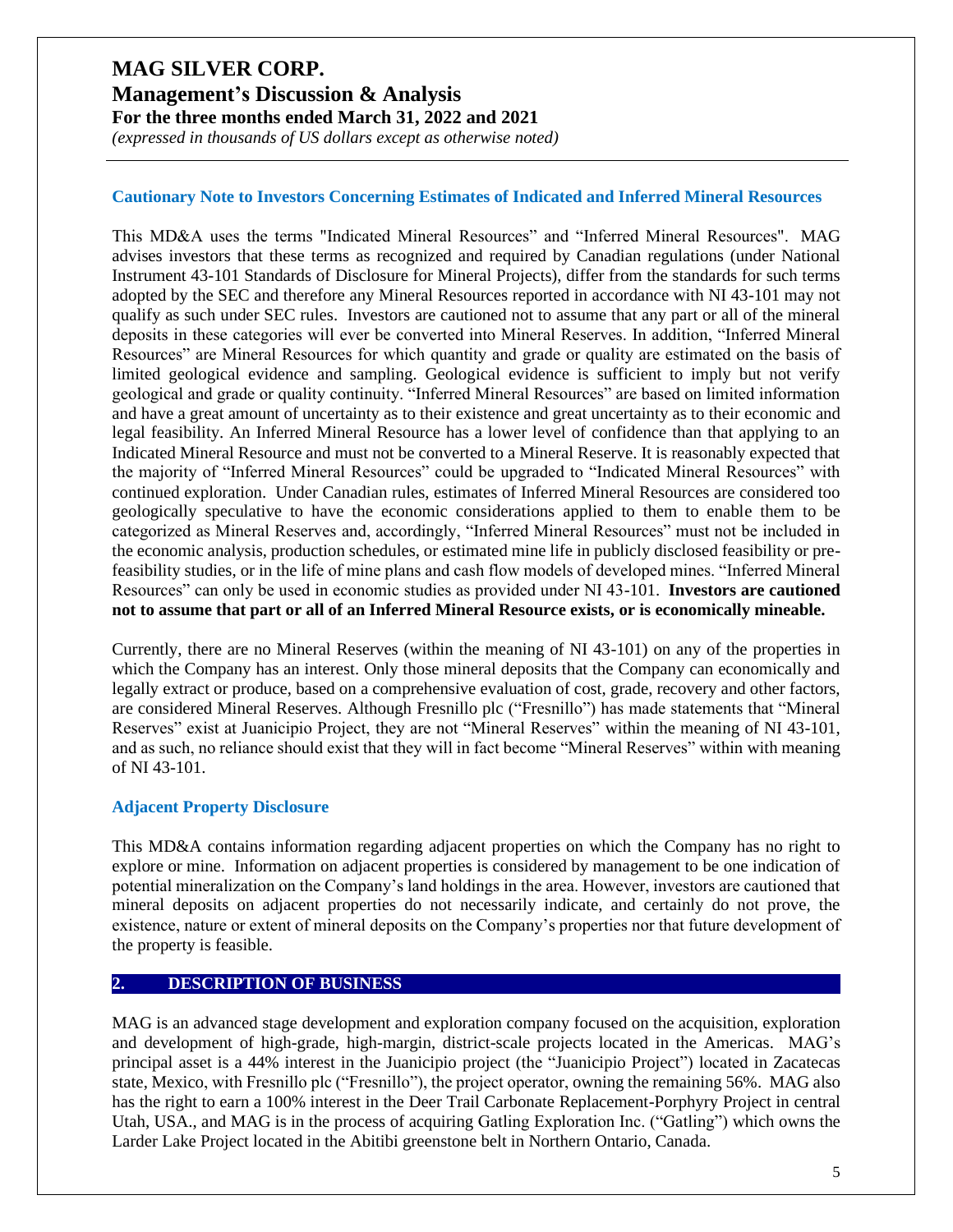**Management's Discussion & Analysis**

**For the three months ended March 31, 2022 and 2021** *(expressed in thousands of US dollars except as otherwise noted)*

#### **Juanicipio Project**

MAG owns 44% of Minera Juanicipio, S.A. de C.V., ("Minera Juanicipio") a company incorporated under the laws of Mexico, which owns the high-grade silver Juanicipio Project located in the Fresnillo District, Zacatecas State, Mexico. Fresnillo is the project operator and holds the remaining 56%. On December 27, 2021, for various business reasons, the Company and Fresnillo created Equipos Chaparral, S.A. de C.V. ("Equipos Chaparral") in the same ownership proportions as Minera Juanicipio (Fresnillo 56% / MAG 44%) for the purpose of holding the Juanicipio plant and mining equipment, to be leased to Minera Juanicipio. As MAG has a 44% interest in each of Minera Juanicipio and Equipos Chaparral, the two have been collectively referred to herein as "Juanicipio" for ease of reference to the operations.

As shareholders of Juanicipio, Fresnillo and MAG jointly approved project mine development on April 11, 2019, and project construction commenced immediately thereafter. A 4,000 tonnes per day ("tpd") processing facility has been constructed with commissioning planned to commence upon the electrical tiein to the national power grid (see '*Processing Plant Construction – Juanicipio Project*' below). Since August of 2020, mineralized development material and more recently initial stope material from the underground mine is being processed at Fresnillo's nearby processing plants. This processing was originally at a targeted average nominal rate of 16,000 tonnes per month but has since increased to an average of 37,983 tonnes per month in the three months ended December 31, 2021 ("Q4 2021") and an average of 48,495 tonnes per month in the three months ended March 31, 2022 ("Q1 2022"). This processing at the Fresnillo plants is expected to continue until the Juanicipio plant is commissioned later this year (see '*Underground Mine Production– Juanicipio Project*' below).

The mineralization on the Juanicipio Project consists of high-grade silver-gold-lead-zinc epithermal vein deposits. The principal vein, the Valdecañas Vein, has dilatant zones (bulges) at its east and west extremes and several en echelon vein splays and cross-veins – the term "Valdecañas Vein" is used to refer to this combined vein system. In addition, exploration continues both on the Valdecañas Vein system and on other prospective targets within the Juanicipio mining concession (see '*Juanicipio Project'* below for a detailed current project update).

Development, production from and exploration of the Juanicipio Project are all being carried out by the project operator, Fresnillo, with MAG participating in all Juanicipio board and technical committee meetings as well as ad-hoc meetings when required. Construction and commissioning of the processing plant is under the guidance of an Engineering, Procurement and Construction Management ("EPCM") contract entered into with an affiliate of Fresnillo. MAG's share of project costs is currently being funded by cashflow from underground mine production, by cash calls through its 44% interest in Juanicipio and, to a lesser extent, incurred directly by MAG to cover expenses related to its own commissioned technical studies and analyses, as well as direct project oversight. Juanicipio is governed by a shareholders' agreement and corporate by-laws, pursuant to which each shareholder is to provide funding pro-rata to its ownership interest, and if either party does not fund pro-rata, their ownership interest will be diluted in accordance with the shareholders' agreement.

In 2017, MAG commissioned AMC Mining Consultants (Canada) Ltd. to prepare a Resource Estimate and Preliminary Economic Assessment for the Juanicipio Project (collectively, the "2017 PEA"), which was completed according to the NI 43-101 *Standards of Disclosure for Mineral Projects* and announced by the Company on November 7, 2017 (see *Press Release* of said date), with the MAG Silver Juanicipio NI 43- 101 Technical Report (Amended and Restated) filed on SEDAR and on EDGAR on January 19, 2018.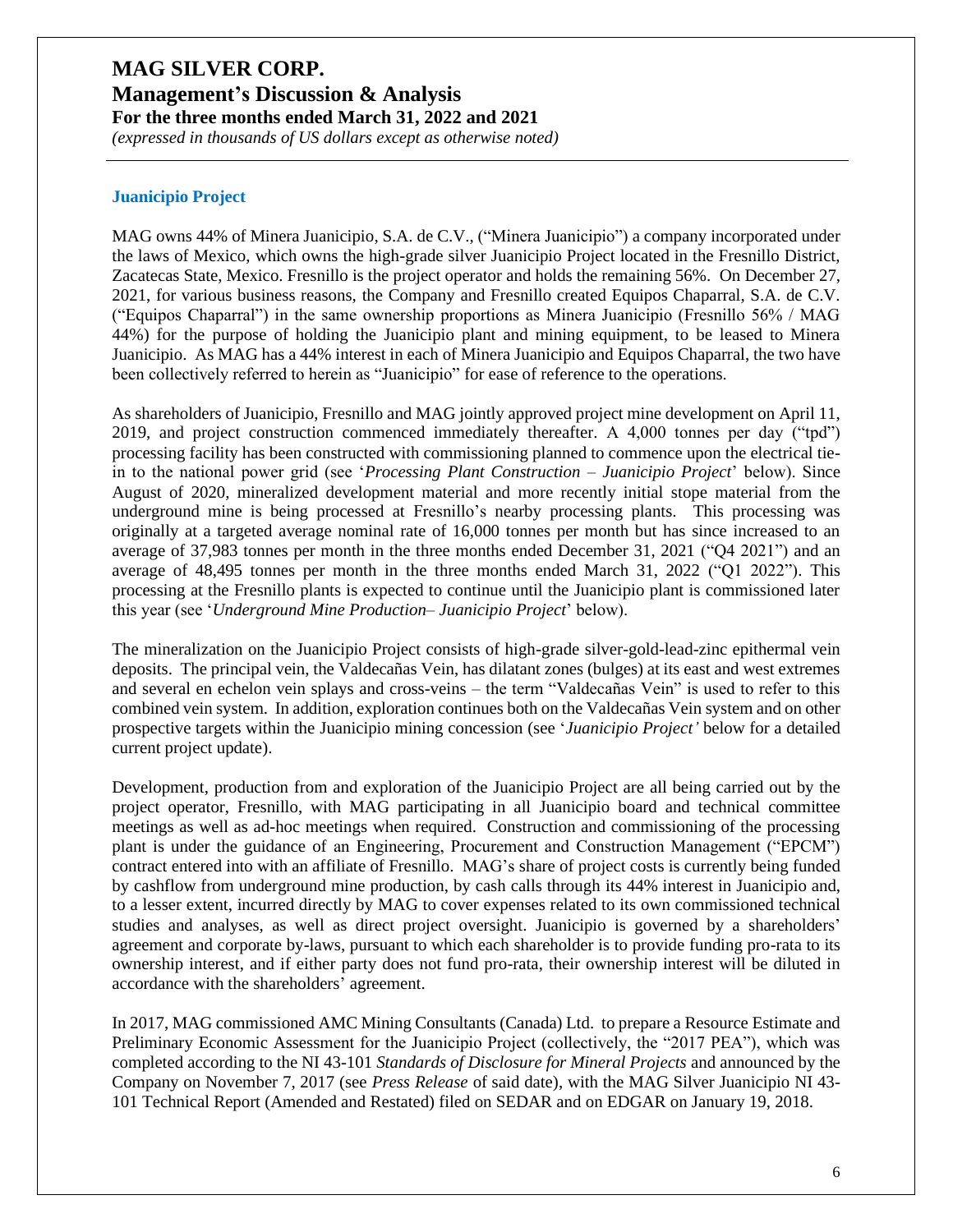*(expressed in thousands of US dollars except as otherwise noted)*

The 2017 PEA incorporated major overall project upgrades over prior assessments, highlighted by the delineation and provision for mining of greatly expanded Indicated and Inferred Mineral Resources discovered in the Deep Zone, as defined in the 2017 PEA. The independent estimates of the Mineral Resources of the Juanicipio Project in the 2017 PEA were compiled using exploration data available up to December 31, 2016 and do not include the results of drilling programs undertaken since then (2017-2021) designed to further expand and infill the Deep Zone and define the upper limits of the Bonanza Zone (see *Exploration – Juanicipio Project* below). The volume of the base metal-rich Deep Zone Mineral Resources identified in the 2017 PEA contributed to a significant expansion of project scope and enhancements to most aspects of the mine design. Truck haulage, shaft hoisting, and underground conveying, along with underground crushing of the mineralized rock are all projected to be utilized for delivering the mineralized material to the surface processing plant. As envisioned in the 2017 PEA, the process plant has a planned production rate of 4,000 tpd, and will include a semi-autogenous grinding ("SAG")/ball mill comminution circuit followed first by a gravity concentrator and then sequential selective flotation to produce a silverrich lead concentrate, a zinc concentrate and a gold-rich pyrite concentrate. The plant and the associated tailings storage facilities have been built on open and flat Juanicipio owned land just north of the conveyor ramp portal.

Based on the 2017 PEA, MAG views the Juanicipio Project as a robust, high-grade, high-margin underground silver project exhibiting low development risks. While the results of the 2017 PEA are promising, by definition, a Preliminary Economic Assessment is preliminary in nature and includes Inferred Mineral Resources that are considered too geologically speculative to have the economic considerations applied to them that would enable them to be categorized as Mineral Reserves. Mineral Resources that are not Mineral Reserves do not have demonstrated economic viability and there is no certainty that Mineral Resources will ever become Mineral Reserves. There can therefore be no certainty that the results in the 2017 PEA will be realized. In addition, the 2017 PEA was commissioned independently by MAG, and not by Juanicipio. Fresnillo is the project operator and the actual development plan and timeline may be materially different from the scope, design and results envisaged in the 2017 PEA (see *Juanicipio Project* and *Risks and Uncertainties* below).

#### **Deer Trail Project**

MAG executed an earn-in agreement (the "Agreement") effective December 20, 2018 to consolidate and acquire 100% of the historic Deer Trail mine and surrounding Alunite Ridge area in Piute County, Utah USA (the "Deer Trail Project"). The Deer Trail Project includes a mixture of patented and unpatented claims totaling approximately 5,600 hectares ("ha"). The counterparties to the Agreement (the "Parties") contributed their respective Deer Trail claims and property rights to a newly formed company for a 99% interest in the company, with MAG holding the other 1% interest. MAG is the project operator and has the right to earn a 100% interest in the company and the Deer Trail Project, with the Parties retaining a 2% net smelter returns ("NSR") royalty. In order to earn in 100%, MAG must make a total of \$30,000 in escalating annual expenditures (\$10,802 expended to March 31, 2022) and \$2,000 in advanced royalty payments (\$450 paid to March 31, 2022), both over the 10-year term of the agreement by 2028. The combined optional annual commitments do not exceed \$2,500/year until after 2025, and all minimum obligatory commitments under the Agreement have been satisfied (see *Exploration and Evaluation Assets* below).

Deer Trail is a silver-rich Carbonate Replacement Deposit ("CRD") project potentially related to a Molybdenum-Copper Porphyry system or systems immediately to the west. Consolidating the property package allows MAG to apply its integrated district scale exploration model and apply new technology to the search for an entire suite of mineralization styles expected to occur on the property.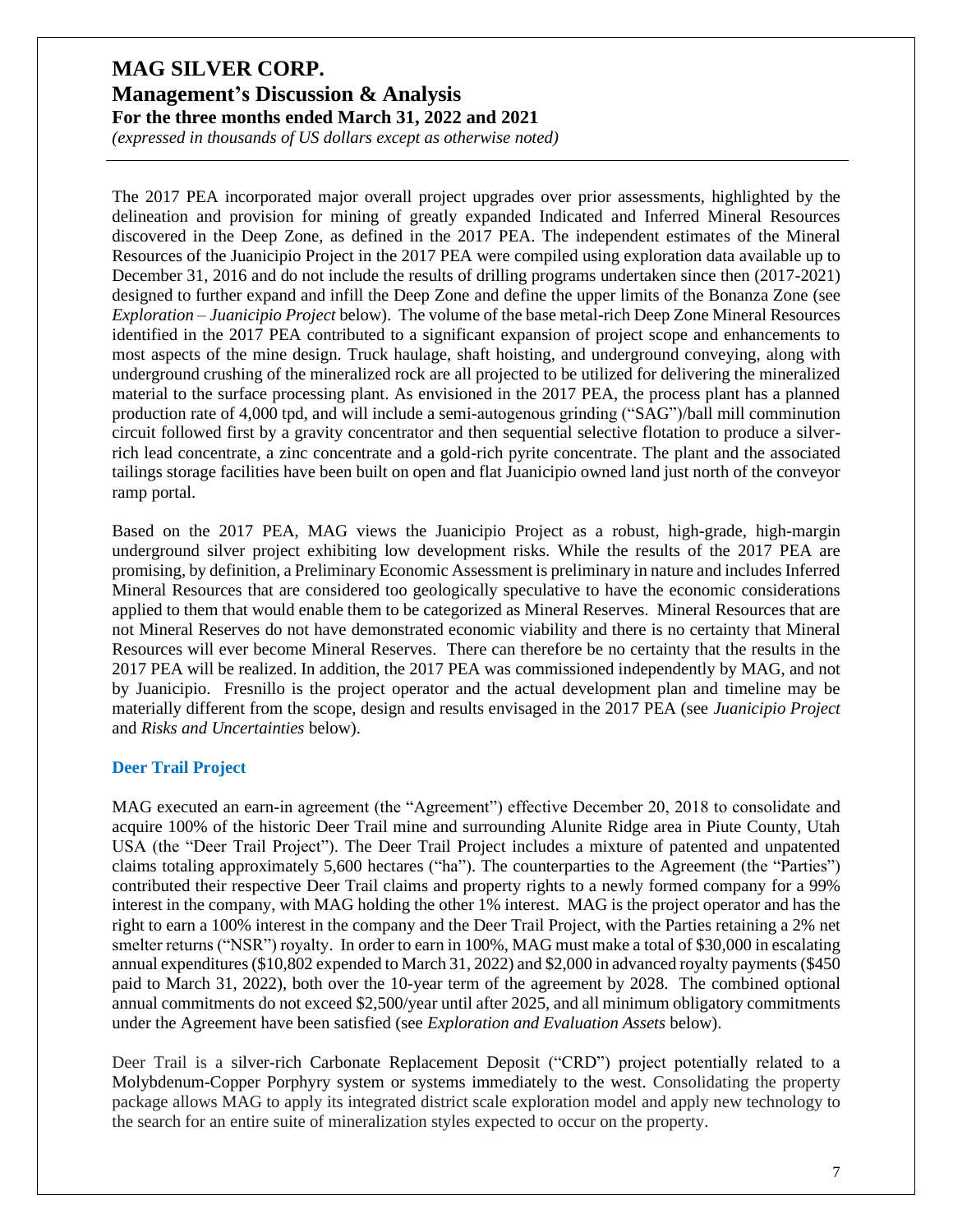*(expressed in thousands of US dollars except as otherwise noted)*

The combined property package came with decades of information generated through prior exploration programs focused on the historic Deer Trail mine itself, the inferred Porphyry centres and veins scattered throughout the property. These data include: extensive surface and underground geological maps; geochemical sampling results; logs, core and chips from over 20,000 meters of historic drilling; a districtwide airborne magnetic survey; 15 line kilometers of Audio Magneto-Telluric ("AMT") geophysics; 2.5 kilometres ("km") of U.S. Mine Safety and Health Administration ("MSHA") certified underground workings; and a mining permit. Infrastructure and access to the property are excellent. Pre-existing disturbances identified by MAG have been proactively addressed by MAG and reviewed by governmental regulators, leaving no significant environmental legacy issues.

See the '*Deer Trail Project'* below for a project exploration update on Phase I and Phase II drill programs.

#### **Larder Lake Project**

On March 11, 2022, the Company entered into a Definitive Arrangement Agreement with Gatling pursuant to which the Company is expected to acquire all of the issued and outstanding common shares of Gatling (the "Transaction") by the issuance of common shares of the Company and the advancement of a Canadian dollar ("C\$") \$3 million convertible loan. The Transaction was approved by the shareholders of Gatling on May 13, 2022 (see *Subsequent Events* below). Each Gatling shareholder will be entitled to receive 0.0170627 of a common share of the Company for each share of Gatling held, and upon closing of the Transaction later in May 2022, it is expected that Gatling shareholders will hold approximately 0.79% of the Company's outstanding shares after closing of the Transaction.

Gatling is a Canadian gold exploration company focused on advancing the Larder Lake Project, located in the prolific Abitibi greenstone belt in Northern Ontario, Canada. The Larder Lake Project hosts three highgrade gold deposits along the Cadillac-Larder Lake Break, 35 km east of Kirkland Lake. The project is 100% owned by Gatling and is comprised of patented and unpatented claims, leases and mining licenses of occupation within the McVittie and McGarry Townships. The 3,370 ha project area lies 7 kilometers west of the Kerr Addison Mine.

All parts of the Larder property are readily accessible, and MAG expects to engage the existing exploration team going forward. As part of the Transaction, the Company and Gatling entered into a loan agreement pursuant to which the Company advanced Gatling a C\$3 million (\$2,403) secured convertible bridge loan to finance Gatling's accounts payable and operating expenses until the Transaction closes. The loan is convertible at MAG's election into a 19.9% equity share of Gatling and is secured against various mineral claims held by Gatling in the Larder Lake Project. The loan has an interest rate of 12% per annum and is repayable on demand. The loan is expected to form a part of the purchase price upon the Transaction closing later in May 2022.

The concessions associated with the Larder Lake Project are all in good standing with various underlying obligations or royalties ranging from nil-2% NSRs associated with various mineral claims, and various payments upon a production announcement.

#### **Cinco de Mayo Project**

A full impairment was recognized on the Cinco de Mayo property in Mexico in prior years, although the concessions are still maintained in good standing.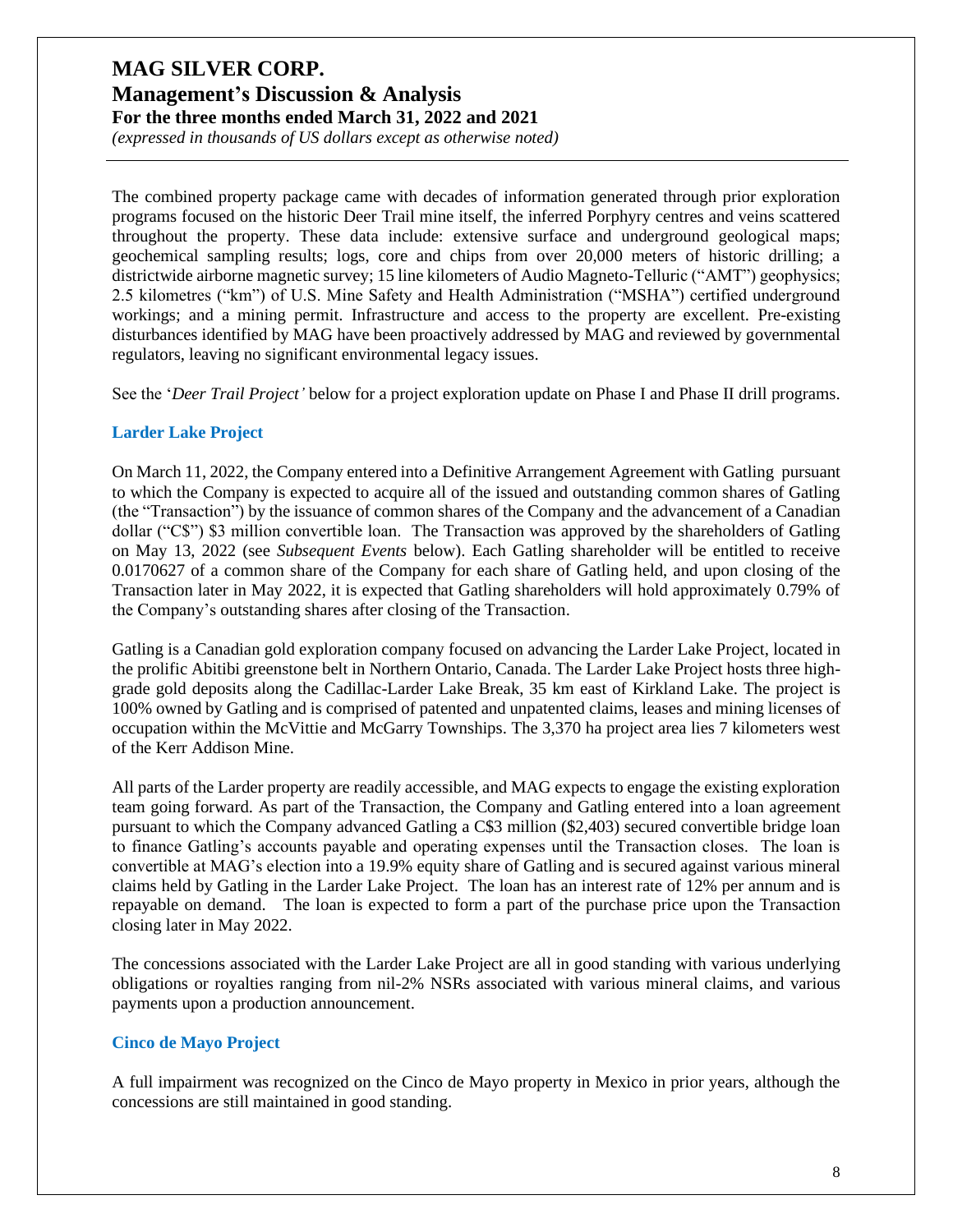## **Management's Discussion & Analysis**

**For the three months ended March 31, 2022 and 2021**

*(expressed in thousands of US dollars except as otherwise noted)*

#### **3. HIGHLIGHTS – MARCH 31, 2022 & SUBSEQUENT TO THE QUARTER END**

#### **OPERATIONAL**

- $\checkmark$  During the first quarter of 2022, the 4,000 tpd Juanicipio processing plant was being readied for commissioning. Water commissioning commenced during the quarter and commissioning of the grinding mills will start upon connection to the national electrical power grid.
- $\checkmark$  As reported by the operator Fresnillo, the regulatory approval to tie into the national power grid remains on track for mid-2022, with the expectation to ramp up the Juanicipio processing plant to 85-90% of nameplate capacity by year end.
- $\checkmark$  Fresnillo is making available unused processing plant capacity at its Fresnillo and Saucito operations. Campaign processing of mineralized material from development headings and stopes continues through these nearby facilities and is expected to continue until the Juanicipio plant is commissioned.
- $\checkmark$  For the three months ended March 31, 2022, on a 100% basis:
	- 145,484 tonnes, or an average of 48,495 tonnes per month of mineralized development and stope material were campaign processed through the Fresnillo and Saucito plants, with 2,238,810 payable silver ounces, 5,345 payable gold ounces, 1,066 tonnes of lead and 1,448 tonnes of zinc produced and sold;
	- Average silver head grade for the quarter was 597 grams per tonne (" $g(t)$ ") or 17.4 silver ounces/ton; and
	- Pre-commercial production sales (net of treatment and processing costs) totaled \$64,916 for the quarter, less \$18,695 in mining and transportation costs and depreciation and amortization, netting \$46,221 in gross profit by Juanicipio in the quarter.
- $\checkmark$  Campaign processing benefits include the cashflow being used to offset some of the initial and sustaining capital, and the de-risking of Juanicipio's metallurgical performance which is expected to significantly speed up project ramp-up.
- $\checkmark$  Over half (54%) of the tonnes in first quarter were processed at Fresnillo's Saucito plant, where the flowsheet more closely resembles that of the Juanicipio plant. It is expected these results will provide further valuable metallurgical benefits when production commences at Juanicipio.
- $\checkmark$  Metal recoveries and concentrate grades are in line with expectations from the initial metallurgical test work conducted on Valdecañas.
- $\checkmark$  A further 49,096 tonnes of mineralized development and stope material with a silver head grade of 668 g/t were campaign processed in April 2022 through the Fresnillo and Saucito plants.

#### **EXPLORATION**

 $\checkmark$  The Juanicipio 2021 exploration program was completed in Q4 2021 with \$6,296 spent on a 100% basis and was focused on continued step-out and infill drilling of the Valdecañas Vein System (including independent targeting of the Venadas Vein family and the Anticipada Vein).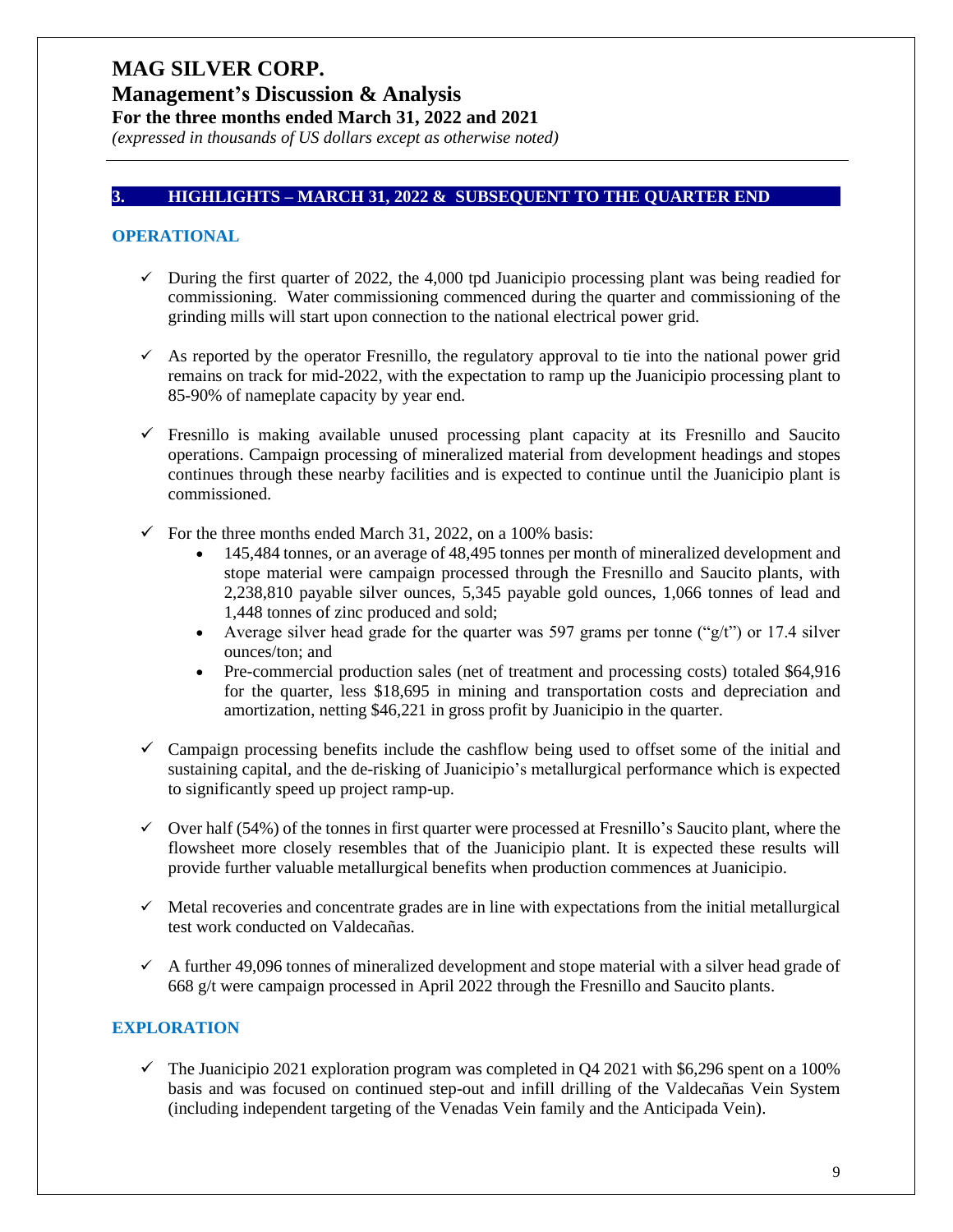# **MAG SILVER CORP. Management's Discussion & Analysis**

**For the three months ended March 31, 2022 and 2021**

*(expressed in thousands of US dollars except as otherwise noted)*

- $\checkmark$  Results of the Juanicipio 2021 exploration program (23 surface-based drill holes totaling 29,421 metres ("m")) are referenced herein, and highlights include:
	- 21 holes cut the Valdecañas Vein System, with most directed at the Valdecañas Vein Deep Zone plus coincidental intercepts of the Anticipada (13), Pre-Anticipada (8) and various other hangingwall and footwall veins;
	- Most intercepts are comparable to previously drilled neighboring holes with no major deviations from grade and thickness expectations; and,
	- Channel sampling of the advancing development headings and test stopes in the Valdecañas Vein Bonanza Zone shows that the grade distribution in the vein is very close to that shown by both surface and underground drilling, which adds substantial confidence in the width and grade continuity indicated by the surface drilling for the balance of the vein.
- $\checkmark$  With the completion of the 2021 exploration drill program, the intercept density on the Valdecañas Vein Deep Zone is now approaching that on the Bonanza Zone and confirms the continuity of mineralization in the Valdecañas Vein to depth.
- $\checkmark$  The Juanicipio 2022 exploration program is currently in process (\$1,589 expended on a 100% basis in Q1 2022) with five drill rigs on surface running concurrently with continued underground definition and geotechnical drilling, and one rig testing the new Cesantoni target in the northwest part of the Juanicipio concession.
- $\checkmark$  Deer Trail Project in Utah:
	- A 5 hole/5,000 metre Phase II drill program commenced in Q3 2021 and is in process with all assays pending.
- $\checkmark$  During the quarter, the Company entered into a Definitive Arrangement Agreement with Gatling pursuant to which the Company will acquire all of the issued and outstanding common shares of Gatling by the issuance of common shares of the Company and the advancement of a C\$3 million convertible loan. (the "Transaction").
	- The Transaction was approved by the shareholders of Gatling on May 13, 2022. Upon closing of the Transaction later in May 2022, it is expected that Gatling shareholders will hold approximately 0.79% of the Company's shares on an outstanding basis.
	- Gatling's Larder Lake Project lies in the highly prolific Abitibi Gold Province of northern Ontario, and with good surrounding infrastructure and already permitted drill pads to test initial targets.
- $\checkmark$  During the quarter ended March 31, 2022, the Company recorded a write down of \$10,471 on its option earn-in project on a prospective land claim package in the Black Hills of South Dakota, as exploration permitting no longer appears possible.

### **LIQUIDITY AND CAPITAL RESOURCES**

- $\checkmark$  As at March 31, 2022, MAG held cash of \$52,248 while on a 100% basis Juanicipio had working capital of \$36,011 which included cash on hand of \$18,261.
- $\checkmark$  According to the operator Fresnillo, the Juanicipio Project construction is expected to be delivered on budget of \$440,000.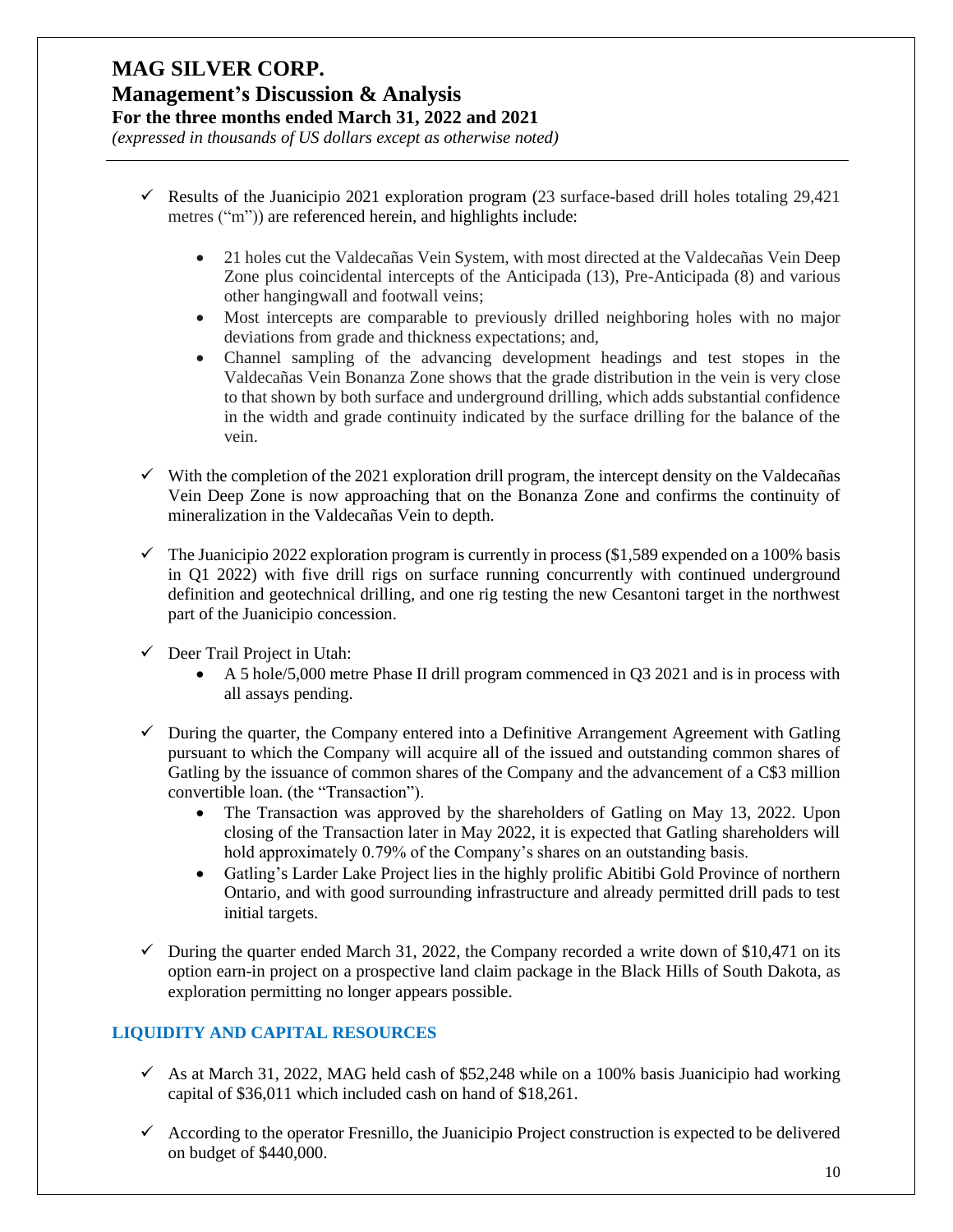#### **Management's Discussion & Analysis For the three months ended March 31, 2022 and 2021**

*(expressed in thousands of US dollars except as otherwise noted)*

- $\checkmark$  With the current ramp up of underground mine production and given hiring restrictions on contractors arising from the 2021 labour reform legislation, the timing of various sustaining capital expenditures has been brought forward:
	- These sustaining capital costs are included in current Juanicipio development costs but are not considered by the operator as part of the \$440,000 initial project capital; and
	- The costs incurred are expected to reduce future sustaining capital costs and totaled approximately \$4,712 on a 100% basis in the quarter ended March 31, 2022.
- $\checkmark$  The expected cash flow from the ongoing campaign processing until the Juanicipio plant is commissioned, along with the working capital held by Juanicipio at March 31, 2022 are projected to substantially fund the remaining capital expenditures in the \$440,000 initial capex (a cash call has not been needed since mid-December 2021 which was \$21,000 on a 100% basis).
- $\checkmark$  Should there be additional funding requirements in excess of the cashflow generated, related to further commissioning delays or to additional sustaining capital that is being brought forward prior to attaining commercial production, there may still be further cash calls required from Fresnillo and MAG.

### **CORPORATE**

 $\checkmark$  On March 28, 2022, MAG announced the appointment of Fausto Di-Trapani as Chief Financial Officer ("CFO") effective May 20, 2022. Mr. Di-Trapani is a finance executive with experience in the natural resources sector spanning two decades, most recently having served as the Chief Financial Officer at Galiano Gold Inc. Mr. Di-Trapani replaces Mr. Larry Taddei, who, after 12 years of service with the Company, will step down from the CFO role to pursue other opportunities. Mr. Taddei will assist in the orderly transition of his duties following Mr. Di-Trapani's appointment.

### **4. JUANICIPIO PROJECT**

Total Juanicipio Project expenditures incurred and capitalized by Juanicipio (on a 100% basis) for Q1 2022 amounted to approximately \$33,576 (Year 2021: \$254,830). Of the total expenditures \$30,641 (Year 2021: \$244,255) are development expenditures, \$1,589 are exploration expenditures (Year 2021: \$6,296), and the remaining \$1,346 is capitalized shareholder loan interest (Year 2021: \$4,279). Gross profit (sales less cost of sales including depreciation and amortization) from processing Juanicipio mineralized development and stope material at the Fresnillo plants for Q1 2022 totaled \$46,221 (Q1 2021 \$8,199) on a 100% basis (see '*Underground Mine Production – Juanicipio Project*' below).

### **UNDERGROUND MINE PRODUCTION – Juanicipio Project**

As of August 2020, mineralized material from the Juanicipio Project is being campaign processed, refined and sold on commercial terms under the Juanicipio long term off-take agreements, at the nearby Fresnillo and Saucito plants (both 100% owned by Fresnillo). Originally planned at a targeted rate through Q3 2021 of 16,000 tonnes per month, the processing rate increased to an average of 37,983 tonnes per month in Q4 2021 and an average of 48,495 tonnes per month in Q1 2022. During the quarter ended March 31, 2022, 54% of the total tonnage processed was through the Saucito plant. The Saucito plant flowsheet better resembles that of the Juanicipio plant and will provide further valuable metallurgical benefits as production commences at Juanicipio. The resulting concentrates are treated in Torreón, Coahuila, Mexico. This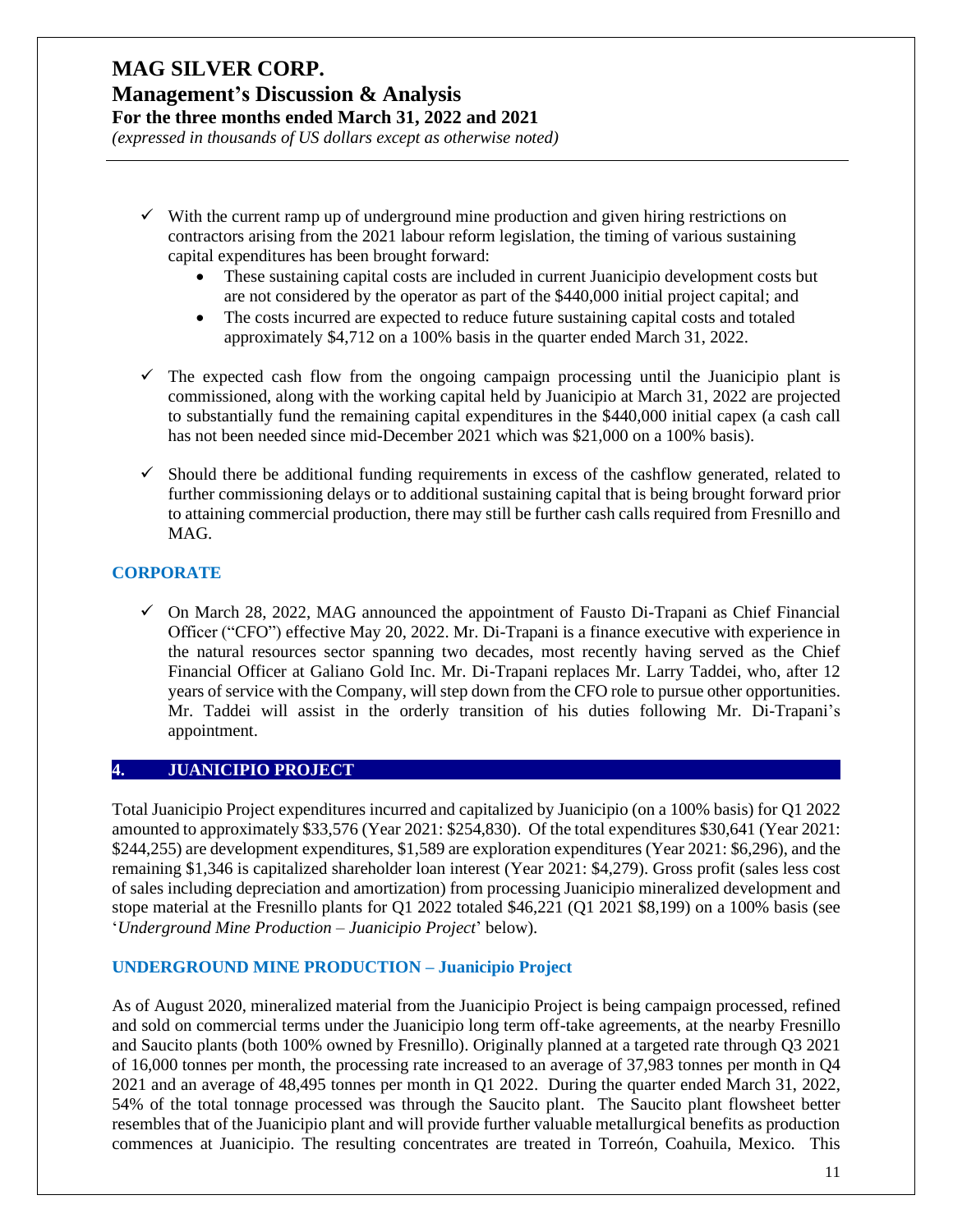*(expressed in thousands of US dollars except as otherwise noted)*

preproduction toll processing of Juanicipio mineralized development and stope material is expected to continue until the Juanicipio plant is commissioned (see *Processing Plant Construction* below).

In Q1 2022, a total of 145,484 tonnes of mineralized development and stope material were processed through the Fresnillo plants, realizing commercial and operational de-risking opportunities for the Juanicipio Project. The resulting payable metals sold and processing details on a 100% basis for the three months ended March 31, 2022 are summarized in **Table 1** below. The sales and treatment charges for tonnes processed in Q1 2022 were recorded on a provisional basis and will be adjusted in Q2 2022 based on final assay and pricing adjustments in accordance with the offtake contracts.

| Three Months Ended March 31, 2022 (145,484 tonnes processed)                | Q1 2021          |                   |          |          |
|-----------------------------------------------------------------------------|------------------|-------------------|----------|----------|
| Average Per Unit <sup>(1)</sup><br><b>Payable Metals</b><br><b>Quantity</b> |                  |                   | \$Amount | \$Amount |
| Silver                                                                      | 2,238,810 ounces | \$24.97 per oz    | \$55,899 | \$11,157 |
| Gold                                                                        | 5,345 ounces     | \$1,925.44 per oz | 10,291   | 1,090    |
| Lead                                                                        | 1,066 tonnes     | $$1.06$ per lb    | 2,483    | 267      |
| Zinc                                                                        | 1,448 tonnes     | $$1.79$ per lb    | 5,712    | 555      |
| Treatment and refining charges ("TCRCs") and other processing costs         | (9, 469)         | (1,838)           |          |          |
| Provisional sales adjustment related to 2020 sales <sup>(2)</sup>           |                  |                   |          |          |
| <b>Net Sales</b><br>64,916                                                  |                  |                   |          |          |
| Mining and transportation costs                                             |                  |                   | (15,264) | (1,886)  |
| Depreciation and amortization                                               | $(3,431)^{(3)}$  |                   |          |          |
| <b>Gross Profit</b>                                                         | \$46,221         | \$8,199           |          |          |

**Table 1: Q1 2022 Mineralized Material Processed at Fresnillo's Processing Plants (100% basis)**

 $(1)$  Ounces ("oz") for silver and gold and, pounds ("lb") for lead and zinc.

(2) Provisional sales for 2020 were finalized in Q1 2021 resulting in negative adjustment to net sales revenue of \$1,146.

 $<sup>(3)</sup>$  The underground mine is now in stopes with mineralized material being processed through Fresnillo's</sup> plants and refined and sold, and effectively readied for its intended use.

The average silver head grade for the mineralized development and initial stope material processed in Q1 2022 was 597 g/t (O1 2021 458 g/t). This increased grade reflects more stoped vein material being processed. As well, metal recoveries and concentrate grades are in line with expectations from the initial metallurgical test work conducted on Valdecañas.

From August 2020 to March 31, 2022, a total of 469,250 tonnes of mineralized material have been processed at the two Fresnillo processing plants. By bringing forward the start-up of the underground mine and processing mineralized development and stope material at the Fresnillo plants in advance of commissioning the Juanicipio plant, MAG and Fresnillo expect to secure several positive outcomes for the Juanicipio Project:

- generating cash-flow from production to offset some of the cash requirements of the initial and sustaining capital;
- de-risking the flotation process through a better understanding of the metallurgical characteristics and response of the Juanicipio mineralization;
- increasing certainty around the geological block model prior to start-up of the processing plant; and
- allowing a faster and more certain ramp-up to the nameplate 4,000 tpd plant design.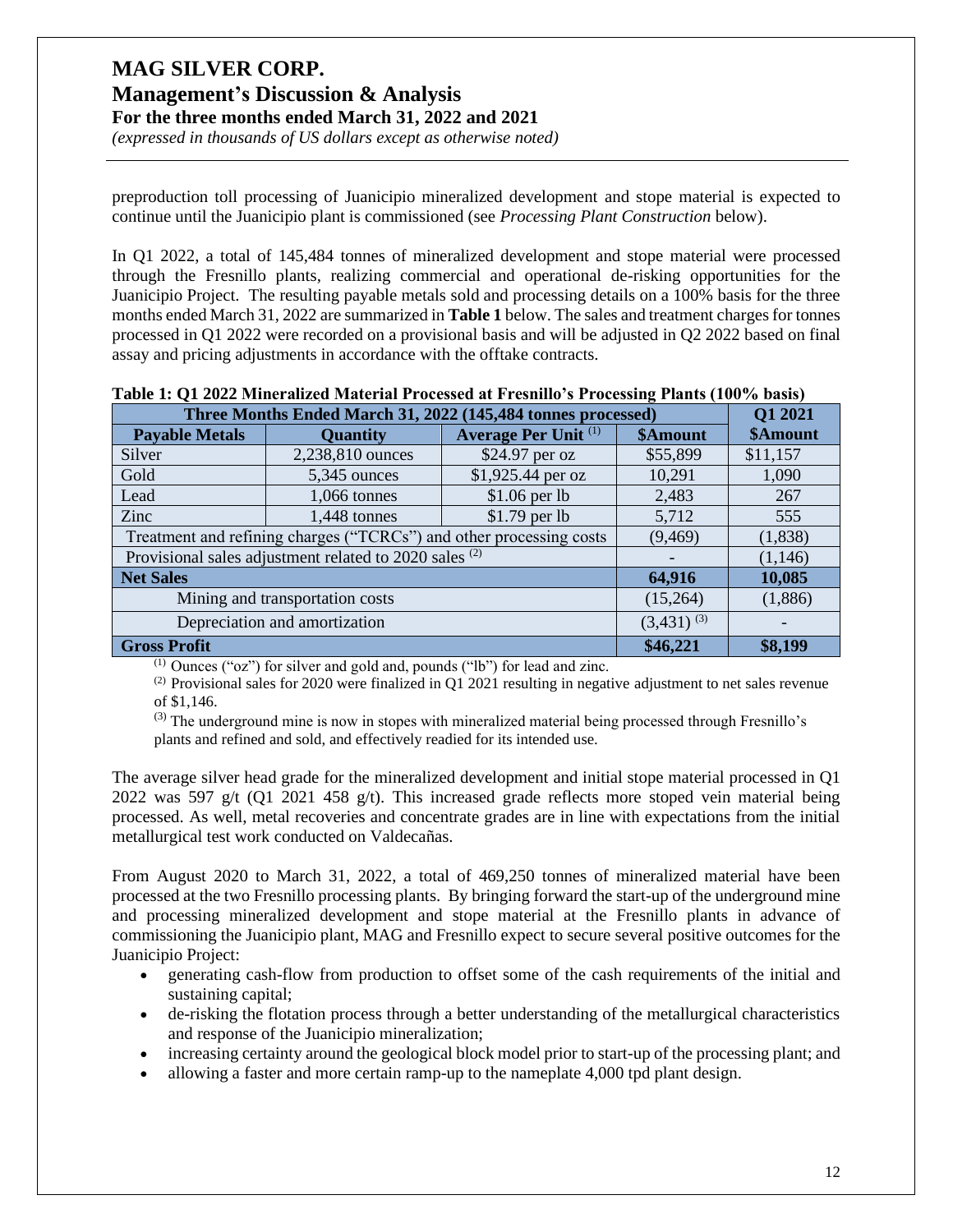## **Management's Discussion & Analysis For the three months ended March 31, 2022 and 2021**

*(expressed in thousands of US dollars except as otherwise noted)*

#### **PROCESSING PLANT CONSTRUCTION AND COMMISSIONING – Juanicipio Project**

The Juanicipio project team delivered the 4,000 tpd processing plant for commissioning in the fourth quarter of 2021. However, according to the operator Fresnillo and as previously reported, the state-owned electrical company (Comision Federal de Electricidad "CFE"), notified Fresnillo late in December 2021 that the regulatory approval to complete the tie-in to the national power grid could not yet be granted and that the Juanicipio plant commissioning timeline was therefore extended by approximately six months. During the first quarter, Fresnillo has indicated that they were focused on complying with the requirements from the CFE and the energy regulator, and expect the tie-in to the power grid in mid-2022, with commissioning of the Juanicipio processing plant expected to commence concurrently (see *Outlook – Juanicipio Project* below).

In the interim, stoping and mine development at Juanicipio continues. In order to minimize any potential adverse economic effect of the revised commissioning timeline, Fresnillo has indicated it will make available unused plant capacity at its Minera Fresnillo and Minera Saucito operationsto process mineralized material produced at Juanicipio during this period. The effect on cashflow generation from Juanicipio therefore will also be mitigated while power connection approvals are pending.

#### **UNDERGROUND DEVELOPMENT – Juanicipio Project**

Access to the mine is via twin underground declines that extend to the top of mineralization in the Valdecañas Vein. From the top of mineralization, the upper footwall haulage/access drift has been driven the length of the vein and three internal spiral production ramps are being extended from the drift to depth in the footwall of the mineralized envelope (vein). The three spiral ramps are situated behind the mineralized envelope to provide access to stopes within the vein and allow a planned mining rate of 4,000 tpd. Initial cross-cuts through the vein have been made from a number of points along the footwall ramps. Most expose well-mineralized vein and this initial development indicates that the grade and width of the mineralization is in line with previous drill core-based estimates. As discussed above, the mineralized material encountered in this underground development and from initial stopes, is being processed at the nearby Fresnillo owned processing plants (see *Underground Mine Production* above).

Once in full production, mineralized material from mining of the vein will be hauled to an underground crushing station (already excavated) and crushed underground. The crushed mineralized material will be trucked to the flotation plant until the conveyor is completed, which is expected to be in Q4 2022. When the conveyor is completed, the crushed mineralized material will be conveyed directly from the underground crushing station to the process plant area via a third ramp to the surface - the underground conveyor ramp. The conveyor ramp is over 90% complete and is being driven both from the surface and from the underground crushing chamber. This ramp will also provide access to the entire Valdecañas underground mining infrastructure and serve as a fresh air entry for the ventilation system. As well, the long-term mine ventilation system is nearing completion. The #1 ventilation shaft has been commissioned and is now ventilating some of the lower areas of the mine. The #2 ventilation shaft has also been completed and commissioned.

Total underground development to date is approximately 48km (30 miles), including 3.7 km (2.3 miles) completed during the three months ended March 31, 2022. Underground mine infrastructure is well advanced and development continues to focus on:

- advancing the three internal spiral footwall ramps to be used to further access the full strike length of the Valdecañas Vein System;
- making additional cross-cuts through the vein and establishing the initial mining stopes.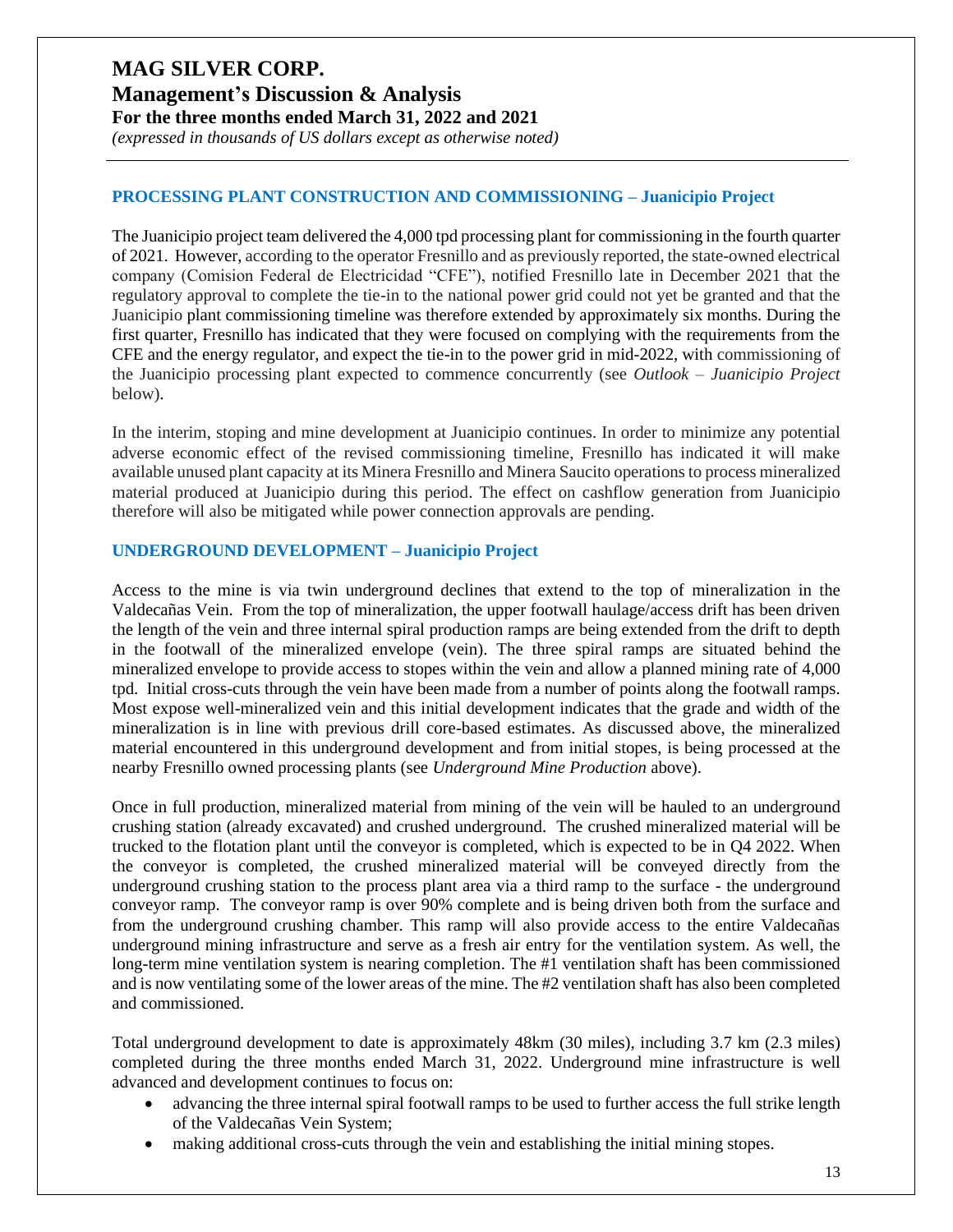*(expressed in thousands of US dollars except as otherwise noted)*

- finalizing construction of the underground crushing system, underground warehouse, fuel storage and pumping station;
- advancing the underground conveyor ramp to and from the surface processing facility from both faces; and
- integrating additional ventilation and other associated underground infrastructure.

Due to the poor rock quality on the western section of the upper Valdecañas Vein, cut and fill will be the chosen mining method for the higher levels in this section. A trial longhole stope has been in operation for the past year, and this will be the preferred mining method through the main central section and eastern side of Valdecañas Vein and ultimately the west side as well once ground conditions improve with depth.

Labour reform legislation on subcontracting and outsourcing in Mexico was published on April 23, 2021 and came into effect on September 1, 2021 (see *Risks and Uncertainties* below). With various restrictions on hiring contractors, Fresnillo, as operator, has indicated a need to internalize a significant portion of its contractor workforce and perform much of the development work directly rather than outsourcing it to contractors, and hence invest in equipment either not previously in the project scope or not envisaged to be required until later in the mine life, to be utilized in underground operations. As well, certain underground development expenditures related to processing development material and some small items brought forward from project investments planned in the future are considered sustaining capital by Fresnillo. The costs incurred are expected to reduce future sustaining capital costs and totaled approximately \$4,712 on a 100% basis in the quarter ended March 31, 2022. These costs are included in the current Juanicipio development costs but are not considered by the operator as part of the \$440,000 initial project capital.

#### **PROJECT CAPITAL ("CAPEX") – Juanicipio Project**

The Juanicipio Project initial capital or pre-operative project capital cost ("capex") on a 100% basis, as estimated from January 1, 2018, is expected to be \$440,000 (see *Press Release dated February 24, 2020*), and according to the operator Fresnillo, the project construction will be delivered on budget.

With the plant ready to commence commissioning once connected to the power grid (expected in mid-2022) – see '*Processing Plant Construction – Juanicipio Project'* above), final construction costs are expected to wind down until final commissioning and testing commence. Meanwhile, the amount of mineralized development and stope material being processed at the two Fresnillo plants since Q4 2021 has been significantly higher than the original targeted rate of 16,000 tonnes per month. The processing rate increased to an average of 37,983 tonnes per month in Q4 2021, an average of 48,495 tonnes in Q1 2022 (see '*Underground Mine Production – Juanicipio Project*' above) and subsequent to the quarter 49,096 tonnes in April 2022. Mineralized material from initial stopes is now being processed as well. The expected cash flow from this ongoing campaign processing until the Juanicipio plant is commissioned, along with the working capital held by Juanicipio at March 31, 2022 of \$36,011 on a 100% basis (which includes cash of \$18,261) are likely to fund the remaining capital expenditures in the \$440,000 (a cash call has not been needed since mid-December 2021 which was \$21,000 on a 100% basis). Should there be additional funding requirements related to further commissioning delays (see *Risks and Uncertainties* below) or for additional sustaining capital to be funded prior to attaining commercial production in excess of the cashflow generated, there may still be further cash calls required from Fresnillo and MAG (see *Liquidity and Capital Resources* below).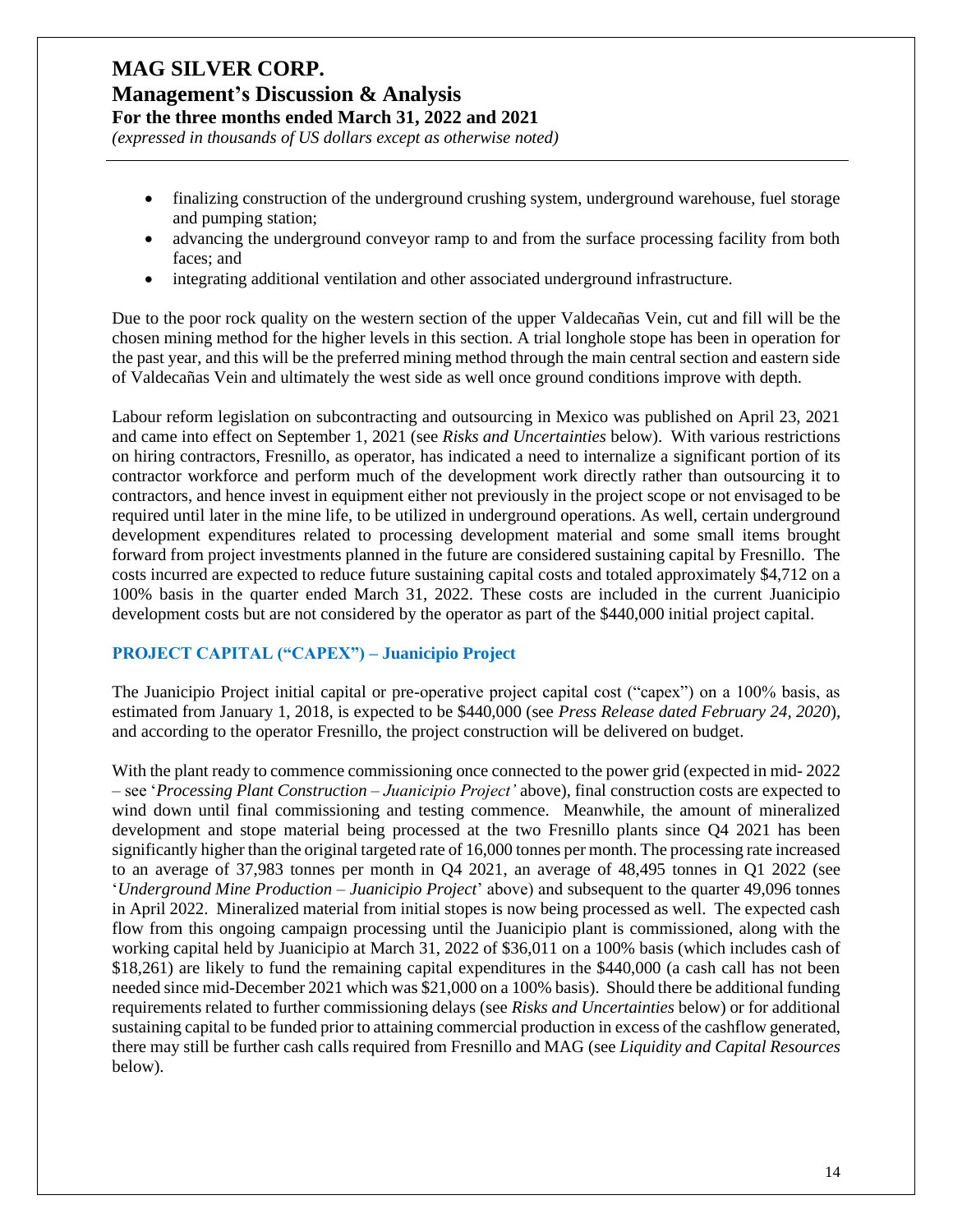#### **Management's Discussion & Analysis For the three months ended March 31, 2022 and 2021**

*(expressed in thousands of US dollars except as otherwise noted)*

#### **OUTLOOK – Juanicipio Project**

Fresnillo, as operator, reports that commissioning of the Juanicipio processing plant is expected to come in on budget and the plant is expected to ramp up to 85-90% of the nameplate 4,000 tpd capacity by the end of 2022. In contrast, the 2017 PEA originally envisioned ramp-up to full production over 3 years after commissioning of the processing plant. An Operator Services agreement has been finalized which will become effective upon initiation of commercial production, whereby Fresnillo and its affiliates will continue to operate the mine. Until the Juanicipio processing plant is commissioned, mineralized development material and initial stope material from Juanicipio is being processed at the Fresnillo and Saucito processing plants (both 100% owned by Fresnillo), with the lead (silver-rich) and zinc concentrates treated at market terms under off-take agreements with Met-Mex Peñoles, S.A. de C.V. in Torreón, Mexico.

As operator, Fresnillo will continue to engage closely with the CFE and 'El Centro Nacional de Control de Energía' ("CENACE") to do all that it can to expedite the necessary approvals and comply with requirements to complete the tie-in to the national power grid. The connection to the grid is the last step prior to initially feeding lower grade mineralized material through the grinding mills and mineralized material has been conveyed to the fine ore bin in preparation for processing. Although there remains some uncertainty regarding the timing for the power connection (see *Risks and Uncertainties* below), according to Fresnillo, full load commissioning of the Juanicipio processing plant is expected to commence in mid-2022.

In order to minimize any potential adverse effect of the revised commissioning timeline, Fresnillo has indicated it will make available any unused plant capacity at its Minera Fresnillo and Minera Saucito operations to process mineralized material extracted at Juanicipio during this period. In the three months ended March 31, 2022, 145,484 tonnes of development material and initial stope material were processed at the Fresnillo owned plants, at an average silver head grade of 597 g/t (see *Underground Mine Production – Juanicipio Project* above) or an average of 48,495 tonnes per month. Subsequent to the quarter-end in April 2022, a further 49,096 tonnes of Juanicipio mineralized material were processed at the Fresnillo plant with a silver head grade of 668 g/t. The effect on cashflow generation from Juanicipio will therefore also be mitigated until commissioning commences once the power connection approvals are obtained.

According to Fresnillo, the Juanicipio development is expected to create approximately 1,720 jobs once at full production, with potential to scale-up operations in the future beyond 4,000 tpd.

#### **EXPLORATION – Juanicipio Project**

Most of the Juanicipio concession remains unexplored with many untested targets still to be pursued within the property. Drilling in recent years has been primarily designed to both convert the Inferred Mineral Resources included in the Deep Zone into Indicated Mineral Resources, and to further trace mineralization to depth.

#### *2022 Exploration Program*

The planned expenditures for the 2022 Exploration Program total \$7,000 on a 100% basis, for drilling programs designed to expand and convert the Inferred Mineral Resources included in the Deep Zone into Indicated Mineral Resources, and to explore other parts of the Juanicipio concession. Permit applications for drilling other exploration targets on the property were submitted in 2021 or are in the process of being generated pending surface access arrangements. Meanwhile, detailed mapping and sampling of these targets is underway. All aspects of the exploration work continue to be done under strict COVID-19 protocols.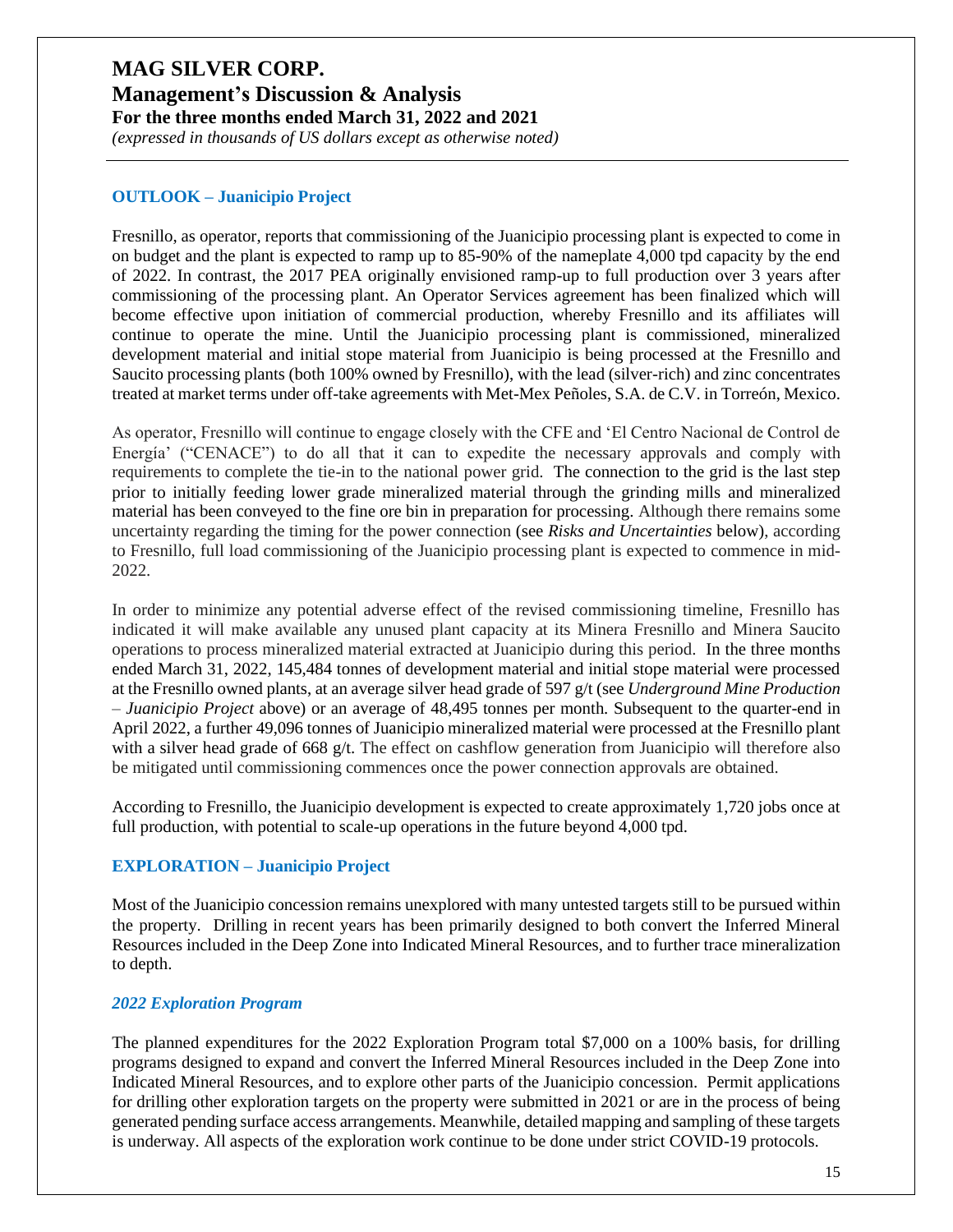*(expressed in thousands of US dollars except as otherwise noted)*

In mid-January 2022, drilling began on the first hole on the "Cesantoni Kaolinite Pits"("Cesantoni") target. Cesantoni lies in the northwestern corner of the Juanicipio concession, roughly 6 km west of the Valdecañas Vein and related underground infrastructure. Thousands of tonnes of mixed kaolinite-illite clays have been mined over the last 25 years by the Cesantoni Ceramics Company from a series of pits developed along the strong northeast-trending Cesantoni structure. This orientation is almost orthogonal to the northwesttrending veins that dominate the district, but is roughly parallel to the high-grade Venadas Vein family that cuts the NW-trending Valdecañas Vein. The extent of kaolinite-illite alteration at Cesantoni is much greater than that seen elsewhere in the district and may indicate passage of very large volumes of hydrothermal fluids. The top of anticipated mineralization at Cesantoni is expected to occur at depths similar to those elsewhere in the Juanicipio concession (350 to 500 m below the surface).

Initial planning as laid out by project operator, Fresnillo, is to drill 5 core holes totaling 6,000 m. Drilling is being done with a highly portable rig to minimize surface disturbance. Depending on ground conditions in this new area, the drilling program should take between five and seven months to complete at which time assays will be released.

#### *2021 Exploration Program*

The 2021 Juanicipio exploration program was completed with a spend of \$6,296 on a 100% basis and was focused on continued step-out and infill drilling of the Valdecañas Vein System (including independent targeting of the Venadas Vein family and the Anticipada Vein). Drilling for the program began in January 2021 with four drill rigs and a fifth drill rig was added mid-year. Three of the drill rigs were dedicated to Devico directional drilling. In total, 23 surface-based drill holes (targets) were successfully completed with 21 being deep infill or step-out holes on the Valdecañas Vein System and two exploration holes on other parts of the Juanicipio concession, resulting in 29,421 m drilled. The two exploration holes away from Valdecañas were drilled in a northeastern corner of the concession and both intercepted narrow veins with high grade silver and gold and no base metals suggesting these intercepts are high in the system.

#### *2021 Valdecañas Drilling Results*

The Company's interpretation of the 2021 Valdecañas drill results is below, with a complete set of assay tables by vein of the 2021 drilling results available at: [https://magsilver.com/site/assets/files/6439/mda\\_mj\\_exploration-supplemental-assay-tables.pdf](https://magsilver.com/site/assets/files/6439/mda_mj_exploration-supplemental-assay-tables.pdf) along with various long sections detailing the results, available at: [https://magsilver.com/geological-long](https://magsilver.com/geological-long-sections/)[sections/](https://magsilver.com/geological-long-sections/) .

Most of the holes in the 2021 exploration program were directed at the Valdecañas Vein Deep Zone, with 13 coincidental intercepts of the Anticipada and 8 more for Pre-Anticipada, and various other hangingwall and footwall veins (see *above noted links*). Four holes cut the Venadas Vein Family and two holes were directed at a postulated vein lying to the northwest of the Valdecañas Vein System in the northeast corner of the concession. Most intercepts are comparable to previously drilled neighbouring holes with no major deviations either towards higher or lower grades or thicknesses. With the completion of the 2021 drilling program, the intercept density on the Valdecañas Vein Deep Zone is approaching that on the Bonanza Zone and confirms the continuity of mineralization in the Valdecañas Vein to depth.

The driving of development headings and test stopes in the Valdecañas Vein Bonanza Zone has been accompanied by channel sampling across the vein every 3 to 10 m. Samples are mostly 1 m in length and honour geology as much as possible. Importantly, the results of this detailed sampling show that the grade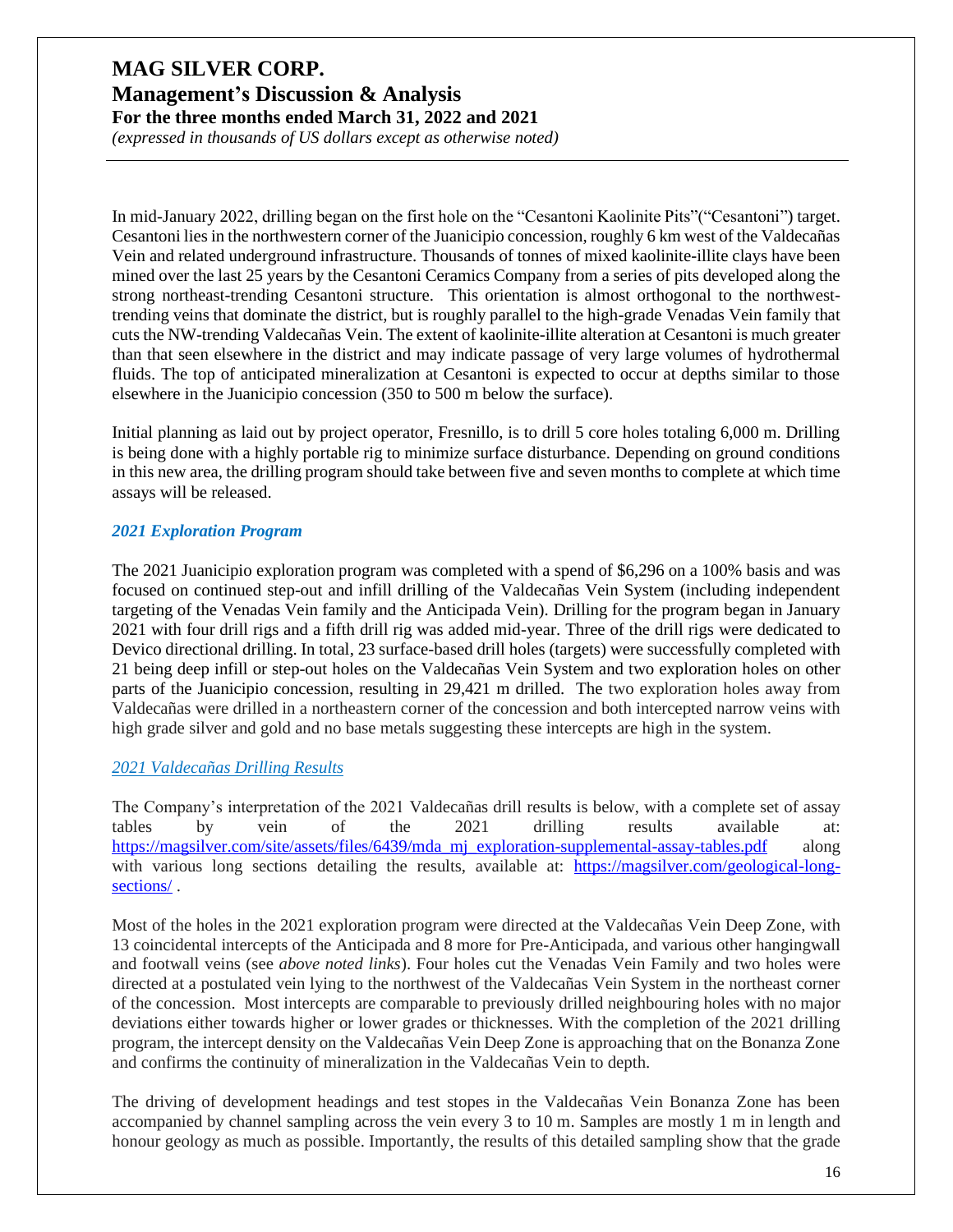*(expressed in thousands of US dollars except as otherwise noted)*

distribution in the vein is very close to that shown by the both the initial  $50 \text{ m} - 70 \text{ m}$  spaced surface-based drilling and the 25m spaced underground drilling, which adds substantial confidence in the width and grade continuity indicated by the surface drilling for the balance of the vein.

**Quality Assurance and Control**: The samples (half core) are shipped directly in security-sealed bags to ALS-Chemex Laboratories preparation facility in Guadalajara, Jalisco, Mexico (Certification ISO 9001). Samples shipped also include intermittent standards and blanks. Pulp samples are subsequently shipped to ALS-Chemex Laboratories in North Vancouver, British Columbia, Canada for analysis. Two extra pulp samples are also prepared and are analyzed (in progress) by SGS Laboratories (Certification ISO 9001) and Inspectorate Laboratories (Certification ISO 9001) (or another recognized lab). The remaining half core is placed back into the core boxes and is stored on site with the rest of the drill hole core in a secured core storage facility. The bulk reject is subsequently sent to the Center for Investigation and Technical Development ("CIDT") of Peñoles in Torreon, Coahuila State, Mexico for metallurgical testing where a fourth assay for each sample is analyzed and a calculated head grade is received on the basis of a concentrate balance. The CIDT also does a full microscopic, XRF and XRD mineralogical analysis.

#### **COVID-19 – Juanicipio Project**

The Juanicipio Project operator, Fresnillo, continues to closely monitor the spread of the virus and has implemented a range of safety measures in accordance with the World Health Organization and Mexican Government guidelines. These include COVID-19 education and awareness campaigns, stringent monitoring & hygiene, temperature screening and social distancing. COVID-19 testing and contact tracing have been used to identify potential cases and prevent the spread of the virus. Fresnillo collaborated with public health authorities by supporting the logistics of vaccination centers and engaging with the Juanicipio workforce on the benefits of the COVID-19 vaccine. Fresnillo maintains an open dialogue with government officials at both the Federal and local levels.

As previously reported, the consequences of COVID-19 have had an impact on the commissioning timetable for the Juanicipio processing plant (see *Press Releases January 27, 2021 and December 27, 2021*), which is currently expected to commence commissioning mid-2022. Further impacts of this pandemic could create or include significant COVID-19 specific costs, further delays in plant commissioning, volatility in the prices for silver and other metals, further restrictions or temporary closures, additional travel restraints, supply chain disruptions and workforce interruptions, including loss of life. Depending on the duration and extent of the impact of COVID-19, this could materially impact the Company's financial performance, cash flows and financial position, and could result in material changes to the costs and time for the completion of development at Juanicipio. The total amount that the Company is required to finance in order to maintain its proportionate ownership in the project may increase from these and other consequences of the COVID-19 outbreak. See '*Virus outbreaks may create instability in world markets and may affect the Company's Business'* in *'Risk and Uncertainties'* below.

#### **5. DEER TRAIL PROJECT**

The Deer Trail Project displays and satisfies MAG's top criteria when exploring for large CRD systems, specifically: the presence of high silver grades; location on a deep-penetrating regional-scale fault known to host other major CRD-family deposits; location at the top of a thick section of favorable host rocks; and an identifiable plumbing network of faults that localized mineralization.

MAG's exploration focus on the project is to seek the source of the historically mined high-grade silverlead-zinc-copper-gold Deer Trail manto in the thick section of high-potential limestone host (Redwall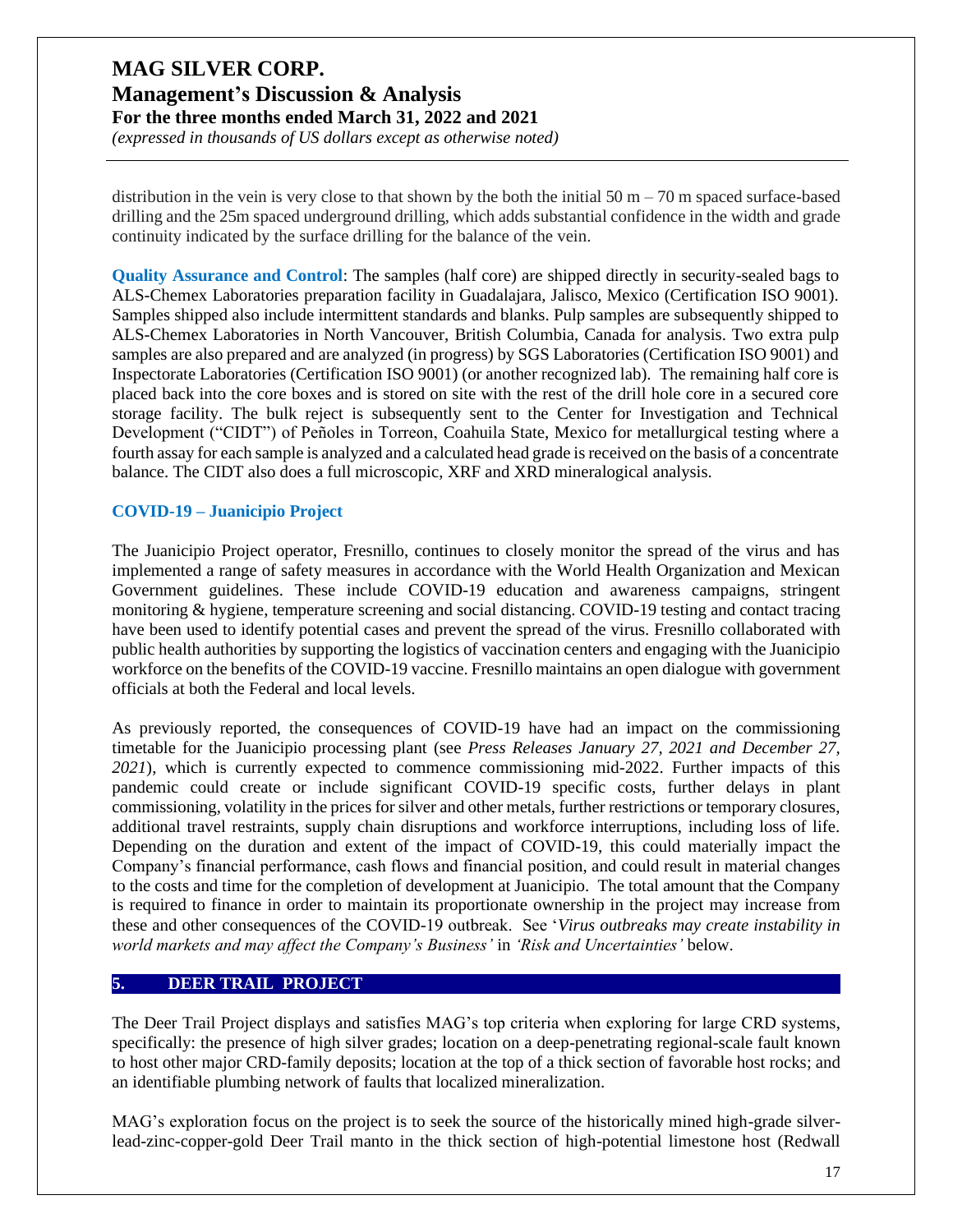## **Management's Discussion & Analysis For the three months ended March 31, 2022 and 2021**

*(expressed in thousands of US dollars except as otherwise noted)*

Limestone) that regional mapping indicates lies just below the interlayered sedimentary and limestone sequence that hosts the Deer Trail mine. On this basis, the 2021 Phase I drill program saw the completion of three holes totaling 3,927 m drilled from surface (see *Press Release September 7, 2021*). The program successfully fulfilled all three of its planned objectives by:

- 1) Confirming the presence of a thick section of more favorable carbonate host rocks (the predicted "Redwall Limestone" or "Redwall") below the Deer Trail mine;
- 2) Confirming and projecting two suspected mineralization *feeder structures* to depth; and
- 3) Intercepting high-grade mineralization related to those structures in host rocks below what was historically known.

Two of the three holes from Phase I drilling (holes DT21-02 and 03 – see *Press Release September 7, 2021*) cut high-grade, multi-stage massive sulphide replacement mineralization in Callville Formation limestones above the Redwall Limestone. Notably, the silver grades in both those holes are comparable to those of the historic Deer Trail massive sulfides, which suggests limited vertical zoning despite being up to 740 m deeper in the system. One of the holes appears to have cut mineralization directly within the Red Fissure fault, while the other appears to be manto-style mineralization fed from the nearby Wet fault. A follow up program (Phase II drilling) is targeting these mineralized structures down dip within the clean carbonates of the Redwall.

Phase II commenced at the Deer Trail Project in Q3 2021 and is planned for 5,000 m of drilling over 5 holes and is in progress. Deviation/directional drilling is being used in Phase II to make the drilling more efficient and accurate. In part to facilitate the directional drilling, drilling contractors were changed in Q1 2022, with the new contractor having resumed drilling subsequent to the quarter ended March 31, 2022. To date, two holes of Phase II have been successfully completed. The first completed hole of Phase II is an offset of hole DT21-03 designed to test the Wet fault 150 m deeper where it cuts through the Redwall Limestone. The second completed hole is a 200 m offset of hole DT21-02 to test the Red Fissure structure within the Redwall Limestone. All assays pending.

#### **COVID-19: Deer Trail Project**

Health and safety are two of MAG's key core values and MAG has implemented strict COVID-19 protocols for the Deer Trail Project in line with guidance from governmental public health agencies. The Company established its COVID-19 response plan for Deer Trail in September 2020 with safety measures that include communication campaigns to educate the workforce on COVID-19 prevention measures, mandatory mask use, COVID-19 testing for contractors and employees prior to returning to site, temperature screening, employee health surveys, antigen rapid tests for team members to track exposure and social distancing. The Company continues to monitor the Utah Department of Health, Center for Disease Control and World Health Organization recommendations, updating the protocols in January 2021, April 2021 and September 2021. These updates include additional controls for positive result cases, a safe return to the workplace plan (post COVID-19) and a protocol for fully vaccinated individuals. The most recent version of the COVID response plan was updated in September 2021 and incorporates concerns with the Delta variant and a protocol for vaccine hesitant individuals. Most project employees and contractors have now been fully vaccinated.

#### **Deer Trail Outlook**

Phase II drilling at the Deer Trail Project remains in process subsequent to the quarter end. Planned for 5 holes totaling 5,000 m of drilling, 2 holes have been completed to date (assays pending) with the balance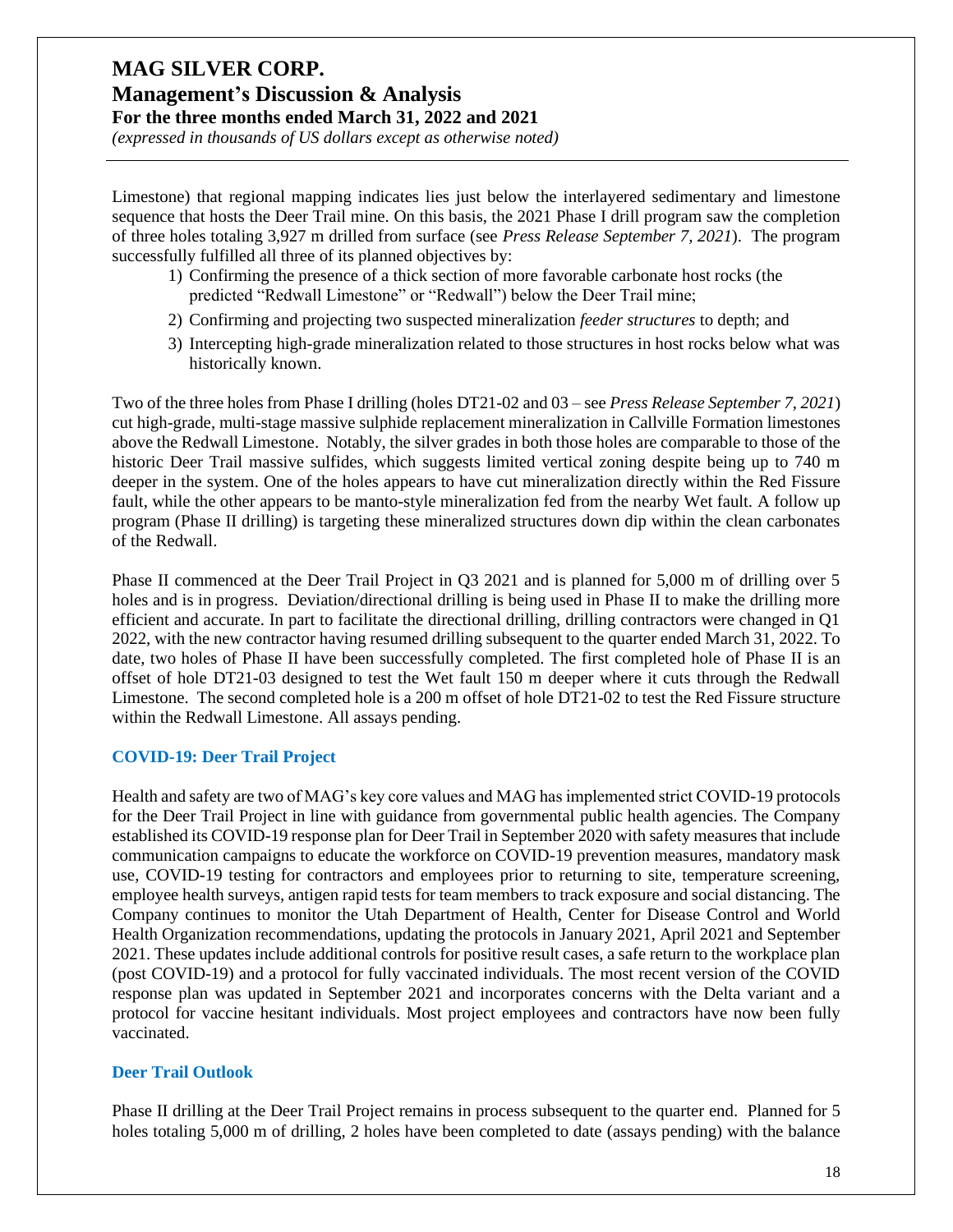*(expressed in thousands of US dollars except as otherwise noted)*

currently underway with one drill. Deviation/directional drilling is currently being used to test defined targets utilizing previous boreholes without the need to re-drill through difficult ground.

Other highly prospective areas of the large property package are also being considered for further exploration and subsequent drill testing. An orientation AMT geophysical survey undertaken on the alluvium mantled slope at the base of Deer Trail Mountain indicates that the alluvium may be much thinner than previously believed and that drilling targets may also exist under this shallow cover.

#### **6. LARDER LAKE PROJECT**

The Gatling transaction was approved by the shareholders of Gatling on May 13, 2022 (see *Subsequent Events*) and is expected to close later in May 2022. The following discussion with respect to the Company's views and exploration plans on the Larder Lake Project, assumes that the Transaction will close as anticipated.

The Larder Lake Project lies in the highly prolific Abitibi Gold Province of northern Ontario. The property includes several known shear-hosted ("orogenic") gold mineralization centres located along approximately 7 km of strike length of the greater than 250 km long Larder Lake–Cadillac Break (the "Break"), a highlyproductive regional first-order shear structure. Unlike in many other shear-hosted gold deposits, mineralization occurs on the Break as concentrated ore shoots along the major first-order structure as well as along related second or third-order structures. This relationship appears similar to that manifested at the nearby and adjoining well-known gold camps along the Break such as the Kerr-Addison Mine (approximately 10 km to the east) and the Kirkland Lake district (approximately 35 km to the west). MAG anticipates that the mineralization style on this property may be similar as in these neighbouring major camps, and the Larder Lake segment lacks systematic exploration, especially to depth on the main Break and along the subsidiary shear structures.

The Larder Lake property has numerous non-technical advantages. It lies in a mining-friendly jurisdiction with a very long history of mining. There are First Nation agreements in place, with positive ongoing dialogue, and there are no identified significant environmental legacies. Infrastructure (electrical, gas, highway, water) and access are excellent; exploration costs are relatively low; experienced labour is plentiful in the area; and permitting is streamlined, predictable and timely. Importantly, many initial targets can be drilled relatively quickly from existing permitted pads.

MAG intends to apply an integrated district-scale exploration model and new technology to the search for large-volume, high-grade gold mineralization of the style known to occur throughout the Abitibi region. MAG's technical team believe that a combination of systematic surface-based exploration combined with geophysics will likely uncover numerous targets in this highly gold mineralized region. This will focus efforts along not just the Break but also along the many known, and geophysically indicated 2nd and 3rd order structures throughout the balance of the sparsely tested claim package. The Kir Vit prospect within the Larder Lake claim package, is the most advanced of these and may be hosted on the same structure as Agnico Eagle's Upper Beaver Mine currently in construction a few kilometers to the west.

#### **Larder Lake Project Outlook**

A Gatling shareholder vote to approve the MAG acquisition transaction was held on May 13, 2022 with an overwhelmingly positive vote in favour of the transaction. Closing of the transaction is expected later in May 2022, and MAG envisions initial exploration work commencing in the second half of 2022 which will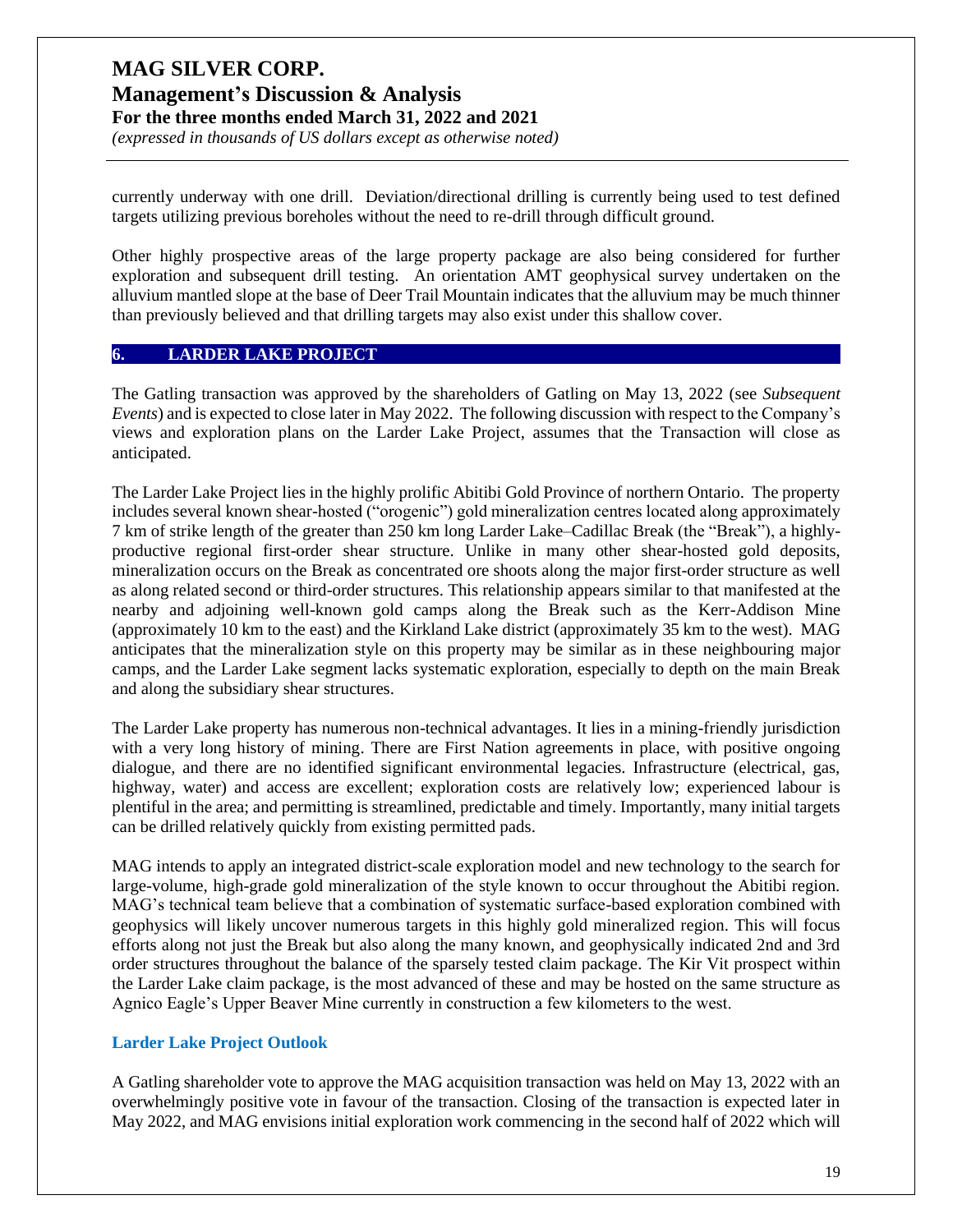*(expressed in thousands of US dollars except as otherwise noted)*

include comprehensive data review, followed by drilling below and lateral to the existing identified mineralization with concurrent groundwork to advance other high priority targets on the property.

#### **7. INVESTMENT IN JUANICIPIO**

Juanicipio is the entity through which MAG records and holds its Investment in Juanicipio (see *Note 7* in the unaudited condensed interim consolidated financial statements of the Company as at and for the three months ended, March 31, 2022). The Company's investment relating to its interest in Juanicipio is detailed as follows for the three months ended March 31, 2022 and the year ended December 31, 2021:

|                                                            | Three months ended |      | Year ended        |
|------------------------------------------------------------|--------------------|------|-------------------|
|                                                            | March 31, 2022     |      | December 31, 2021 |
| Juanicipio Project oversight expenditures incurred         |                    |      |                   |
| 100% by MAG                                                | \$<br>171          | - \$ | 620               |
| Interest earned, net of interest contributed to Investment |                    |      |                   |
| in Juanicipio <sup><math>(1)</math></sup>                  | (107)              |      | (1,316)           |
| Cash contributions and advances to Juanicipio              |                    |      | 73,524            |
| Total for the period                                       | 64                 |      | 72,828            |
| Income from equity accounted Investment in Juanicipio      | 13,762             |      | 15,686            |
| Balance, beginning of period                               | 291,084            |      | 202,570           |
| Balance, end of period                                     | \$<br>304,910      | \$   | 291,084           |

During the three months ended March 31, 2022, the Company incurred Juanicipio oversight expenditures of \$171 (Year ended December 31, 2021: \$620) and made no cash advances to Juanicipio (Year ended December 31, 2021: \$73,524).

A portion of the Investment in Juanicipio is in the form of interest-bearing shareholder loans. The interest charges within Juanicipio were capitalized to 'Mineral interests, plant and equipment' and the interest recorded by the Company on the loan totaling \$526 for the three months ended March 31, 2022 (Year ended December 31, 2021: \$1,316) was credited to the Investment in Juanicipio account as an eliminating related party entry. Offsetting this amount in the three months ended March 31, 2022, was interest receivable of \$419 (December 31, 2021: nil) which was rolled over and converted into a shareholder loan.

During the three months ended March 31, 2022, MAG recorded \$13,762 income from its equity accounted investment in Juanicipio (March 31, 2021: \$632) as outlined in **Table 4** below.

#### **Table 4: MAG's income from its equity accounted Investment in Juanicipio**

|                                                                          | March 31,<br>2022 | March 31,<br>2021 |
|--------------------------------------------------------------------------|-------------------|-------------------|
| Gross profit from processing mineralized development material (see       |                   |                   |
| Underground Mine Production - Juanicipio Project above)                  | \$46,221          | \$8,199           |
| Consulting and administrative expenses                                   | (1,532)           | (321)             |
| Extraordinary mining duty                                                | (103)             | (47)              |
| Foreign exchange and other                                               | (821)             | (1,075)           |
| Net income before tax                                                    | 43,765            | 6,756             |
| Income tax expense (including deferred income tax)                       | (12, 487)         | (5,320)           |
| Net income for the period (100% basis)                                   | \$31,278          | \$1,436           |
| MAG's 44% share of income from equity accounted Investment in Juanicipio | \$13,762          | \$632             |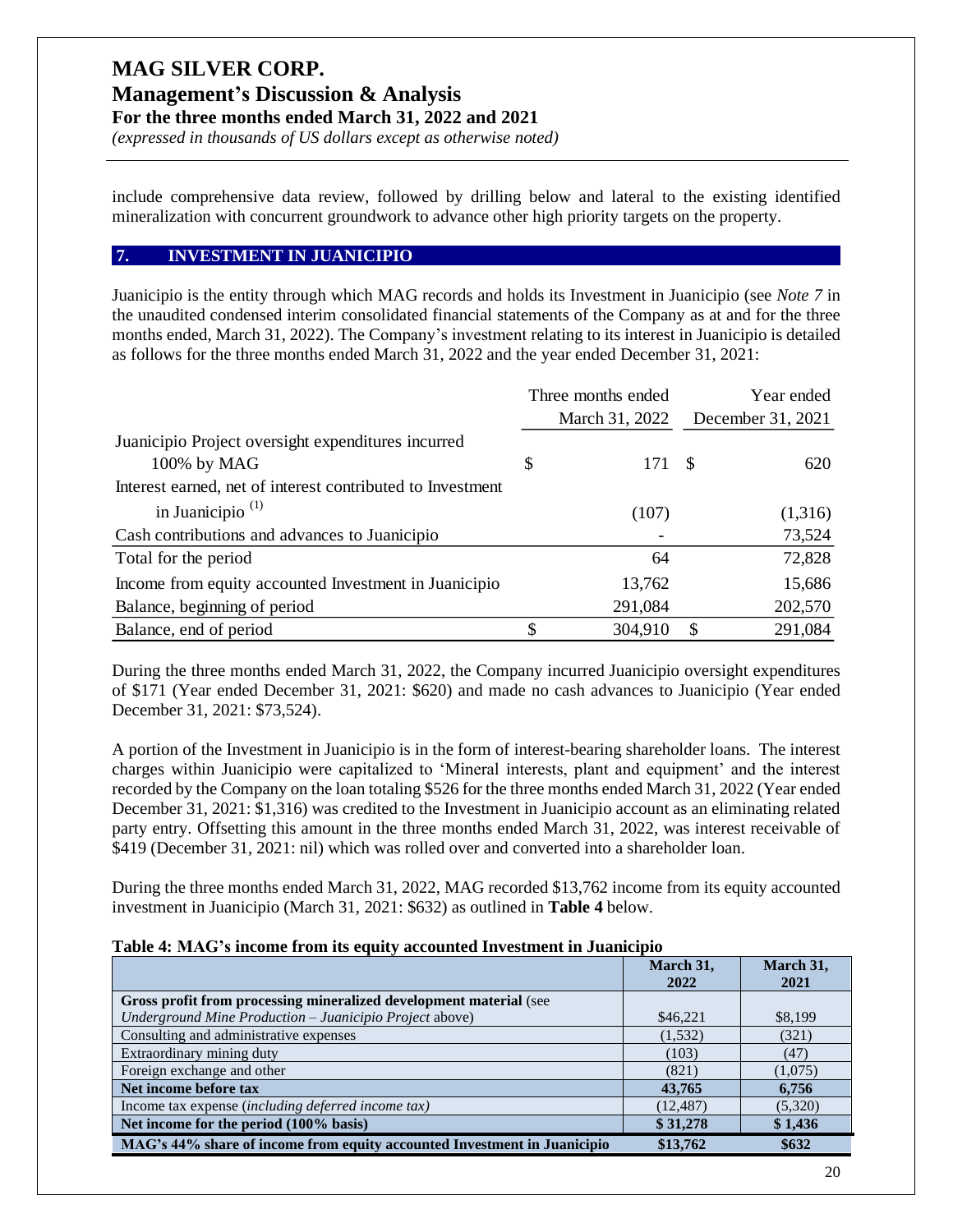## **Management's Discussion & Analysis For the three months ended March 31, 2022 and 2021**

*(expressed in thousands of US dollars except as otherwise noted)*

#### **8. EXPLORATION AND EVALUATION ASSETS**

#### **Deer Trail Project**

In 2018, the Company entered into an option agreement with a private group whereby MAG has the right to earn 100% ownership interest in a company which owns the Deer Trail project in Utah, USA (see *Deer Trail Project* above). MAG paid \$150 upon signing the agreement, \$150 in October 2020 and another \$150 in December 2021. To earn 100% interest in the property, MAG must make remaining cash payments of \$1,550 over the next 7 years and fund a cumulative of \$30,000 of eligible exploration expenditures (\$10,802 incurred to March 31, 2022) by 2028. Upon MAG's 100% earn-in, the vendors will retain a 2% NSR royalty.

#### **Option Earn-in Project**

In 2017, the Company entered into an option earn-in agreement with a private group whereby the Company can earn up to a 100% interest in a prospective land claim package in the Black Hills of South Dakota. To complete the earn-in, the Company must make a final cash or share payment of \$150 by May 17, 2022, the fifth anniversary of the agreement. Although the geological prospect of the property remains encouraging, growing negative sentiment towards resource extraction in the area, combined with a slow consultation process have resulted in significant challenges being encountered in permitting the property for exploration drilling. Concurrent efforts by the Company to find a partner or buyer for the project have been unsuccessful and the Company provided formal notice that it will not be making the final \$150 option payment in May 2022 and consequently has recorded a write-down of \$10,471 as at March 31, 2022.

#### **Cinco de Mayo Project**

A full impairment was recognized on the Cinco de Mayo property in Mexico in prior years, although the concessions are still maintained in good standing.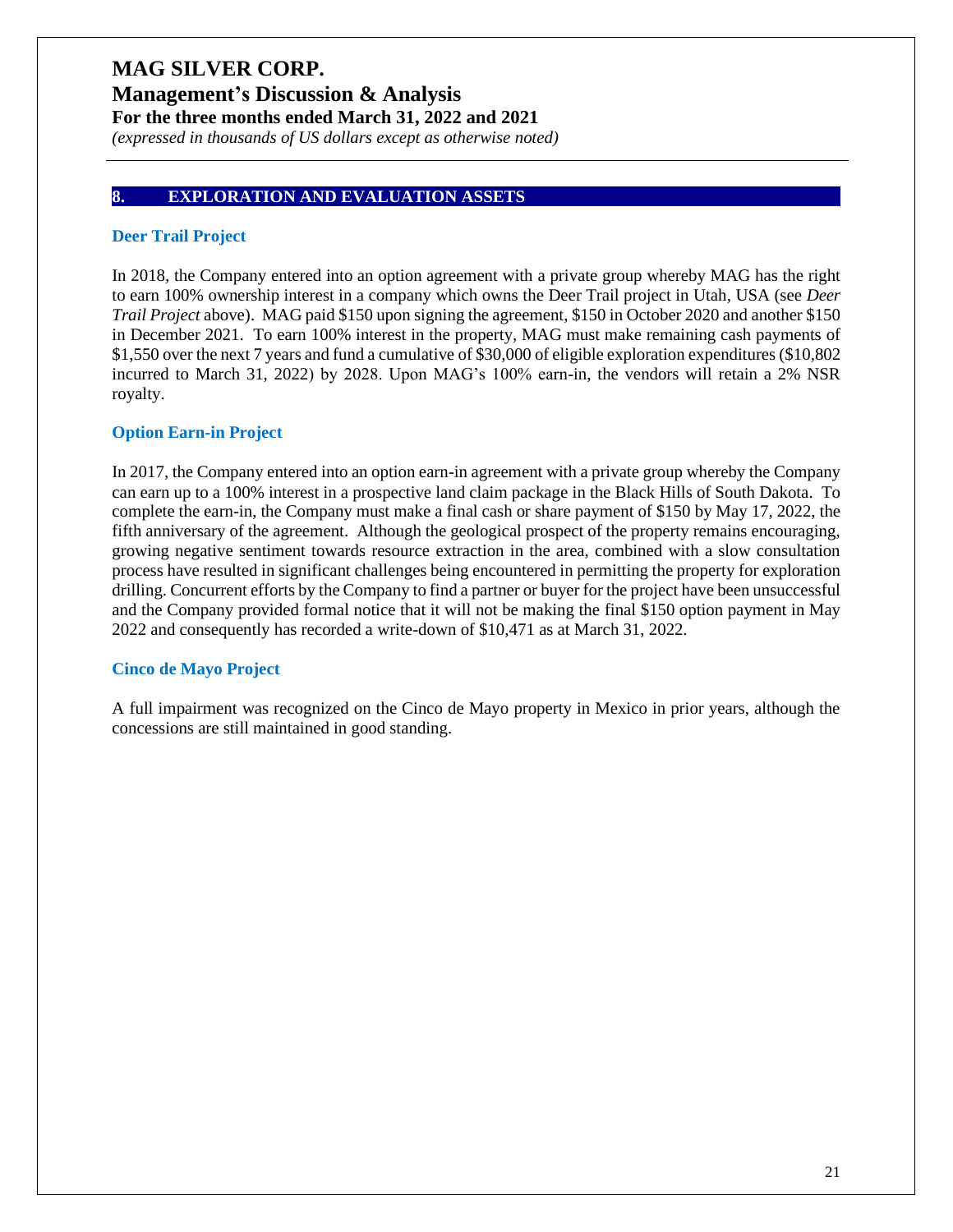**Management's Discussion & Analysis**

**For the three months ended March 31, 2022 and 2021**

*(expressed in thousands of US dollars except as otherwise noted)*

#### **9. REVIEW OF FINANCIAL RESULTS**

#### **Three months ended March 31, 2022 vs. Three months ended March 31, 2021**

|                                                       | Three months ended March 31, |              |                      |  |
|-------------------------------------------------------|------------------------------|--------------|----------------------|--|
|                                                       |                              | 2021<br>2022 |                      |  |
| <b>EXPENSES</b>                                       |                              |              |                      |  |
| Accounting and audit                                  | \$                           | 74           | $\sqrt{3}$<br>96     |  |
| Amortization                                          |                              | 34           | 29                   |  |
| Filing and transfer agent fees                        |                              | 258          | 257                  |  |
| General exploration and business development          |                              | 25           | 7                    |  |
| General office expenses                               |                              | 87           | 110                  |  |
| Insurance                                             |                              | 423          | 249                  |  |
| Legal                                                 |                              | 53           | 82                   |  |
| Management compensation and consulting fees           |                              | 769          | 692                  |  |
| Share-based payment expense                           |                              | 497          | 1,193                |  |
| Shareholder relations                                 |                              | 63           | 60                   |  |
| Travel                                                |                              | 12           | 5                    |  |
|                                                       |                              | 2,295        | 2,780                |  |
| Interest income                                       |                              | 101          | 85                   |  |
| Foreign exchange (loss) gain                          |                              | (19)         | 48                   |  |
| Exploration and evaluation costs written down         |                              | (10, 471)    |                      |  |
| Income from equity accounted investment in Juanicipio |                              | 13,762       | 632                  |  |
| Income (loss) for the period before income tax        |                              | 1,078        | (2,015)              |  |
| Defered income tax benefit (expense)                  |                              | 1,602        | (1,647)              |  |
| Income (loss) for the period                          | \$                           | 2,680        | $\sqrt{3}$<br>3,662) |  |

The Company's net income for the three months ended March 31, 2022 amounted to \$2,680 (March 31, 2021: loss of \$3,662). During the three months ended March 31, 2022, the Company wrote-down its earnin option on a mineral property amounting to \$10,471 (March 31, 2021: nil) as described above in Exploration and Evaluation Assets.

During the three months ended March 31, 2022, insurance expense increased to \$423 (March 31, 2021: \$249) as insurance premiums increased significantly over the prior period.

During the three months ended March 31, 2022, management compensation and consulting fees increased to \$769 (March 31, 2021: \$692), due to a placement fee in the current period, and an additional director and a new Chief Sustainability Officer as compared to the prior period.

Share based payment expense (a non-cash item) recorded for the three months ended March 31, 2022 decreased to \$497 (March 31, 2021: \$1,193) and is determined based on the fair value of equity incentives vested in the period. The comparative period included additional expense for two new directors, and the equity grant for the current period was deferred until after the current quarter end. Other expenses incurred during the three months ended March 31, 2022 were all either comparable with the comparative period or the change was not significant to the overall operations during the period.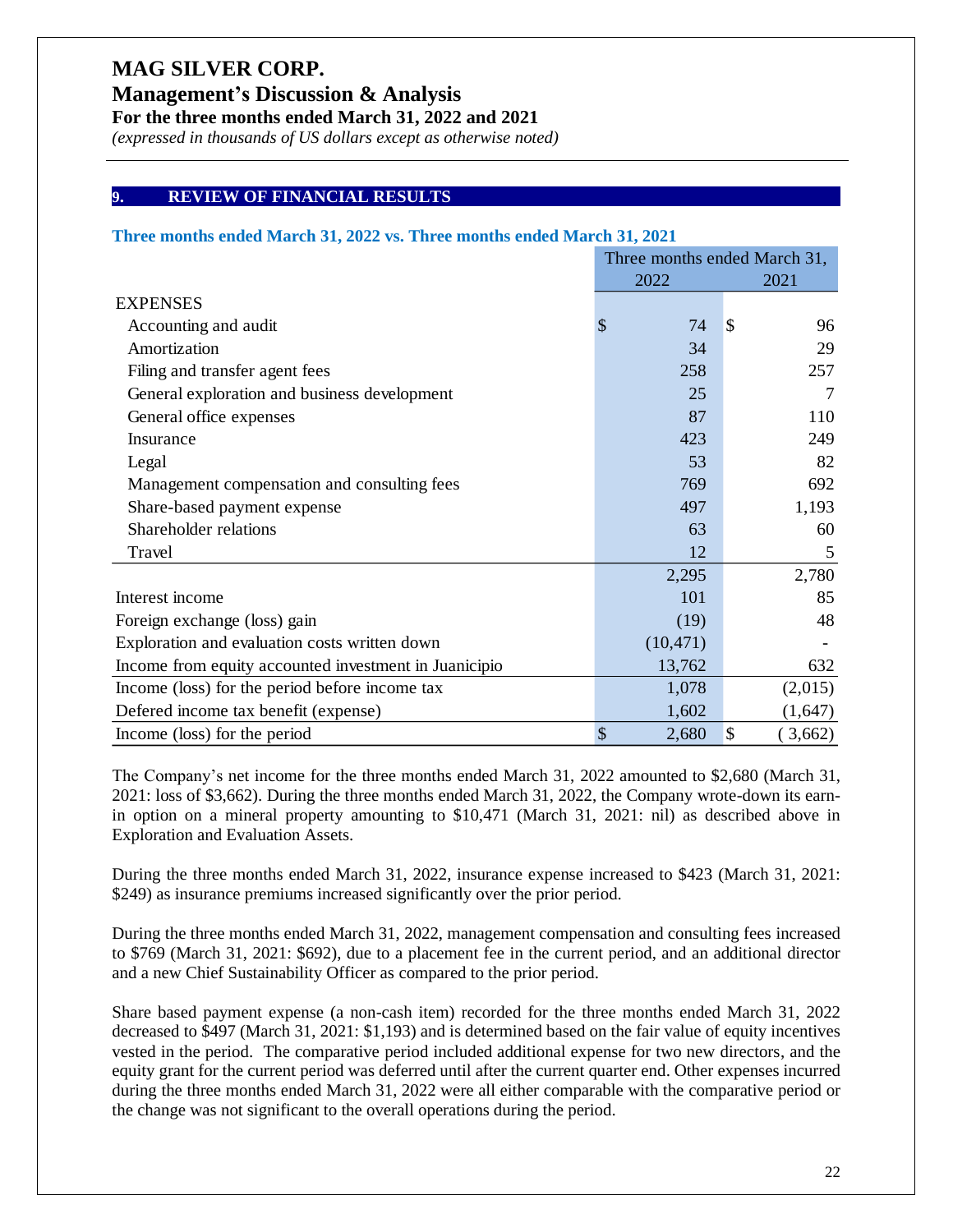*(expressed in thousands of US dollars except as otherwise noted)*

The Company recorded a foreign exchange loss of \$19 (March 31, 2021: \$48 gain) in the three months ended March 31, 2022 related to exchange rate changes to the Canadian dollar and Mexican peso relative to the Company's US dollar functional currency. In the three months ended March 31, 2022, interest income was \$101 (March 31, 2021: \$85), and MAG recorded its 44% share of income from its equity accounted Investment in Juanicipio of \$13,762 (March 31, 2021: \$632) from processing significantly more mineralized development and stope material compared to the prior period, as described above in *Underground Mine Production – Juanicipio Project* and *Investment in Juanicipio*.

For the three months ended March 31, 2022, MAG recorded a deferred income tax benefit of \$1,602 (March 31, 2021: \$1,647 deferred income tax expense) primarily related to the slight strengthening of the Mexican peso during the period (from 20.5157 pesos/US\$ on December 31, 2021 to 19.8632 pesos/US\$ on March 31, 2022).

#### **Other Comprehensive Income (Loss):**

|                                                                     | Three months ended March 31, |       |    |          |
|---------------------------------------------------------------------|------------------------------|-------|----|----------|
|                                                                     |                              | 2022  |    | 2021     |
| Income (loss) for the period                                        | S                            | 2,680 | \$ | (3,662)  |
| Other comprehensive income (loss):                                  |                              |       |    |          |
| Items that will not be reclassified subsequently to profit or loss: |                              |       |    |          |
| Unrealized loss on equity securities                                |                              | (58)  |    | (3,323)  |
| Net of deferred tax benefit                                         |                              |       |    | 451      |
| Total comprehensive income (loss)                                   |                              | 2,629 |    | (6, 534) |

In Other Comprehensive Income during the three months ended March 31, 2022, MAG recorded an unrealized mark-to-market loss of \$51 (net of a \$7 deferred tax benefit) (March 31, 2021: \$2,872 unrealized loss net of a \$451 deferred tax benefit) on equity securities held.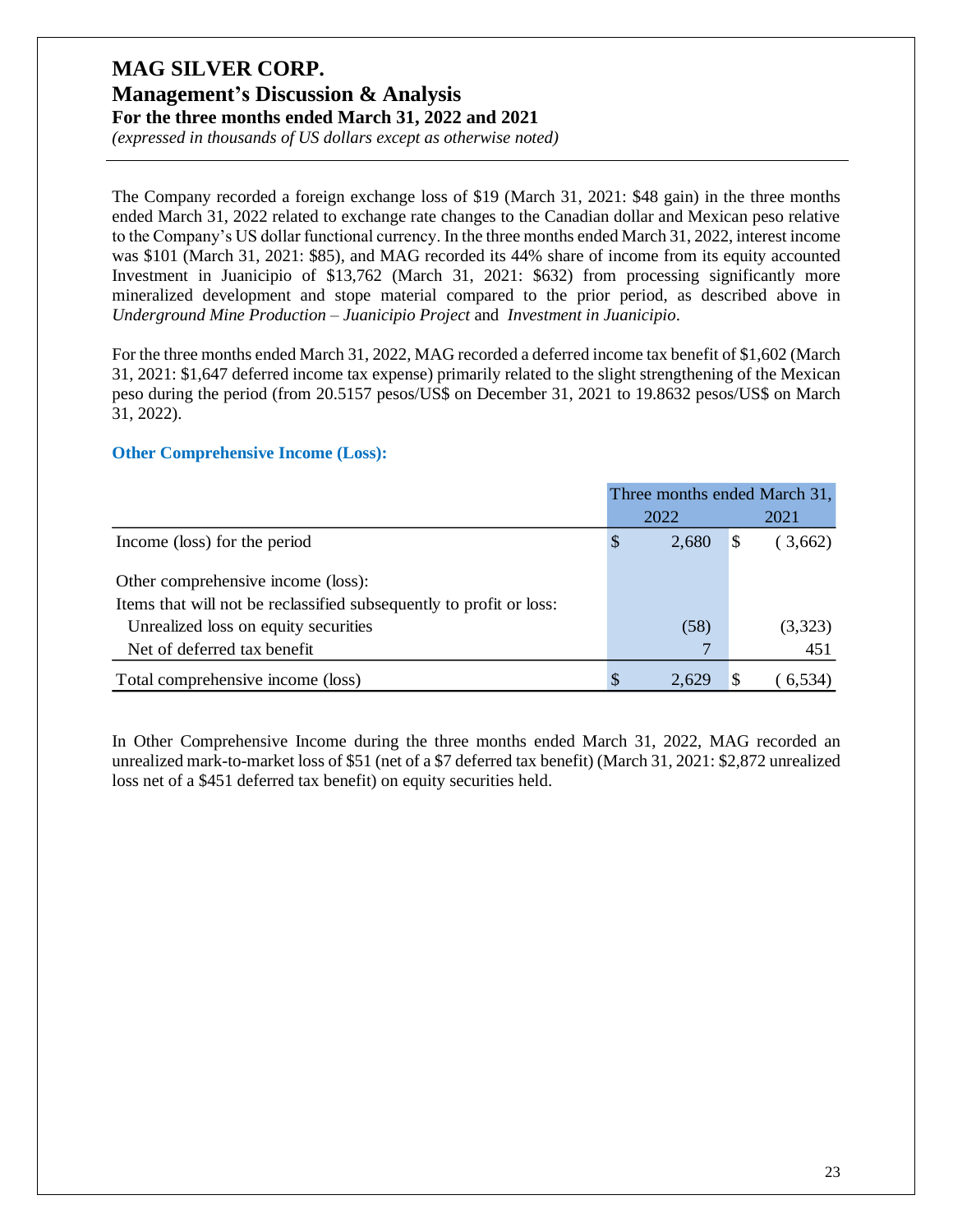**Management's Discussion & Analysis**

**For the three months ended March 31, 2022 and 2021**

*(expressed in thousands of US dollars except as otherwise noted)*

#### **10. SUMMARY OF QUARTERLY RESULTS**

The following table sets forth selected quarterly financial information for each of the last eight quarters (as determined under IFRS (expressed in US\$000's except for per Share amounts)):

| <b>Quarter Ending</b> | Revenue <sup>(1)</sup> | <b>Net Income</b><br>$(Loss)^{(2)}$ | <b>Net Income (Loss)</b><br>per Share | <b>Diluted Net Income</b><br>(Loss) per Share |
|-----------------------|------------------------|-------------------------------------|---------------------------------------|-----------------------------------------------|
| March 31, 2022        | \$101                  | \$2,680                             | \$0.03                                | \$0.03                                        |
| December 31, 2021     | \$22                   | \$8,662                             | \$0.09                                | \$0.09                                        |
| September 30, 2021    | \$25                   | \$(2,280)                           | \$(0.02)                              | \$(0.02)                                      |
| June 30, 2021         | \$42                   | \$3,305                             | \$0.03                                | \$0.03                                        |
| March 31, 2021        | \$85                   | \$(3,662)                           | \$(0.04)                              | \$(0.04)                                      |
| December 31, 2020     | \$120                  | \$6,593                             | \$0.07                                | \$0.07                                        |
| September 30, 2020    | \$133                  | \$(89)                              | \$0.00                                | \$0.00                                        |
| June 30, 2020         | \$110                  | \$1,297                             | \$0.01                                | \$0.01                                        |

Notes:

- (1) The Company's only source of revenue during the quarters listed above was interest earned on cash, cash equivalents and term deposits. The amount of interest revenue earned correlates directly to the amount of cash, cash equivalents and term deposits on hand during the period referenced and prevailing interest rates at the time. Sales within Juanicipio where MAG owns a 44% interest, are recognized through MAG's income (loss) from equity accounted Investment in Juanicipio (see '*Investment in Juanicipio'* above) which is reflected above in net income (loss) as applicable.
- (2) Net income (loss) by quarter is often materially affected by the timing and recognition of large non-cash expenses (specifically share-based payments, exploration and evaluation property impairments, and deferred tax changes) as discussed above when applicable in "Review of Financial Results." Net income in the last two quarters (Q1 2022 and Q4 2021) was positively impacted by the processing of more mineralized material than in prior periods (see '*Underground Mine Production – Juanicipio Project'* above).

#### **11. CASH FLOWS**

The following table summarizes MAG Silver's cash flow activities for the three months ended March 31, 2022:

|                                                     | Three months ended March 31, |                 |  |
|-----------------------------------------------------|------------------------------|-----------------|--|
|                                                     | 2022                         | 2021            |  |
| Operating activities before working capital changes | (1,667)<br>S                 | (1, 475)<br>\$. |  |
| Changes in non-cash operating working capital       |                              | (1, 447)        |  |
| Operating activities                                | (1,664)                      | (2,922)         |  |
| Investing activities                                | (2,668)                      | 1,647           |  |
| Financing acitivities                               | (28)                         | 52              |  |
| Effects of exchange rate changes on cash            | (140)                        | 59              |  |
|                                                     |                              |                 |  |
| Changes in cash during the period                   | (4,500)                      | (1,164)         |  |
| Cash, beginning of period                           | 56,748                       | 94,008          |  |
| Cash, end of period                                 | 52,248                       | 92,844          |  |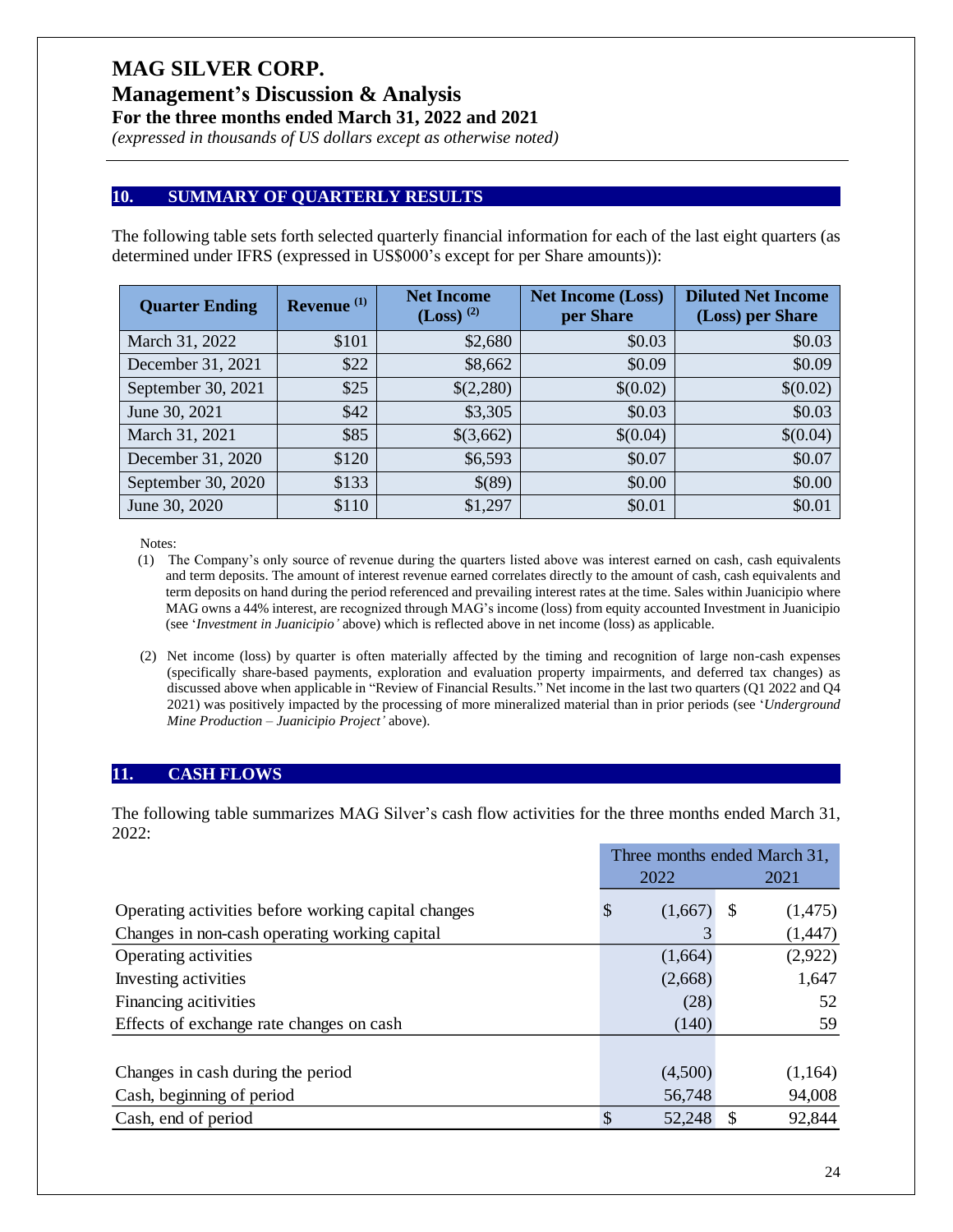## **MAG SILVER CORP. Management's Discussion & Analysis**

**For the three months ended March 31, 2022 and 2021**

*(expressed in thousands of US dollars except as otherwise noted)*

#### *Operating Activities*

During the three months ended March 31, 2022, MAG used \$1,667 in cash for operations before changes in non-cash working capital, compared to \$1,475 in the three months ended March 31, 2021. More cash was expended in operations before working capital changes in the current period, primarily because of increased insurance premiums and management compensation and consulting fees, all as described above in '*Review of Financial Results.*' MAG's non-cash operating working capital (accounts receivable, prepaid expenses less trade and other payables) in the three months ended March 31, 2022 decreased by \$3 (March 31, 2021: increased by \$1,447). The total use of cash from operating activities in the three months ended March 31, 2022 was \$1,664 (March 31, 2021: \$2,922).

#### *Investing Activities*

During the three months ended March 31, 2022, the net cash used for investing activities amounted to \$2,668 (March 31, 2021: net cash provided of \$1,647) primarily for issuing a \$2,403 convertible note receivable to Gatling (March 31, 2021: nil). In the three months ended March 31, 2022, the Company expended \$85 net of \$66 received in interest (March 31, 2021: \$101) on its own account on the Juanicipio oversight. In addition, MAG expended \$1,291 (March 31, 2021: \$1,597) on its other exploration and evaluation properties (see '*Exploration and Evaluation Assets'* above). During the three months ended March 31, 2022, the Company received cash proceeds of \$1,111 (March 31, 2021: \$3,349) from the sale of certain equity securities originally acquired as part of its divestiture of non-core concessions in prior years.

#### *Financing Activities*

In the three months ended March 31, 2022, no stock options were exercised (March 31, 2021: 7,000 stock options exercised for cash proceeds of \$75). In the three months ended March 31, 2022, cash was used to pay a head office lease obligation of \$28 (March 31, 2021: \$23).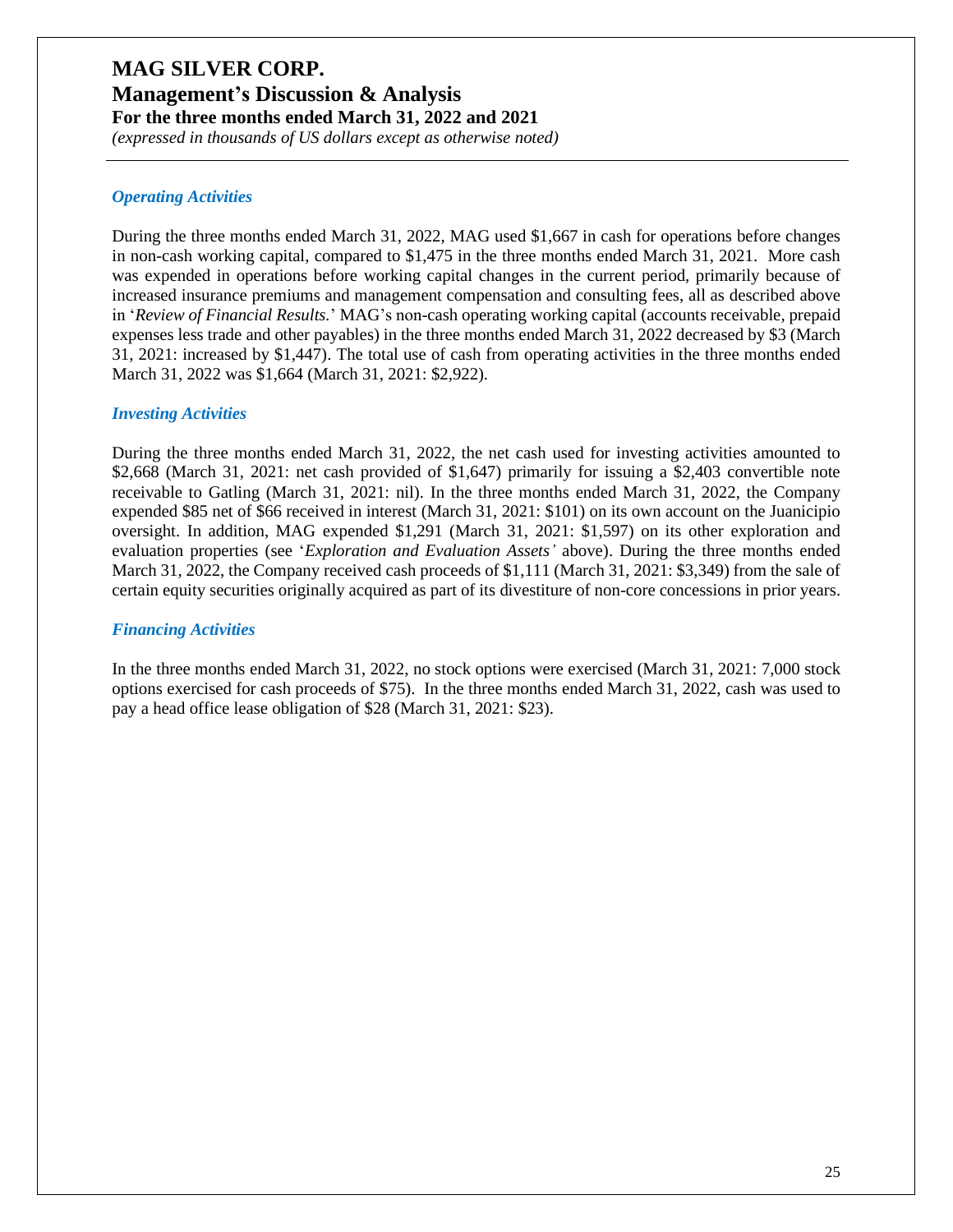**Management's Discussion & Analysis**

**For the three months ended March 31, 2022 and 2021**

*(expressed in thousands of US dollars except as otherwise noted)*

#### **12. FINANCIAL POSITION**

The following table summarizes MAG's financial position as at:

|                                   | March 31, 2022 | December 31, 2021        |
|-----------------------------------|----------------|--------------------------|
| Cash                              | \$<br>52,248   | \$<br>56,748             |
| Other current assets              | 5,148          | 2,623                    |
| Total current assets              | 57,396         | 59,371                   |
| Convertible note receivable       | 2,403          |                          |
| Investments                       | 10             | 1,179                    |
| Investment in Juanicipio          | 304,910        | 291,084                  |
| Exploration and evaluation assets | 11,211         | 20,254                   |
| Property and equipment            | 450            | 484                      |
| Total assets                      | \$<br>376,380  | \$<br>372,372            |
|                                   |                |                          |
| Total current liabilities         | 4,118          | 1,610                    |
| Total non-current liabilities     | 1,609          | 3,241                    |
| <b>Total liabilities</b>          | 5,727          | 4,851                    |
| Total equity                      | 370,653        | 367,521                  |
| Total liabilities and equity      | \$<br>376,380  | $\mathcal{S}$<br>372,372 |

Cash totaled \$52,248 as at March 31, 2022 compared to \$56,748 at December 31, 2021, and the decrease primarily reflects the use of cash in ongoing operating and investing activities (see '*Cashflows'* above). Other current assets as at March 31, 2022 included accounts receivable of \$2,332 (December 31, 2021: \$2,097) and prepaid insurance and other prepaid expenses of \$2,816 (December 31, 2021: \$526). The accounts receivable is comprised primarily of a receivable from Juanicipio related to interest on a portion of MAG's shareholder advances (see '*Related Party Transactions'* below).

The convertible note receivable of \$2,403 (December 31, 2021: nil) is a secured bridge loan to Gatling as part of the Definitive Arrangement Agreement with Gatling referenced above to finance Gatling's accounts payable and operating expenses until the Transaction closes (see *Subsequent Event*).

Investments of \$10 (December 31, 2021: \$1,179) are comprised of equity securities held by MAG. The decrease in balance from year ended December 31, 2021 is primarily the result of a sale of the majority of the securities held in the quarter and to a lesser extent, to an unrealized mark-to-market loss recorded in Other Comprehensive Income (Loss) on the securities still held by the Company.

The Investment in Juanicipio balance increased from \$291,084 at December 31, 2021 to \$304,910 at March 31, 2022 and reflects MAG's share of earnings from Juanicipio and its ongoing investment in Juanicipio, as discussed above in '*Investing Activities'* and '*Investment in Juanicipio*'. Exploration and evaluation assets as at March 31, 2022 decreased to \$11,211 (December 31, 2021: \$20,254) reflecting a write-down of an option earn-in property described above in '*Exploration and Evaluation Assets*' partially offset by exploration expenditures incurred on the Deer Trail Project.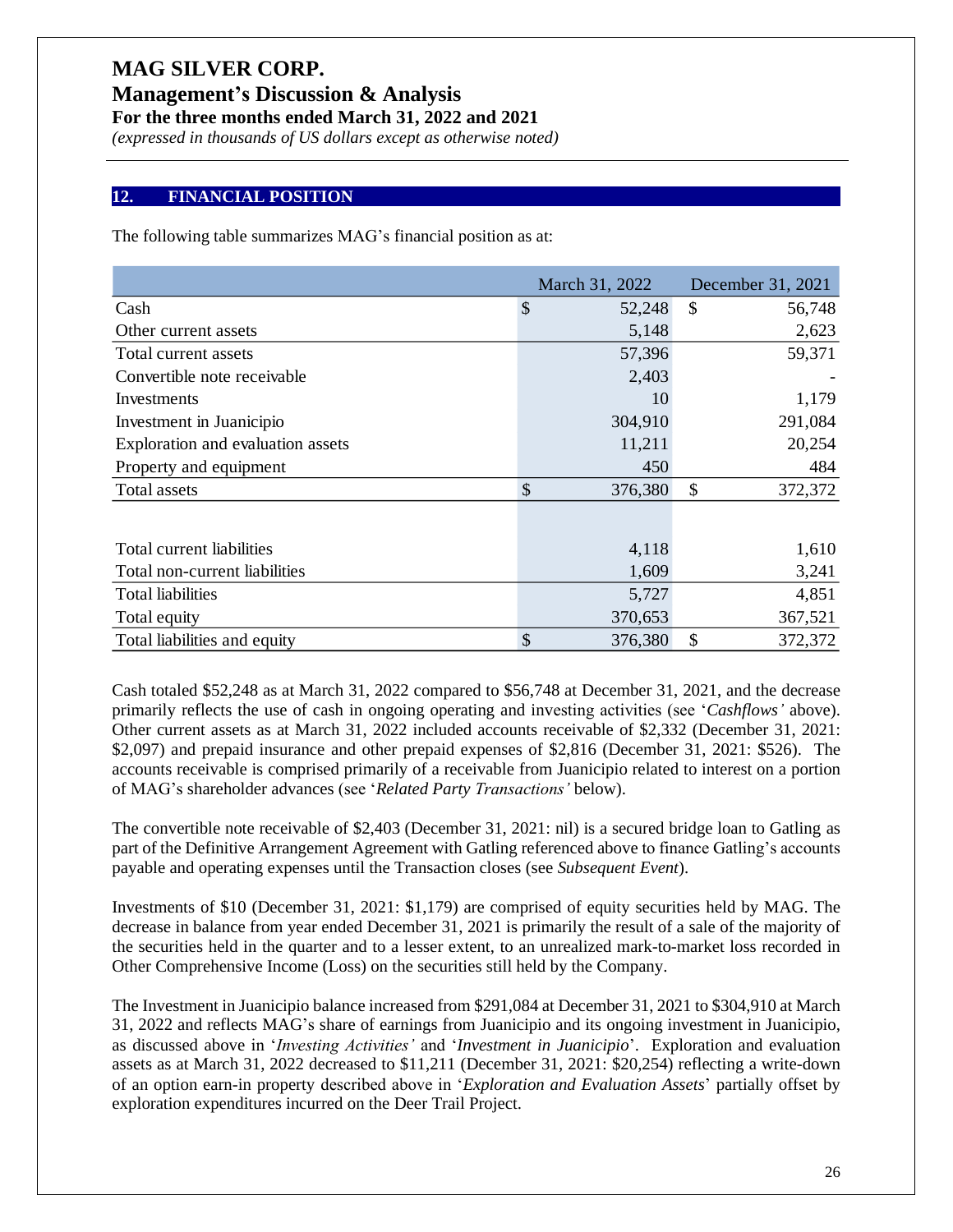## **MAG SILVER CORP. Management's Discussion & Analysis**

**For the three months ended March 31, 2022 and 2021**

*(expressed in thousands of US dollars except as otherwise noted)*

Property and equipment of \$450 (December 31, 2021: \$484) includes a right-of-use asset recognized under IFRS 16 and exploration camp and equipment.

Current liabilities as at March 31, 2022 amounted to \$4,118 (December 31, 2021: \$1,610) and are attributable to accrued exploration and administrative expenses and the current portion of the IFRS 16 lease obligations. Non-current liabilities as at March 31, 2022 of \$1,609 (December 31, 2021: \$3,241) includes the non-current portion of the lease obligation of \$252 (December 31, 2021: \$275), \$409 for a reclamation provision (December 31, 2021: \$409) and a deferred income tax liability of \$948 (December 31, 2021: \$2,557), the latter resulting from temporary differences between the valuation of various tax assets denominated in pesos rather than the Company's US\$ functional currency.

#### **13. LIQUIDITY AND CAPITAL RESOURCES**

As at March 31, 2022, MAG had working capital of \$53,278 (December 31, 2021: \$57,761) including cash of \$52,248 (December 31, 2021: \$56,748) and no long-term debt. At March 31, 2022, Juanicipio had working capital of \$36,011 including cash of \$18,261 (MAG's attributable share is 44%). MAG does not currently receive dividends or have cash flow from operations, and therefore the Company may require additional capital in the future to meet its future project and other related expenditures. Future liquidity may therefore depend upon the Company's ability to arrange debt or additional equity financings.

#### *Revolving Credit Facility*

In Q4 2021, the Company signed a binding commitment letter for a fully underwritten \$40,000 revolving credit facility in order to give MAG additional liquidity and financial flexibility for its 44% share of the Juanicipio development and exploration costs should it be needed. MAG continues to work on the definitive documentation for the facility along with other customary conditions required to put the facility into place. Until the facility closes, there is no funding available to MAG under the terms of the commitment letter.

#### *Funding of the Juanicipio Project Capex and other Juanicipio related expenditures*

The initial capital expenditure requirement for the Juanicipio Project, as revised and announced by the Juanicipio shareholders on February 24, 2020, is estimated as of January 1, 2018 to be \$440,000 (100% basis) including the mine development-related costs to be incurred prior to the envisaged commencement of commercial operations. Capital costs incurred after commercial production, are projected to be paid out of operating cash-flows.

According to the operator Fresnillo, the Juanicipio Project construction will be delivered on budget of \$440,000. With the plant ready to commence commissioning once connected to the power grid (expected in mid-2022 – see '*Processing Plant Construction – Juanicipio Project'* above), final construction costs have wound down until final commissioning and testing commence. Meanwhile, the amount of mineralized development and stope material being processed at the two Fresnillo plants since Q4 2021 has been significantly higher than the original targeted rate of 16,000 tonnes per month. The processing rate increased to an average of 37,983 tonnes per month in Q4 2021, an average of 48,495 tonnes per month in Q1 2022, and a further 49,096 tonnes in April 2022 (see '*Underground Mine Production – Juanicipio Project*' above). Mineralized material from initial stopes is now being processed as well.

The cash flow generated from this processing until the Juanicipio plant is commissioned, along with the working capital held by Juanicipio at March 31, 2022 of \$36,011 (including cash of \$18,261) are expected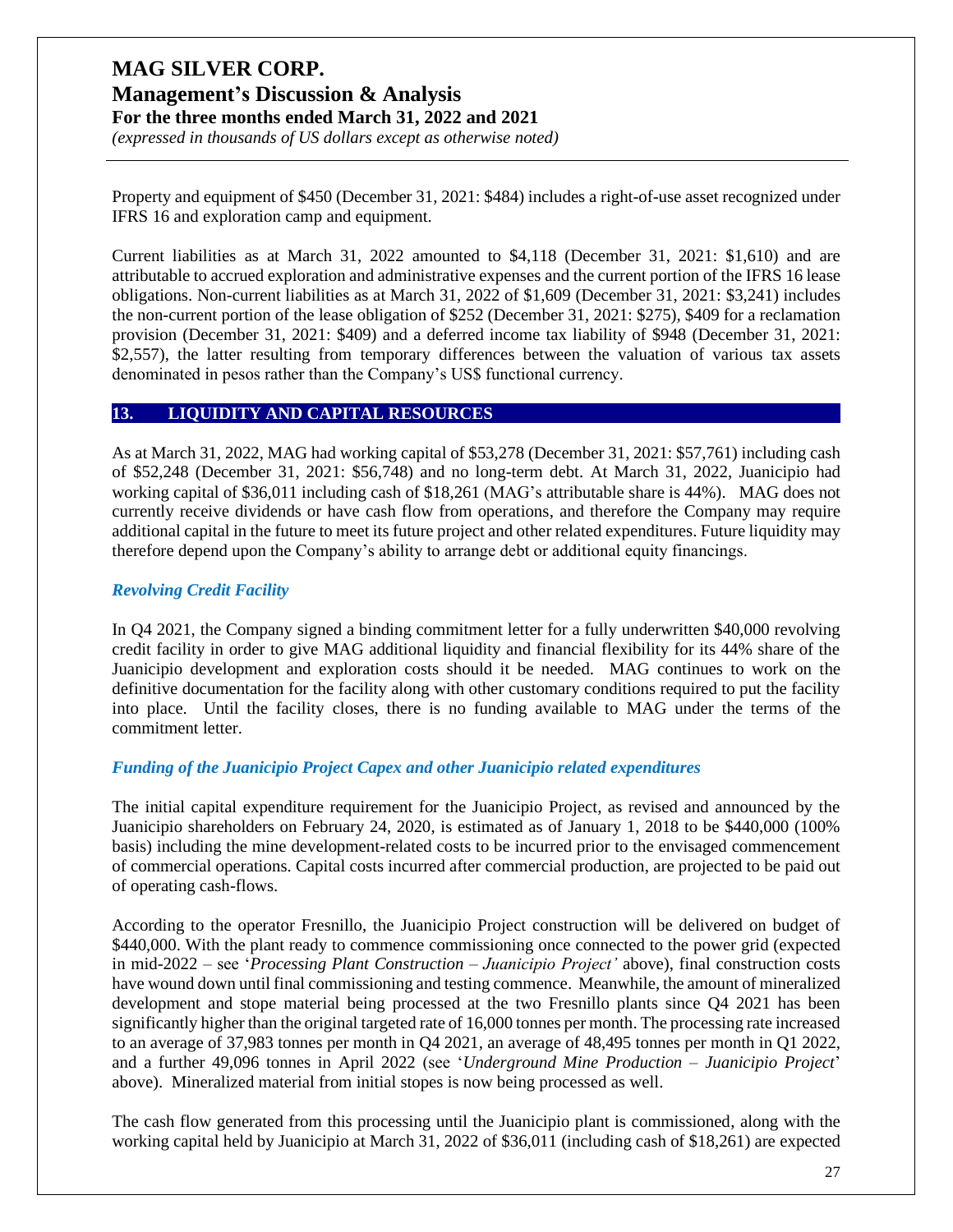*(expressed in thousands of US dollars except as otherwise noted)*

to substantially fund the remaining capital expenditures in the \$440,000 initial capital estimate (a cash call has not been needed since mid-December 2021 which was \$21,000 on a 100% basis). With the current ramp up of underground mine production however and given hiring restrictions on contractors arising from new 2021 labour reform legislation, the timing of various sustaining capital expenditures has been brought forward (see '*Underground development – Juanicipio Project*' above). Should there be additional funding requirements in excess of the cashflow generated related to further commissioning delays (see *Risks and Uncertainties* below) or to additional sustaining capital that is being brought forward and required to be funded prior to attaining commercial production, there may still be further cash calls required from Fresnillo and MAG.

The COVID-19 pandemic has had a material impact on the global economy, the scale and duration of which remain uncertain. As noted above in *COVID-19 – Juanicipio Project,* COVID-19 has already had an impact on the Juanicipio plant commissioning timeline. The impact of possible other consequences of COVID-19 on the development of the mine cannot be fully assessed at this time. The COVID-19 virus outbreak and possible additional work stoppages or restrictions could result in additional medical and other costs, project delays, cost overruns, and operational restart costs. The total amount that the Company is required to finance in order to maintain its proportionate ownership in the project may increase from these and other consequences of the COVID-19 outbreak.

In addition, capital and operating costs, production schedules and economic returns envisioned at Juanicipio are based on certain assumptions which may prove to be inaccurate (see *Risks and Uncertainties* below), and may result in additional costs, project delays, and cost overruns requiring MAG to fund its 44% share of such costs. Aside from its investment in Juanicipio, the Company maintains a corporate office and undertakes other exploration activities. The Company may therefore need to raise additional capital in the future in order to meet these funding requirements and its full share of initial capital required to develop the Juanicipio Project. Accordingly, future liquidity may depend upon the Company's ability to arrange additional debt or additional equity financings. The inability of MAG to fund its 44% share of cash calls would result in dilution of its ownership interest in Juanicipio in accordance with the shareholders' agreement.

#### *Expected Use of Proceeds and Financings*

On November 29, 2021, MAG closed a bought deal share offering and issued 2,691,000 common shares, resulting in net proceeds of \$43,242. In the Company's November 23, 2021 Prospectus Supplement to a Short Form Base Shelf Prospectus, the Company provided the expected use of net proceeds with respect to the offering as follows:

| <b>Description</b>                                                                            | <b>\$Amount</b> |
|-----------------------------------------------------------------------------------------------|-----------------|
| Exploration expenditures related to the Juanicipio Project, the Deer Trail Project and other  |                 |
| projects                                                                                      | \$17,500        |
| Development and sustaining capital expenditures not included in the estimated initial project | 16,700          |
| capital related to the Juanicipio Project (2021-2022)                                         |                 |
| Working capital and general corporate purposes                                                | 9.000           |
| Total Estimated Use of Proceeds in the Prospectus Supplement dated November 23, 2021          | \$43,200        |

As noted above in *Cash Flows*, MAG expended \$1,291 on its exploration and evaluation properties in the quarter ended March 31, 2022 corresponding to the exploration expenditures in the first category above (\$16,209 remaining), and MAG used \$1,667 during the quarter in cash for operations corresponding to the working capital and general corporate purposes above (\$7,333 remaining). In December 2021, MAG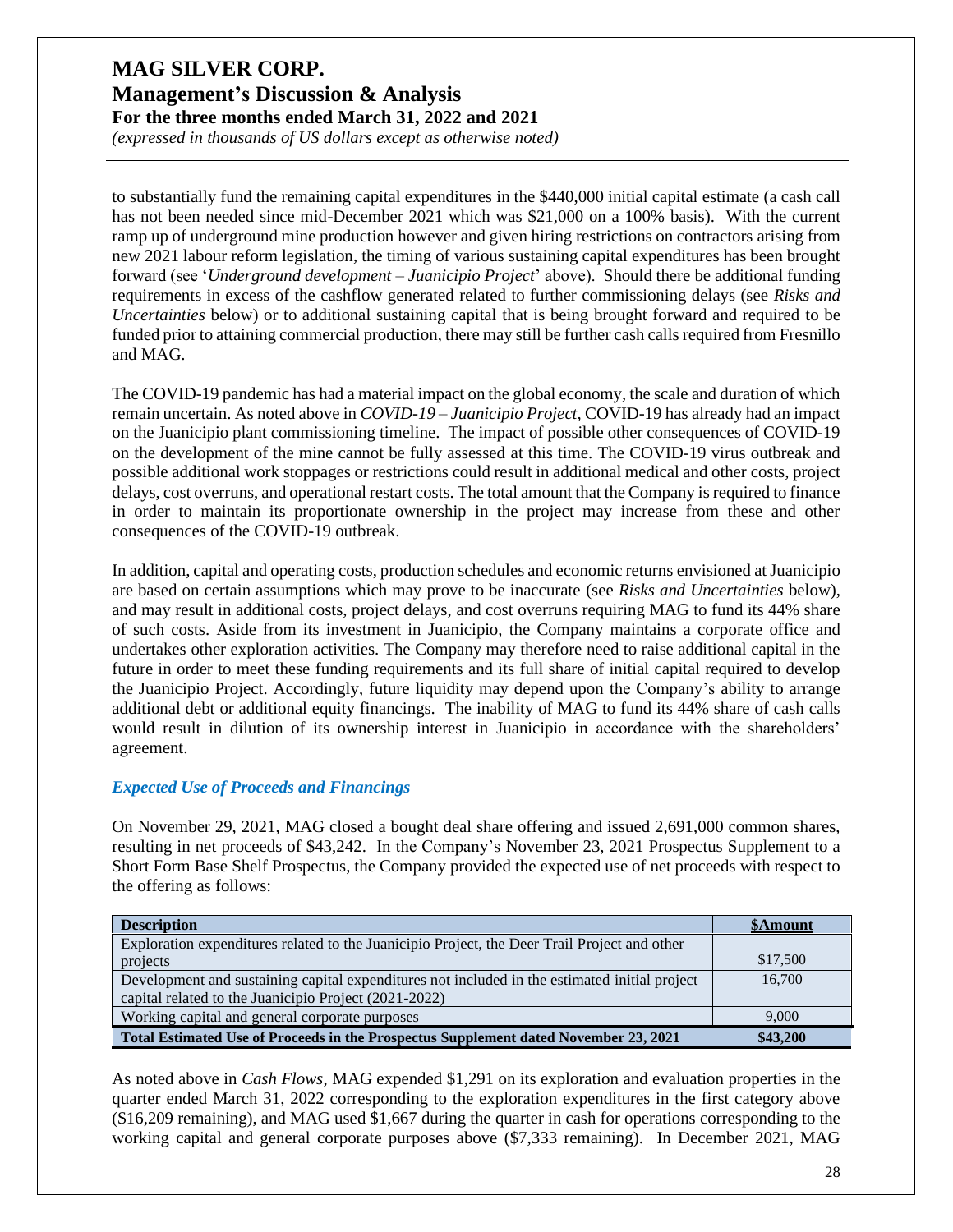**Management's Discussion & Analysis For the three months ended March 31, 2022 and 2021**

*(expressed in thousands of US dollars except as otherwise noted)*

advanced \$9,240 to Juanicipio and estimates that \$2,073 was used on development and sustaining capital not included in the initial project capital (\$14,627 remaining). In the event the remaining development and sustaining capital expenditures at Juanicipio are funded from existing cash flows being generated from processing mineralized material (see Funding of the Juanicipio Project Capex and other Juanicipio related expenditures above), and there are no further cash calls, the funds designated for that use will be deployed on other exploration, working capital and general corporate purposes. Otherwise, it is expected that the full use of proceeds once expended, will align with the above estimates, and the actuals will be reported in future MD&As.

#### **14. CONTRACTUAL OBLIGATIONS**

The following table discloses the contractual obligations of MAG and its subsidiaries as at March 31, 2022 for committed exploration work and other committed obligations.

|                                          | Total                     |    |
|------------------------------------------|---------------------------|----|
| Committed exploration expenditures       | $\boldsymbol{\mathsf{S}}$ |    |
| Minera Juanicipio $^{(1)\&(2)}$          |                           |    |
| Consulting contract commitments          |                           | 63 |
| <b>Total Obligations and Commitments</b> | \$                        | 63 |
|                                          |                           |    |

- 1) Although MAG Silver makes cash advances to Juanicipio as cash called by the operator Fresnillo (based on approved Juanicipio budgets), they are not contractual obligations. MAG intends, however, to continue to fund its share of cash calls and avoid dilution of its ownership interest in Juanicipio.
- 2) According to the operator, Fresnillo, as at March 31, 2022, contractual commitments including project development and for continuing operations total \$71,685 (December 31, 2021: 76,632) and purchase orders issued for project capital and sustaining capital total \$26,093 (December 31, 2021: \$26,467) with respect to the Juanicipio Project, both on a 100% basis.

The Company also has discretionary commitments for property option payments and exploration expenditures as outlined above in *Exploration and Evaluation Assets*. There is no obligation to make any of those payments or to conduct any work on its optioned properties. As the Company advancesthe projects, it evaluates exploration results and determines at its own discretion which option payments to make and which additional exploration work to undertake in order to comply with the earn-in requirements.

MAG may provide guarantees and indemnifications in conjunction with transactions in the normal course of operations. These are recorded as liabilities when reasonable estimates of the obligations can be made. Indemnifications that the Company has provided include an obligation to indemnify directors and officers of the Company for potential liability while acting as a director or officer of the Company, together with various expenses associated with defending and settling such suits or actions due to association with the Company. The Company has a comprehensive director and officers' liability insurance policy that could mitigate such costs if incurred.

### **15. SHARE CAPITAL INFORMATION**

MAG Silver's authorized capital consists of an unlimited number of common shares without par value. As at May 13, 2022, the following common shares, stock options, RSUs, PSUs and DSUs were outstanding: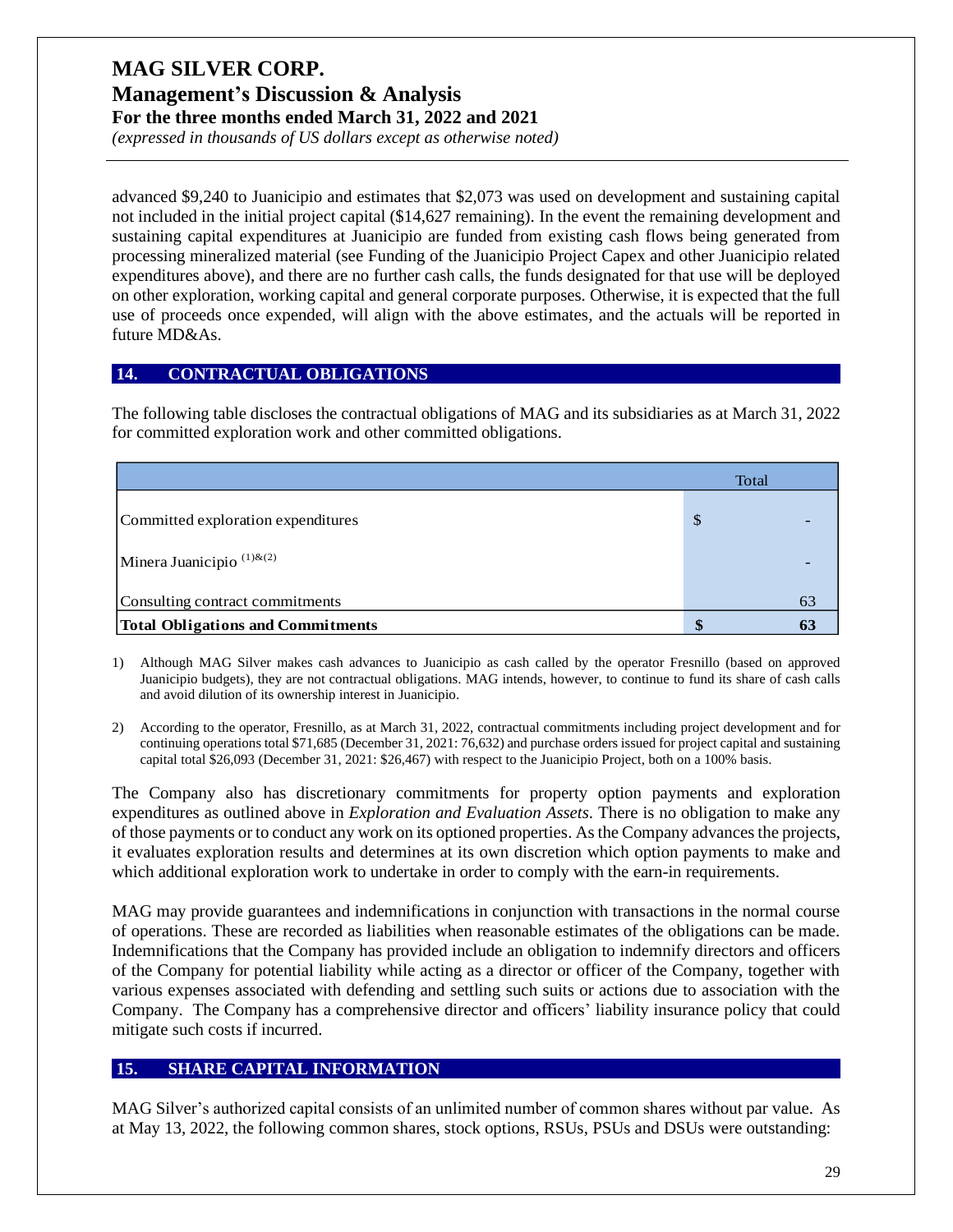#### **Management's Discussion & Analysis For the three months ended March 31, 2022 and 2021**

*(expressed in thousands of US dollars except as otherwise noted)*

|                                                | Number of<br><b>Shares</b> | <b>Exercise Price (in</b><br><b>Canadian dollars</b> ) or<br><b>Conversion Ratio</b> | <b>Remaining</b><br>Life |
|------------------------------------------------|----------------------------|--------------------------------------------------------------------------------------|--------------------------|
| Common shares                                  | 97,854,268                 | n/a                                                                                  | n/a                      |
| Stock options                                  | 1,027,412                  | $$12.75 - $23.53$                                                                    | $0.5$ to 4.9 years       |
| Performance Share Units("PSUs") <sup>(1)</sup> | 317,217                    | $1:1^{(1)}$                                                                          | $0.5$ to 4.9 years       |
| Restricted Share Units ("RSUs")                | 63,686                     | 1:1                                                                                  | 1.9 to 4.9 years         |
| Deferred Share Units ("DSUs") <sup>(2)</sup>   | 444,373                    | 1:1                                                                                  | $n/a^{(2)}$              |
| <b>Fully Diluted</b>                           | 99,706,956                 |                                                                                      |                          |

 $<sup>(1)</sup>$  Includes 87,664 PSU grants where vesting is subject to a market price performance factor, each measured over a</sup> three-year performance period which will result in a PSU vesting range from 0% (nil PSUs) to 200% (175,328 PSUs) and 68,707 PSU grants where vesting is also subject to market price performance factor, measured over a three-year performance period with PSU vesting target range from 50% (34,353 PSUs) to 150% (130,060 PSUs).

 $^{(2)}$  To be share settled, but no common shares are to be issued in respect of a participant in the DSU Plan prior to such eligible participant's termination date. As at date of filing this MD&A, there are 61,295 DSUs which are available for settlement to a director no longer with the Company.

#### **16. OTHER ITEMS**

The Company is not aware of any undisclosed liabilities or legal actions against MAG and MAG has no legal actions or cause against any third party at this time other than the claims of the Company with respect to its purchase of 41 land rights within the Cinco de Mayo property boundaries, and the associated efforts to regain surface access with the local ejido.

The Company is not aware of any condition of default under any debt, regulatory, exchange related or other contractual obligation.

#### *Value Added Tax ("VAT") also known as "IVA"*

In Mexico, VAT is charged on the sale of goods, rendering of services, lease of goods and importation of the majority of goods and services at a rate of 16%. Proprietors selling goods or services must collect VAT on behalf of the government. Goods or services purchased incur a credit for VAT paid. The resulting net VAT is then remitted to, or collected from, the Government of Mexico through a formalized filing process.

The Company has traditionally held a VAT receivable balance due to the expenditures it incurs whereby VAT is paid to the vendor or service provider. Collections of these receivables from the Government of Mexico often take months and sometimes years to recover, but MAG has to date been able to recover all of its VAT paid. Juanicipio also holds a VAT receivable balance, and the collections of these receivables, if not recovered on a timely basis, can be credited against VAT payable as Juanicipio has started to generate revenue.

#### *Cyber Security*

The Company did not experience any information security breaches in the quarter ended March 31, 2022. Subsequent to the quarter end, the Company held information technology education sessions both for its Board of Directors and for its management and employees, as part of its ongoing efforts to address Cyber Security risks.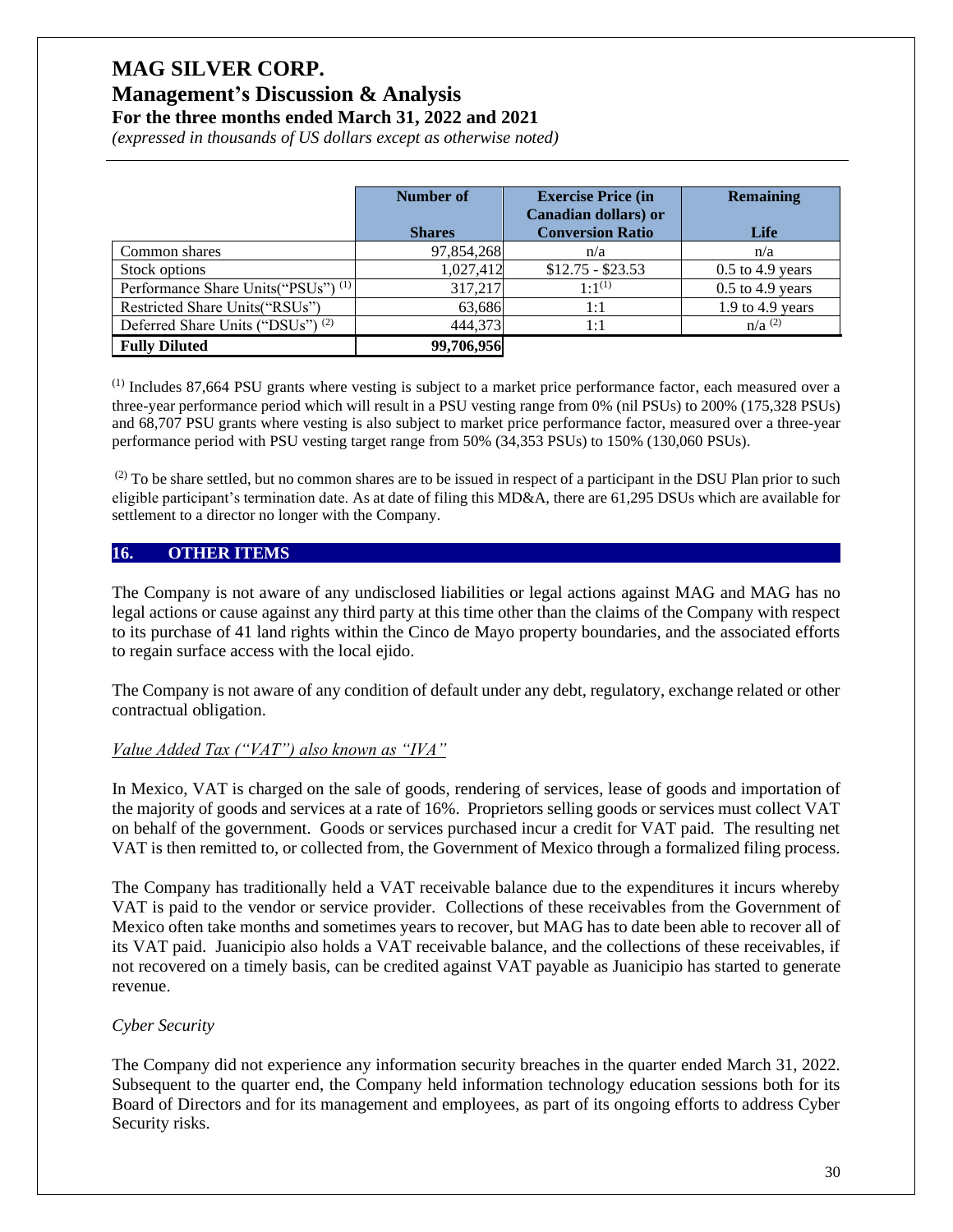**Management's Discussion & Analysis For the three months ended March 31, 2022 and 2021**

*(expressed in thousands of US dollars except as otherwise noted)*

#### **17. TREND INFORMATION**

As both the price and market for silver are volatile and difficult to predict, a significant decrease in the silver price and to a lesser extent gold, zinc and lead prices, could have a material adverse impact on the Company's operations and market value.

The nature of MAG's business is demanding of capital for property acquisition costs, exploration commitments, development and holding costs. MAG Silver's liquidity is affected by the results of its own acquisition, exploration and development activities. The acquisition or discovery of an economic mineral deposit on one of its mineral property interests may have a favourable effect on the Company's liquidity, and conversely, the failure to acquire or find one may have a negative effect. In addition, access to capital to fund exploration and development companies is at times challenging in public markets, which could limit the Company's ability to meet its objectives.

Surface rights in Mexico are often owned by local communities or "ejidos" and there has been a trend in Mexico of increasing ejido challenges to existing surface right usage agreements. The Company has already been impacted by this trend at its Cinco de Mayo Project. Likewise, obtaining exploration permits in all the jurisdictions in which the Company operates, often encounters tribal, First Nations, and other forms community resistance. Any further challenge to the access or explore any of the properties in which MAG has an interest may have a negative impact on the Company, as the Company may incur delays and expenses in defending such challenge and, if the challenge is successful, the Company's interest in a property could be materially adversely affected.

Apart from these and the risks referenced below in "*Risks and Uncertainties*," management is not aware of any other trends, commitments, events or uncertainties that would have a material effect on the Company's business, financial condition or results of operations.

#### **18. RISKS AND UNCERTAINTIES**

The Company's securities should be considered a highly speculative investment and investors are directed to carefully consider all of the information disclosed in the Company's Canadian and U.S. regulatory filings prior to making an investment in the Company, including the risk factors discussed under the heading "Risk Factors" in the Company's most recent AIF dated March 31, 2022 available on SEDAR a[t www.sedar.com](http://www.sedar.com/) and [www.sec.gov](http://www.sec.gov/) and incorporated by reference herein.

The volatile global economic environment has created market uncertainty and volatility in recent years. The Company remains financially strong and will monitor the risks and opportunities of the current environment carefully. These macro-economic events have in the past, and may again, negatively affect the mining and minerals sectors in general. The Company will consider its business plans and options carefully going forward.

The Company examines the various financial instruments and risks to which it is exposed and assesses the impact and likelihood of those risks. These risks may include credit risk, liquidity risk, currency risk, commodity price risk, interest rate risk and political and country risk (see *Note 12* in the unaudited condensed interim consolidated financial statements of the Company as at March 31, 2022). In the normal course of business, the Company enters into transactions for the purchase of supplies and services denominated in Canadian dollars or Mexican pesos. The Company also has cash and other monetary assets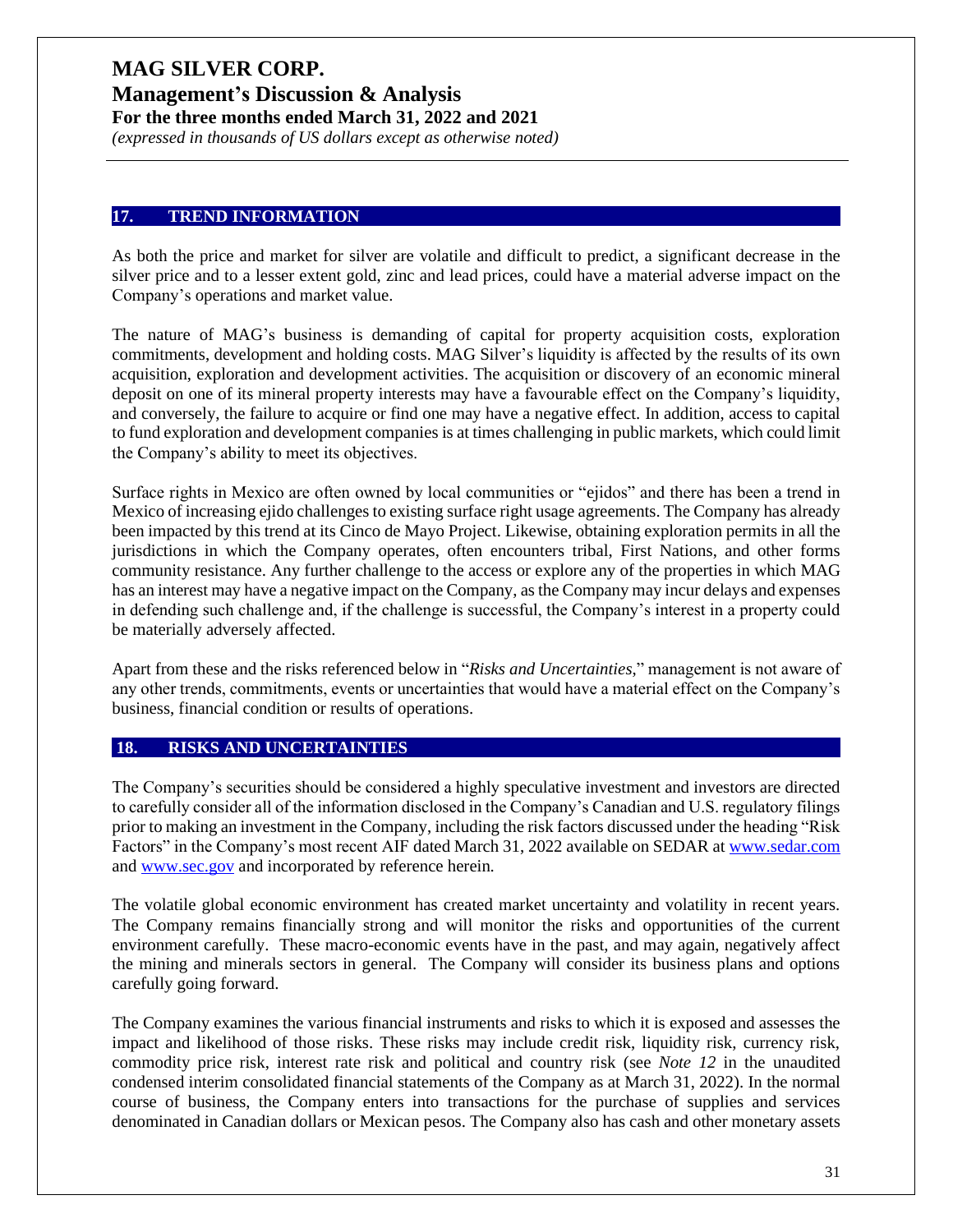# **MAG SILVER CORP. Management's Discussion & Analysis**

**For the three months ended March 31, 2022 and 2021**

*(expressed in thousands of US dollars except as otherwise noted)*

and liabilities denominated in Canadian dollars and Mexican pesos. As a result, the Company is subject to foreign exchange risk on these currencies from fluctuations in foreign exchange rates.

In addition, there is increasing environmental regulation as a result of public concern over climate change. The Company may have increased costs associated with the compliance of these regulations and a failure to comply may have a material adverse impact on the Company's performance.

#### *Commissioning of the Juanicipio Processing Plant may be adversely impacted by the timing of hook up to the national power grid*

The commissioning of the Juanicipio processing plant requires regulatory approval for the power connection to the national electricity transmission grid of Mexico. As noted above (see *Processing Plant Construction – Juanicipio Project')*, the CFE notified Fresnillo late in December 2021 that the regulatory approval to complete the power tie-in could not yet be granted, and the commission timeline was extended six months. There is no assurance that the connection will occur in mid-2022 when it is currently anticipated, and further connection delays could compromise many aspects of the project's commissioning and profitability, including, but not limited to the timeline to achieving commercial production and cash flow, and the impact on capital and operating costs.

#### *Amendments to the Federal Labour Law on Labour Subcontracting (or "outsourcing")*

Labour reform legislation on subcontracting and outsourcing in Mexico was published on April, 23, 2021 (the 'Reform'). The Reform, amends several Mexican laws, including the Federal Labour Law, and seeks to, amongst other things, regulate outsourcing as follows: i) to prohibit the use of subcontracting as it has historically been used in Mexico; and, ii) to allow an exception for specialized services under regulated circumstances. This Reform legislation came into effect on September 1, 2021.

The Reform changes are not expected to have a significant impact on the viability of the Juanicipio Project, and Fresnillo, as operator, does not expect the Reform to impact the timeline to commissioning of the Juanicipio plant. However, with various restrictions on hiring contractors, Fresnillo, as operator, has indicated a need to internalize a portion of its workforce and perform much of the development work directly rather than outsourcing it to contractors, and hence invest in equipment not previously planned to be utilized in underground operations. The costs of any required additional equipment is not included in the initial project capital of \$440,000 (see *Project Capital - Juanicipio Project* above) and may affect the Company's total funding requirement to get the Juanicipio Project to commercial production (see *Underground Development - Juanicipio Project* above).

#### *The Company's capital and operating costs, production schedules and economic returns are based on certain assumptions which may prove to be inaccurate.*

The Company's expected capital and operating costs, production estimates, anticipated economic returns and other projections, estimates and forecasts for its mineral properties that are included in the 2017 PEA are based on assumed or estimated future metals prices, cut-off grades, operating costs, capital costs, rates of inflation, underground development rates, metallurgical recoveries, that the actual material mined is amenable to mining or treatment, environmental considerations, labour volumes, permitting and other factors, any of which may prove to be inaccurate. The 2017 PEA includes estimates of future production, development plans, operating costs, capital costs and other economic and technical estimates for the Juanicipio Project. These estimates are based on a variety of factors and assumptions and there is no assurance that such production plans, costs or other estimates will be achieved. Actual production, costs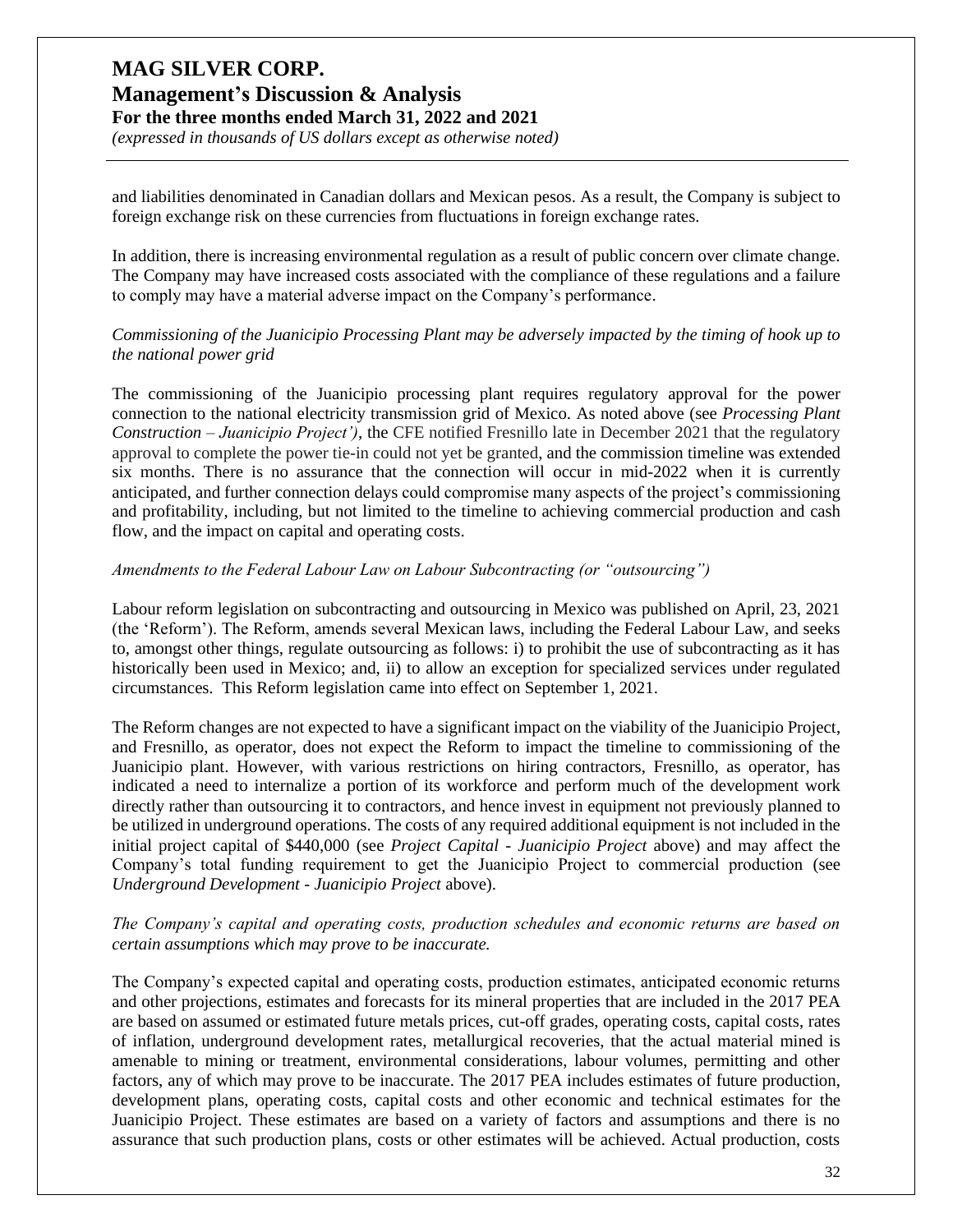*(expressed in thousands of US dollars except as otherwise noted)*

and financial returns may vary significantly from the estimates depending on a variety of factors, many of which are not within the Company's control.

The Company's capital and operating costs are affected by the cost of commodities and goods such as explosives, fuel, electrical power and supplies. Significant declines in market prices for gold, silver and other metals could have an adverse effect on the Company's economic projections. Management of the Company assumes that the materials and supplies required for operations, development and commercial production will be available for purchase and that the Company will have access to the required amount of sufficiently skilled labour. As the Company relies on certain third-party suppliers and contractors, these factors can be outside its control and an increase in the costs of (due to inflation, impacts of the Russia and Ukraine conflict or otherwise), or a lack of availability of, commodities, goods and labour may have an adverse impact on the Company's financial condition. The Company may experience difficulty in obtaining the necessary permits for its exploration, development or operational activities, if such permits are obtained at all, and may face penalties as a result of violations of permits or other environmental laws, which may cause delays and increases to projected budgets. Any of these discrepancies from the Company's expected capital and operating costs, production schedules and economic returns could cause a material adverse effect on the Company's business, financial condition and results of operations.

The Company has in the past, and may in the future, provide estimates and projections of its future production, production costs and financial results. In addition, Fresnillo, as operator of the Juanicipio Project, has in the past, and may in the future, provide estimates and projections of future production, production costs and financial results expected from Juanicipio. Any such information provided by the Company and/or Fresnillo, is forward looking. Neither the Company's auditors nor any other independent expert or outside party compiles or examines these forward- looking statements. Accordingly, no such person expresses any opinion or any other form of assurance with respect thereto. Such estimates are made by the Company's management and technical personnel and are qualified by, and subject to the assumptions, contained or referred to in the filing, release or presentation in which they are made, including assumptions about the availability, accessibility, sufficiency and quality of mineralized material, the Company's costs of production, general economic conditions (including rates of inflation), the market prices of silver, gold and other metals, the Company's ability to sustain and increase production levels, the ability to produce and sell marketable concentrates, the sufficiency of its infrastructure, the performance of its personnel and equipment, its ability to maintain and obtain mining interests and permits, the state of the government and community relations, and its compliance with existing and future laws and regulations. Actual results and experience may differ materially from these assumptions. Failure to achieve estimates or material increases costs could have a material adverse impact on the Company's future cash flows, profitability, results of operations and financial condition. Any such production, cost, or financial results estimates speak only as of the date on which they are made, and the Company disclaims any intent or obligation to update such estimates, whether as a result of new information, future events or otherwise. Accordingly, these forward-looking statements should be considered in the context in which they are made, and undue reliance should not be placed on them.

#### *Virus outbreaks may create instability in world markets and may affect the Company's business.*

MAG's operations and the operations it has an interest in are subject to the risk of emerging infectious diseases or the threat of outbreaks of viruses or other contagions or epidemic diseases, including COVID-19, and any variants thereof. The current outbreak of COVID-19 and any future emergence and spread of similar pathogens, could have an adverse impact on global economic conditions which may adversely impact the Company's operations, and the operations of the Company's suppliers, contractors and service providers and may negatively impact future fiscal periods in the event of prolonged disruptions associated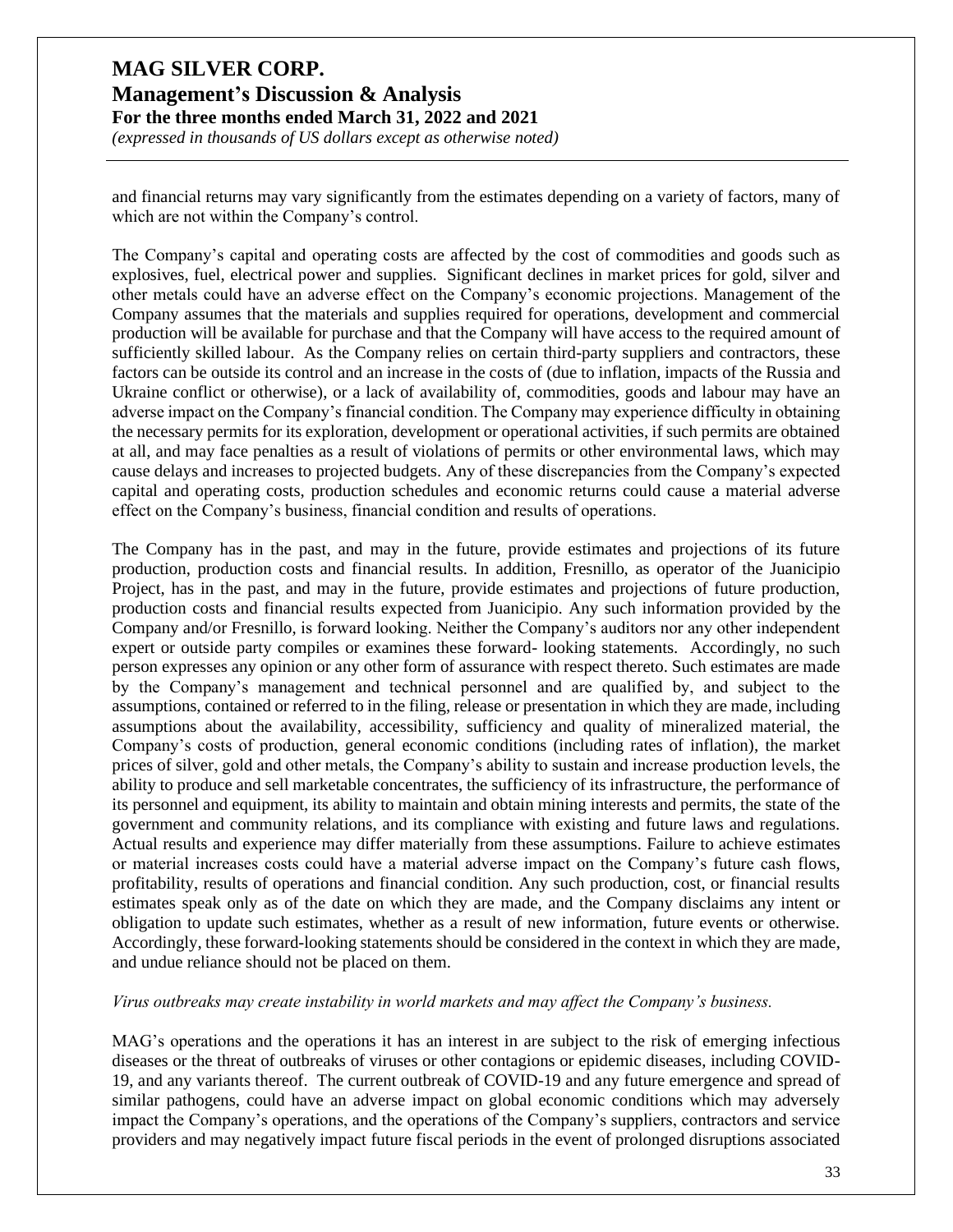*(expressed in thousands of US dollars except as otherwise noted)*

with the outbreak. The Chinese market is a significant source of global demand for commodities, including silver, gold and other metals. A sustained slowdown in China's growth or demand, or a significant slowdown in other markets, in either case, that is not offset by reduced supply or increased demand from other regions could have an adverse effect on the price and/or demand for the Company's products. COVID-19 and efforts to contain it, including restrictions on travel and other advisories issued may have a significant effect on metal prices and demand in China and other markets and potentially broader impacts on the global economy.

Any COVID-19 related outbreaks or direct or indirect COVID-19 related impacts could cause increased costs or delays in the development timeline and commissioning of the Juanicipio processing plant and could have a material adverse impact on the Company. The impact of this pandemic could include significant COVID-19 specific costs, volatility in the prices for silver and other metals, further restrictions or temporary closures, additional travel restraints, other supply chain disruptions and workforce and contractor interruptions, including possible loss of life. Depending on the duration and extent of the impact of COVID-19, this could materially impact the Company's financial performance, cash flows and financial position, and could result in material impairment charges to the Company's assets. The total amount that the Company is required to finance in order to maintain its proportionate ownership in the project may increase from these and other consequences of the COVID-19 outbreak.

#### **19. OFF-BALANCE SHEET ARRANGEMENTS**

MAG Silver has no off-balance sheet arrangements.

#### **20. RELATED PARTY TRANSACTIONS**

The Company does not have offices or direct personnel in Mexico, but rather is party to a Field Services Agreement, whereby it has contracted administrative and exploration services in Mexico with Minera Cascabel, S.A. de C.V. ("Cascabel") and IMDEX Inc. ("IMDEX"). Dr. Peter Megaw, the Company's Chief Exploration Officer, is a principal of both IMDEX and Cascabel, and is remunerated by the Company through fees to IMDEX. In addition to corporate executive responsibilities with MAG, Dr. Megaw is responsible for the planning, execution and assessment of the Company's exploration programs, and he and his team developed the geologic concepts and directed the discovery and acquisition of the Juanicipio property.

For the three month period, the Company incurred expenses with Cascabel and IMDEX as follows:

|                                         | March 31,<br>2022 |     |    | March $31$ ,<br>2021 |
|-----------------------------------------|-------------------|-----|----|----------------------|
|                                         |                   |     |    |                      |
| Fees related to Dr. Megaw:              |                   |     |    |                      |
| Exploration and marketing services      | \$                | 68  | -S | 73                   |
| Travel and expenses                     |                   | 8   |    | 3                    |
| Other fees to Cascabel and IMDEX:       |                   |     |    |                      |
| Administration for Mexican subsidiaries |                   | 13  |    | 13                   |
| Field exploration services              |                   | 40  |    | 40                   |
|                                         | \$                | 129 |    | 129                  |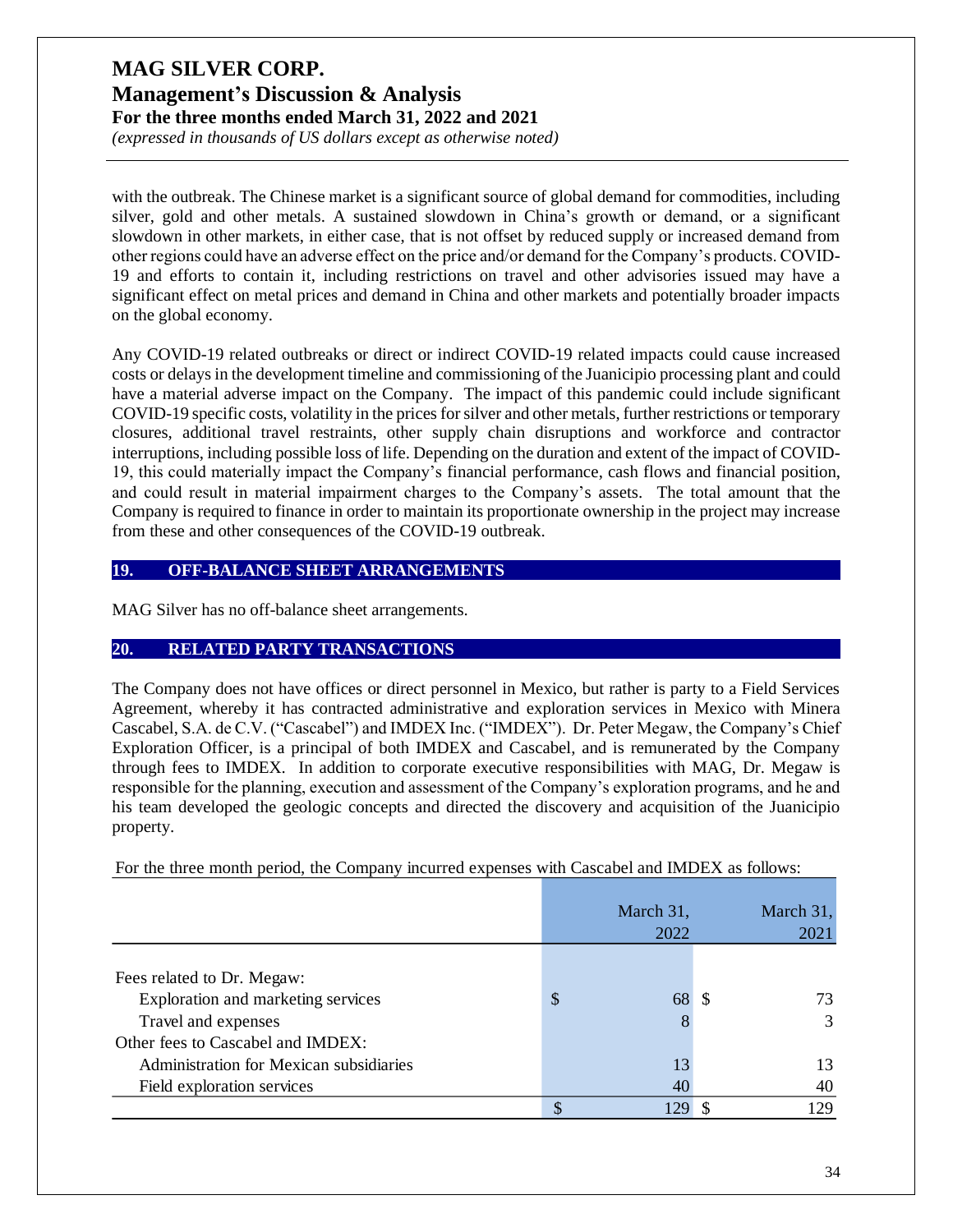*(expressed in thousands of US dollars except as otherwise noted)*

All transactions are incurred in the normal course of business and are negotiated on terms between the parties which are believed to represent fair market value for all services rendered. A portion of the expenditures are incurred on the Company's behalf and are charged to the Company on a "cost  $+10\%$ " basis. The services provided do not include drilling and assay work which are contracted out independently from Cascabel and IMDEX. Included in trade and other payables at March 31, 2022 is \$42 related to these services (December 31, 2021: \$22).

Any amounts due to related parties arising from the above transactions are unsecured, non-interest bearing and are due upon receipt of invoices.

The Company holds various mineral property claims in Mexico upon which full impairments have been recognized. The Company is obligated to a 2.5% NSR royalty on the Cinco de Mayo property payable to the principals of Cascabel under the terms of an option agreement dated February 26, 2004, whereby the Company acquired a 100% interest in the property from Cascabel, and under the terms of assignment agreements entered into by Cascabel with its principals.

The immediate parent and ultimate controlling party of the consolidated group is MAG Silver Corp. (incorporated in British Columbia, Canada).

The details of the Company's significant subsidiaries and controlling ownership interests are as follows:

| Name                              | Country of    | Principal        | MAG's effective interest |         |  |
|-----------------------------------|---------------|------------------|--------------------------|---------|--|
|                                   | Incorporation | Project          | 2022(%)                  | 2021(%) |  |
| Minera Los Lagartos, S.A. de C.V. | Mexico        | Juanicipio (44%) | 100%                     | 100%    |  |

Balances and transactions between the Company and its subsidiaries, which are related parties of the Company, have been eliminated on consolidation and are not disclosed in this note.

Juanicipio, created for the purpose of holding and operating the Juanicipio Project, is held 56% by Fresnillo and 44% by the Company through Minera Los Lagartos, S.A. de C.V. Fresnillo is the operator of Juanicipio, and with its affiliates, beneficially owns 10.0% of the common shares of the Company as at March 31, 2022, as publicly reported. Juanicipio is governed by a shareholders agreement and corporate by-laws. All costs relating to the project and Juanicipio are required to be shared by the Company and Fresnillo pro-rata based on their ownership interests in Juanicipio.

As at March 31, 2022, Fresnillo and the Company have advanced \$241,950 as shareholder loans (MAG's 44% share \$106,454) to Juanicipio, bearing interest at 3 and 6 month LIBOR + 2%. The interest accrued within Juanicipio was capitalized to 'Mineral interests, plant and equipment' and the interest recorded by the Company on the loans in quarter totaling \$526 has therefore been applied to the Investment in Juanicipio account reducing its balance as an eliminating related party entry (see *Note 7* in the unaudited condensed interim consolidated financial statements of the Company as at March 31, 2022).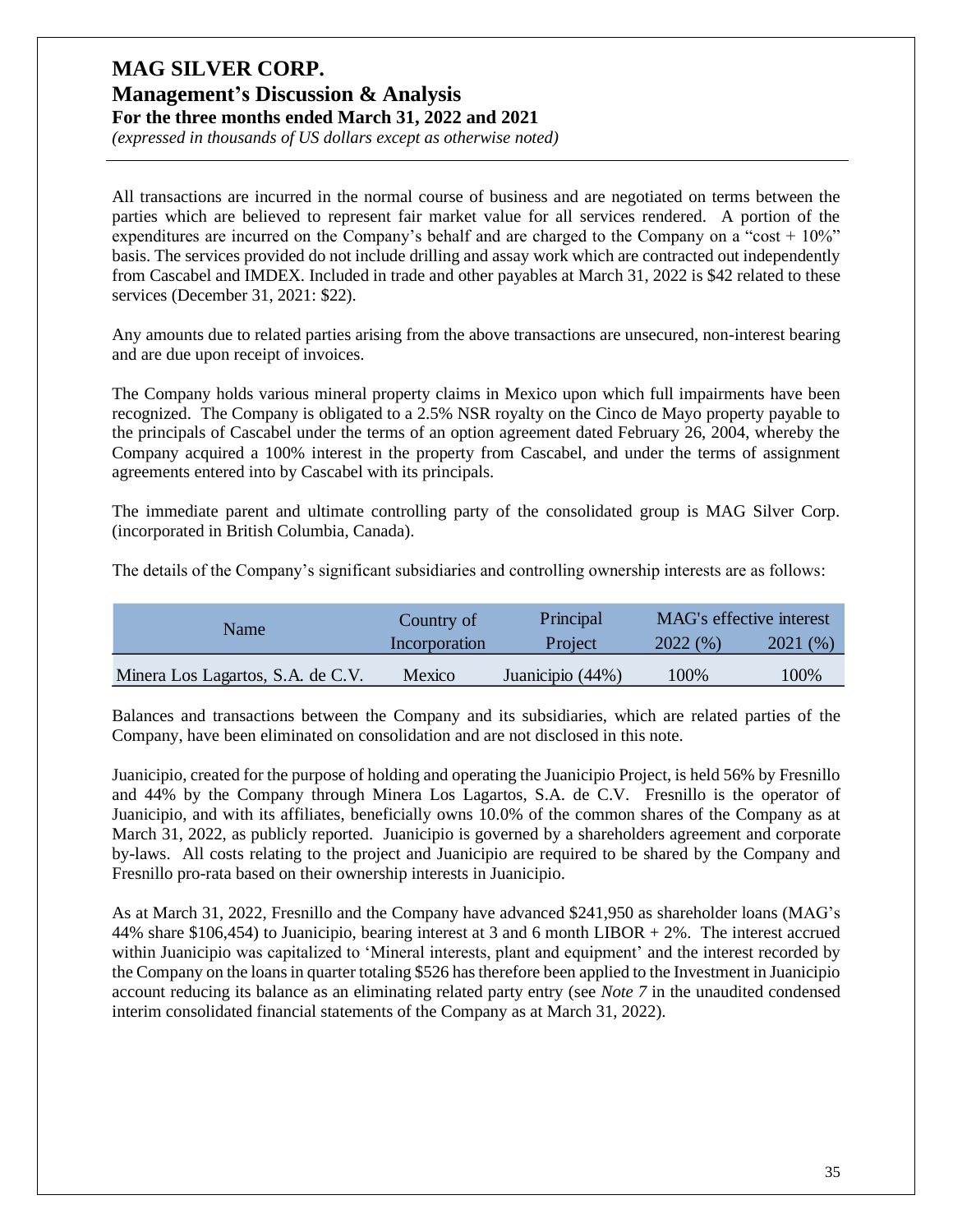# **Management's Discussion & Analysis**

**For the three months ended March 31, 2022 and 2021**

*(expressed in thousands of US dollars except as otherwise noted)*

During the period, compensation of key management personnel (including Directors) was as follows:

|                                                 |        | Period ended March 31, |  |  |
|-------------------------------------------------|--------|------------------------|--|--|
|                                                 | 2022   | 2021                   |  |  |
| Salaries and other short term employee benefits | 416 \$ | 286                    |  |  |
| Share-based payments                            | 249    | 741                    |  |  |
|                                                 | 665    |                        |  |  |

*Key management personnel* are those persons having authority and responsibility for planning, directing and controlling the activities of the Company, directly or indirectly, and consists of its Directors, the Chief Executive Officer and the Chief Financial Officer.

#### **21. CRITICAL ACCOUNTING ESTIMATES**

The preparation of consolidated financial statements in conformity with IFRS requires management to make estimates and assumptions that affect the reported amounts of assets and liabilities and disclosure of contingent assets and liabilities at the date of the financial statements and the reported amounts of revenues and expenditures during the reported period. Significant estimates used in preparation of these financial statements include: (i) estimates of the recoverable amount and any impairment of exploration and evaluation assets, investment in associates and mine development costs; (ii) recovery of receivable balances including value added taxes; (iii) estimates of mineral stockpile inventory valuations; (iv) recording revenue based on estimated metal quantities based on assay data and on a provisional price which will be trued up for price and quantity in a later period; (v) provisions including closure and reclamation; (vi) share based payment expense; and (vii) income tax provisions. Actual results may differ from those estimated. Please refer to Note 2 of the Company's audited consolidated financial statements as at December 31, 2021 for a description of all of the significant accounting policies.

(i) Under IFRS, the Company defers all costs relating to the acquisition and exploration of its mineral properties ("exploration and evaluation" assets). When commercial production commences on any of the Company's properties, any previously capitalized costs would be charged to operations using a unit-ofproduction method. The Company reviews and assesses when events or changes in circumstances indicate the carrying values of its properties may exceed their estimated net recoverable amount, and a provision is made for any impairment in value. IFRS also requires the reversal of impairments if conditions that gave rise to those impairments no longer exist.

The existence of uncertainties during the exploration stage and the lack of definitive empirical evidence with respect to the feasibility of successful commercial development of any exploration property does create measurement uncertainty concerning the estimate of the amount of impairment to the value of any mineral property. The Company relies on its own or independent estimates of further geological prospects of a particular property and also considers the likely proceeds from a sale or assignment of the rights before determining whether or not impairment in value has occurred.

(ii) The Company and Juanicipio incur indirect taxes, including value-added tax, on purchases of goods and services at its development and exploration projects. Indirect tax balances are recorded at their estimated recoverable amounts within current or long-term assets, net of provisions, and reflect the Company's best estimate of their recoverability under existing tax rules in the respective jurisdictions in which they arise. Management's assessment of recoverability considers the probable outcomes of claimed deductions and/or disputes. The provisions and balance sheet classifications made to date may be subject to change and such change may be material.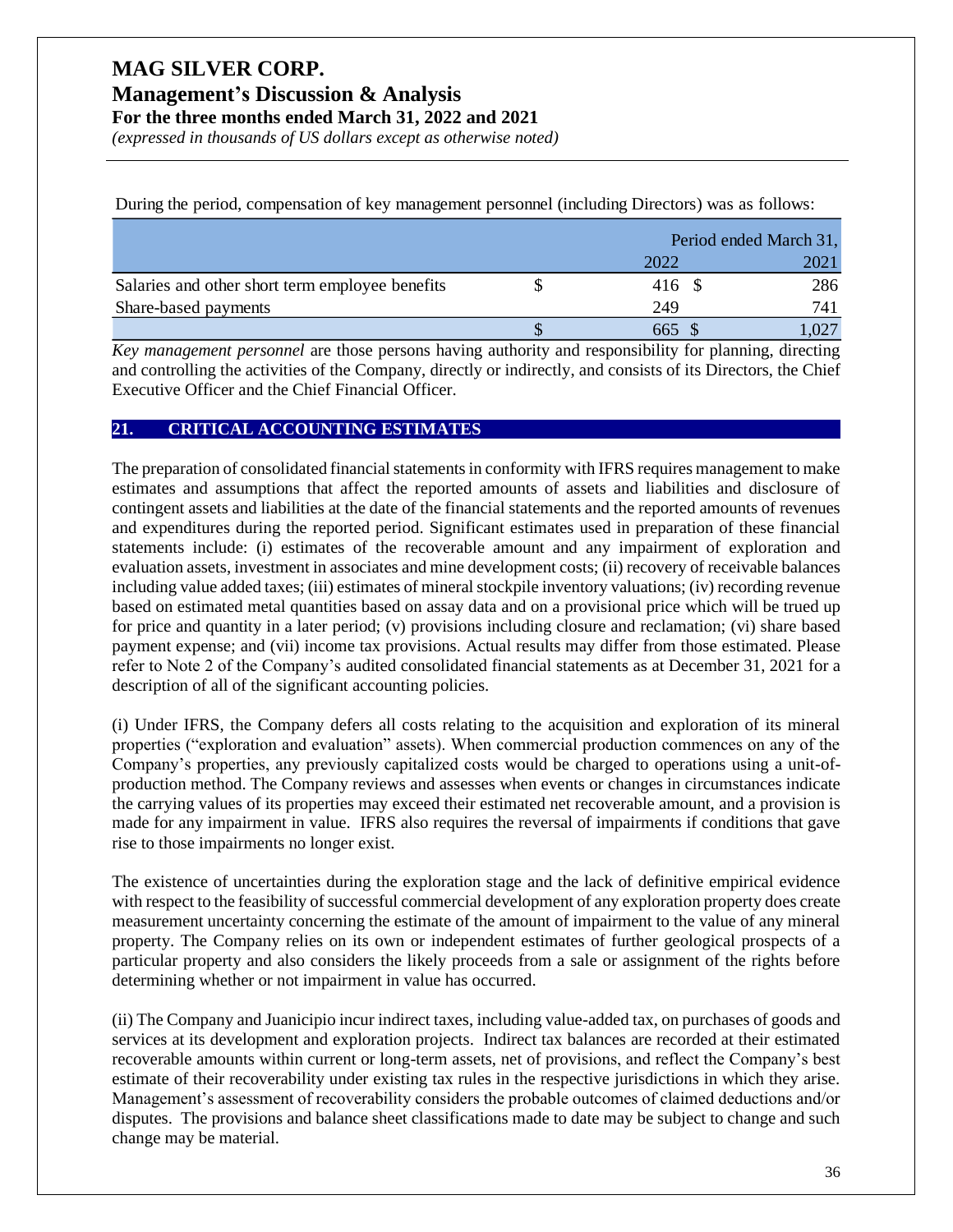*(expressed in thousands of US dollars except as otherwise noted)*

(iii) Juanicipio has mineral stockpiles that are valued at the lower of cost and net realizable value. The assumptions used in the valuation of inventories include estimates of the amount of recoverable metal in the stockpile and an assumption of the metal prices expected to be realized when the metal is recovered. If these estimates or assumptions prove to be inaccurate, Juanicipio and the Company could be required to write-down the recorded value of its stockpile, work-in process inventories and finished metal inventory, which would reduce earnings and working capital.

(iv) Sales recorded in Juanicipio, which are reflected as a component in the Company's income (loss) from its equity accounted Investment in Juanicipio, are based on estimated metal quantities reflecting assay data and on provisional prices which will be trued up for actual price and quantity in a later period.

(v) Reclamation and closure costs have been estimated based on the Company's and Juanicipio's interpretation of current regulatory requirements, however changes in regulatory requirements and new information may result in revisions to estimates. The Company and Juanicipio recognize the fair value of liabilities for reclamation and closure costs in the period in which they are incurred. A corresponding increase to the carrying amount of the related assets is generally recorded and depreciated over the production life of the asset.

(vi) Under IFRS 2 - *Share-based Payments*, stock options are accounted for by the fair value method of accounting. Under this method, the Company is required to recognize a charge to the statement of income (loss) based on an option-pricing model based on certain assumptions including dividends to be paid, historical volatility of the Company's share price, an annual risk free interest rate, forfeiture rates, and expected lives of the options. The fair value of performance share units awarded with market price conditions is determined using a risk-neutral asset pricing model, based on certain assumptions including dividends to be paid, historical volatility of the Company's share price, a risk free interest rate, and correlated stock returns.

(vii) The deferred income tax provision is based on the liability method. Deferred taxes arise from the recognition of the tax consequences of temporary differences by applying enacted or substantively enacted tax rates applicable to future years to differences between the financial statement carrying amounts and the tax bases of certain assets and liabilities. The Company records only those deferred tax assets that it believes will be probable, that sufficient future taxable profit will be available to recover those assets.

#### **22. CHANGES IN ACCOUNTING STANDARDS**

The accounting policies applied in the preparation of the Unaudited Condensed Interim Consolidated Financial Statements for the three months ended March 31, 2022 are consistent with those applied and disclosed in the Company's audited consolidated financial statements for the year ended December 31, 2021.

#### **23. CONTROLS AND PROCEDURES**

The Company has filed certificates signed by the Chief Executive Officer ("CEO") and the Chief Financial Officer ("CFO") that, among other things, report on the design of disclosure controls and procedures and the design of internal controls over financial reporting as at March 31, 2022.

#### *Disclosure Controls and Procedures*

Disclosure controls and procedures have been designed to provide reasonable assurance that all relevant